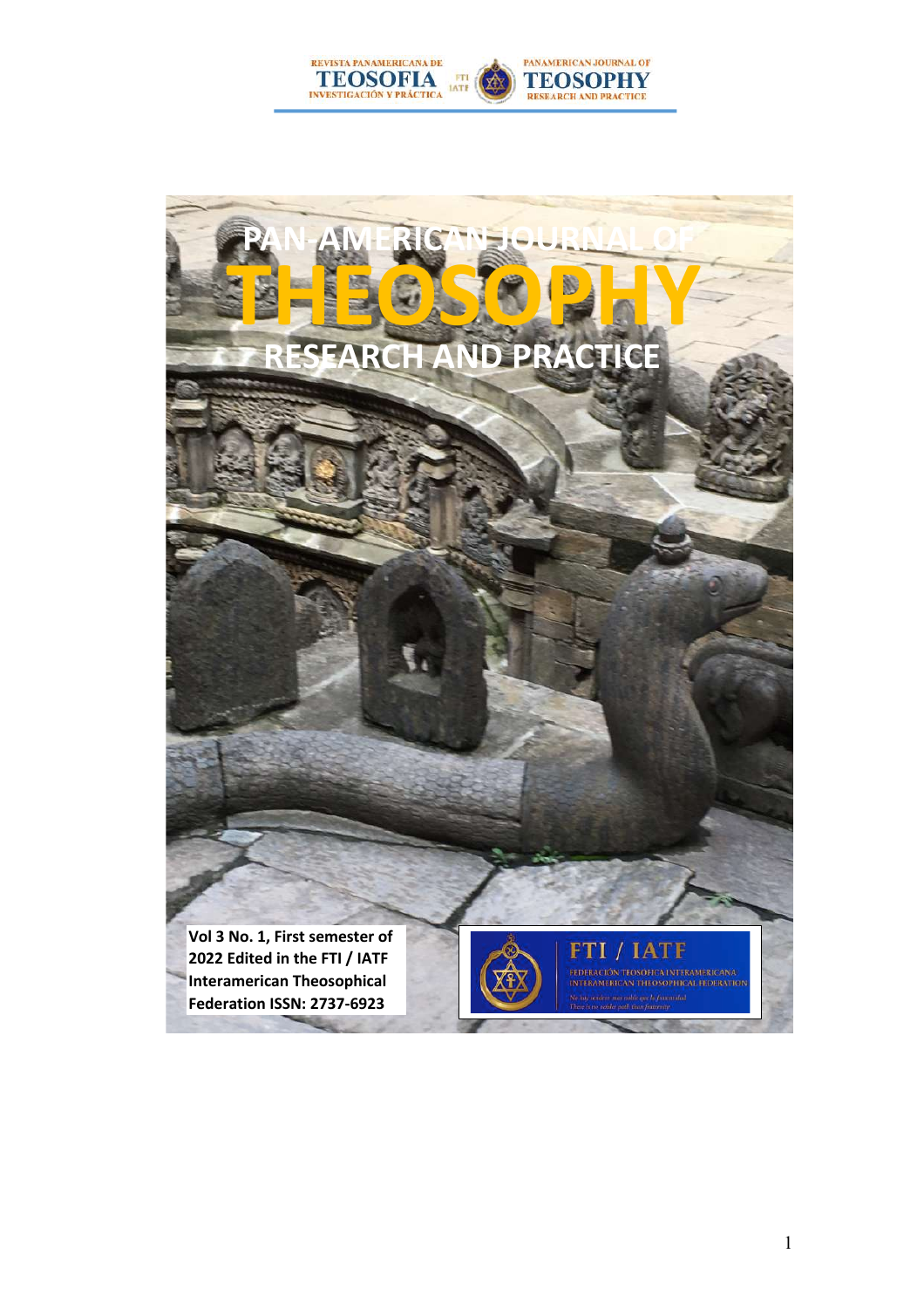

*To achieve the knowledge of the Spirit, purity of heart is indispensable: Discarding all bad thought, keeping your spirits calm without ever getting agitated or irritated*



*Para lograr el conocimiento del Espíritu, es indispensable la pureza de corazón: Desechando todo mal pensamiento, manteniendo el ánimo sosegado sin jamás agitarse, ni irritarse por nada. H.P. Blavatsky*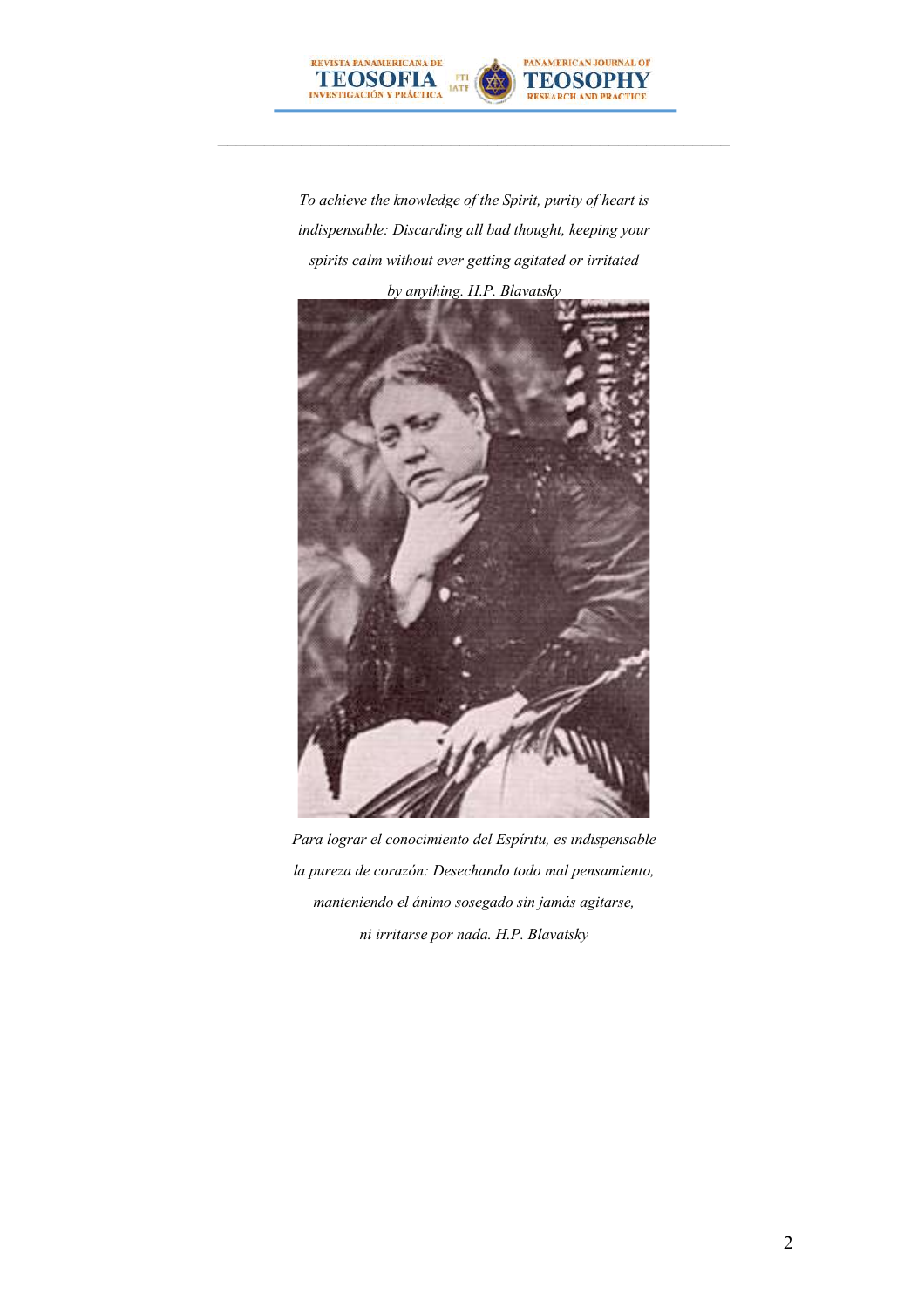

### **Managing Director**

Dr. Isaac Jauli ijauli@hotmail.com

#### **Editor-in-Chief**

Dr. Enrique Reig enriquereig@hotmail.com reigenrique@gmail.com

#### **Coordinator of Divulgation**

Mrs. Magaly Polanco polancomagaly@yahoo.com

#### **Sections:**

Philosophy

Religions

Science

General

Divulgation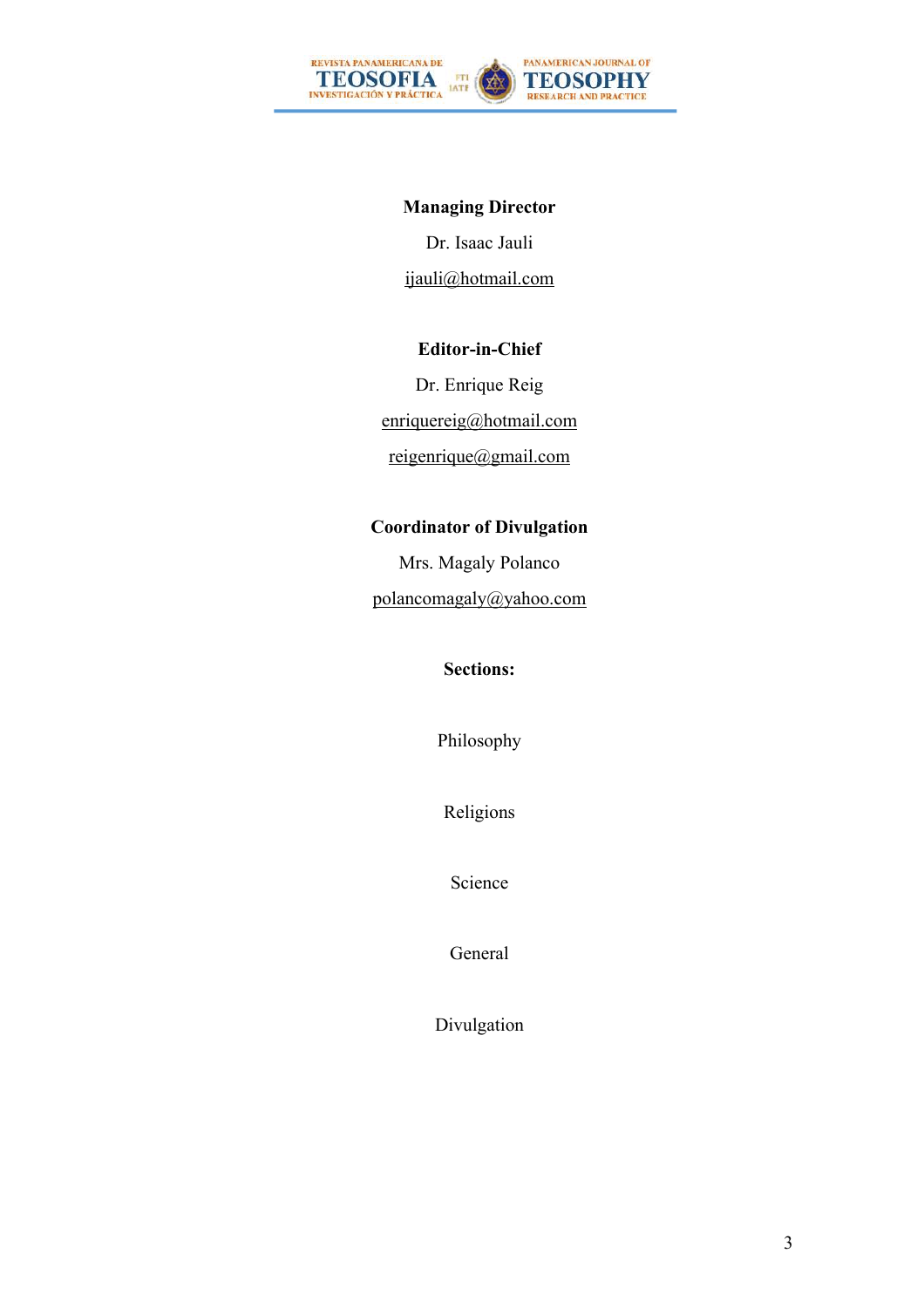

#### **Editorial Board:**

Enrique Reig Isaac Jauli Maria Mengelt Martin Leiderman María Olrich

### **Coordinator of Translations**

Maria Mengelt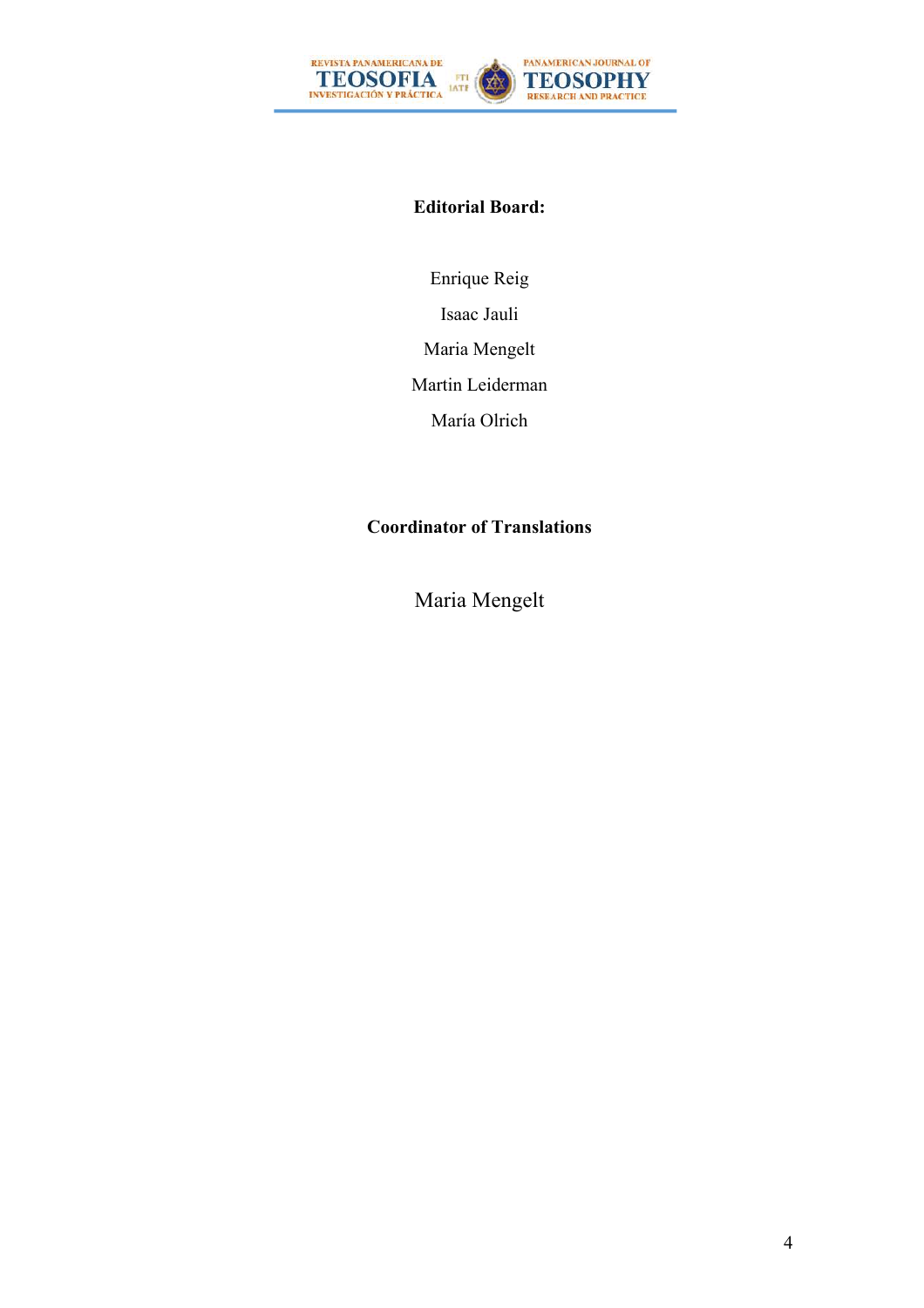

### GENERAL INFORMATION

PAN-AMERICAN JOURNAL OF THEOSOPHY INVESTIGATION AND PRACTICE ISSN**:** 2737-6923 is edited by FTI / IATF



IATF **INTERAMERICAN THEOSOPHICAL FEDERATION** There is no nobler path than fraternity

The Pan-American Journal of Theosophy is a publication of the Theosophical Society of the Central American and the Caribbean region. It appears in Spanish and English every six months, that is, in November and June of each year.

The purpose of the Pan-American Journal is to publish the theosophical knowledge and the practice of fraternity at the Pan-American level. It is intended to apply the enormous heritage of Theosophy to modern life so that the reader can use this vast knowledge in a practical way.

Note: The Pan-American Journal of Theosophy, Research and Practice, is a journal of open access, as defined in the Budapest Open Access Initiative, which allows all users to download, read, distribute, and print the contents published in the journal, with the condition of giving the corresponding legal credits to the authors and editors of the journal.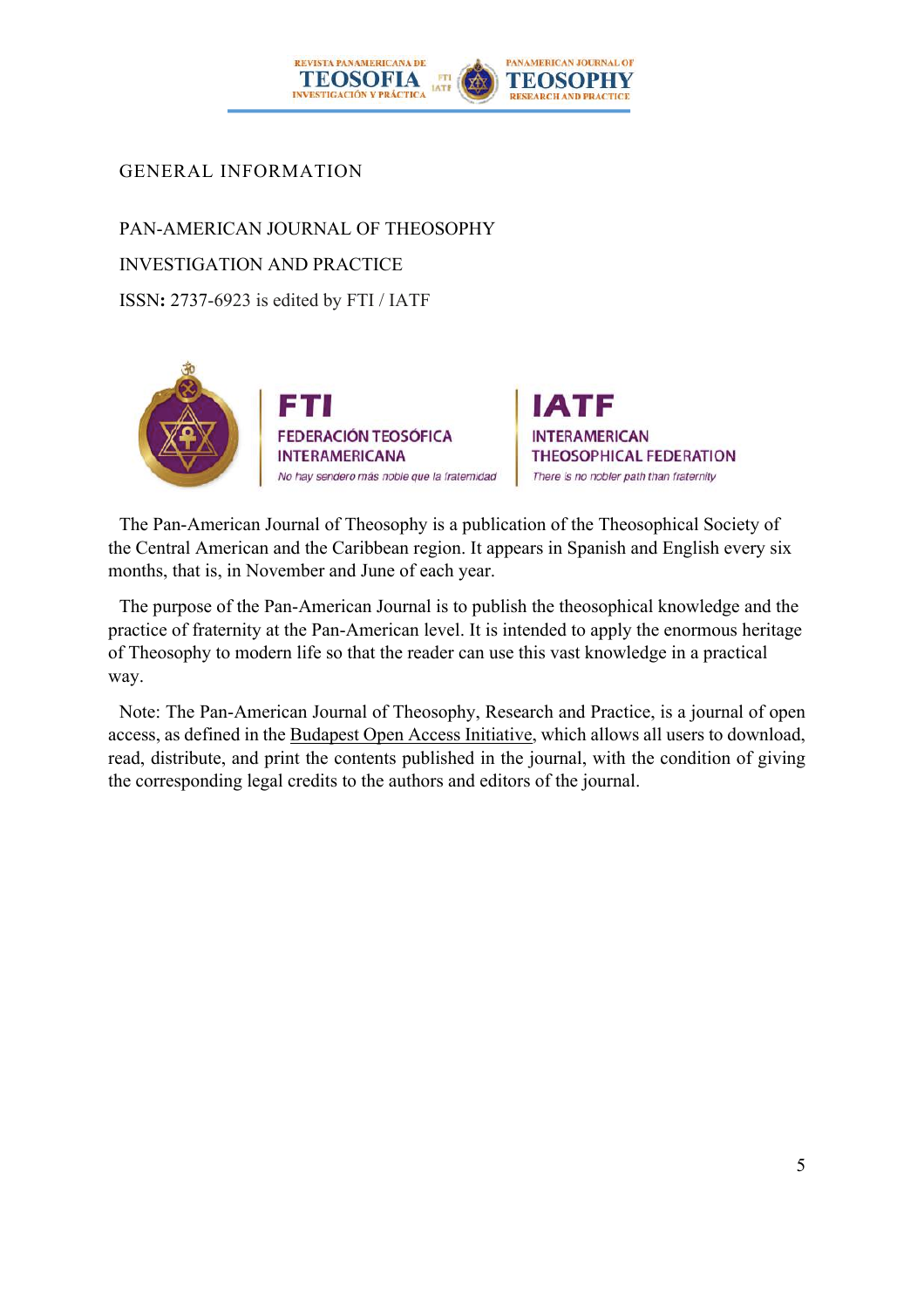

# **Pan-American Journal of Theosophy**

# **Research and Practice**

## **FTI / IATF**

## **Contents**

|                                                                                                                                           | Pages |  |
|-------------------------------------------------------------------------------------------------------------------------------------------|-------|--|
| <b>Editorial</b>                                                                                                                          | 7     |  |
| Comments by H.P. Blavatsky on the Cultures of<br><b>Titicaca and Evidence of a Possible Relationship</b><br>between Tiwanaku and Sumeria. | 8     |  |
| <b>Our Role as Theosophists</b><br>Barbara B. Hebert, Ph.D.,<br>President of the Theosophical Society in America                          | 22    |  |
| Unveiling the Mayavi-rupa or Body of Illusion<br>in the Human Constitution.<br>Isaac Jauli Dávila,                                        | 25    |  |
| A Doctrine of our Scheme of Evolution<br>Armando Motta Zapata,                                                                            | 29    |  |
| Reflections of Mercy: Story of "THE LIGHT OF ASIA"<br>Magaly García de Polanco,<br>Vice President IAFT, T.S. Puerto Rico                  | 37    |  |
| The Surprising Destiny of the Inner Hero: The Conquest<br>and Transformation of the Lower Ego<br>Edith Padilla Johnson. and Enrique Reig  | 40    |  |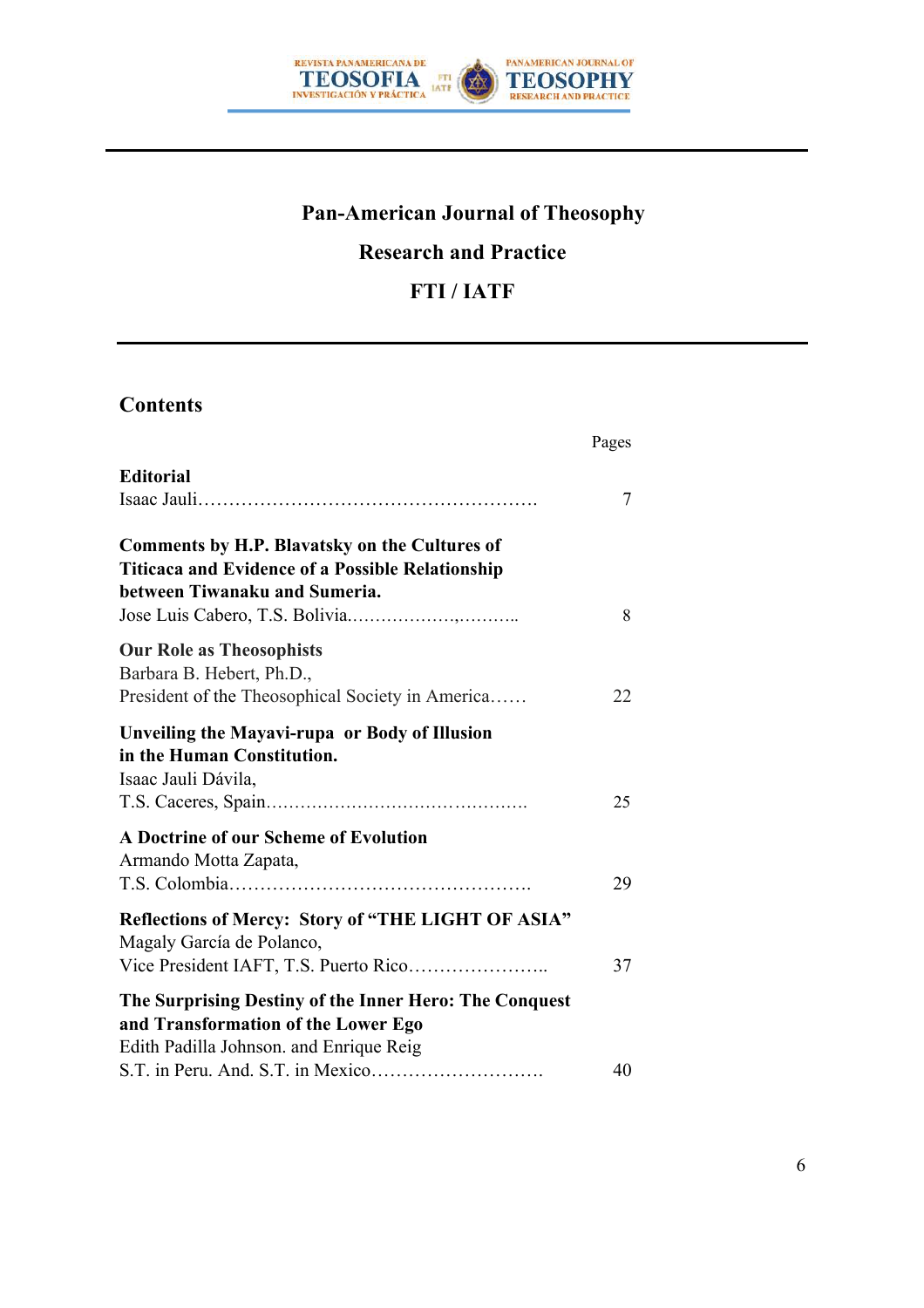

### **Editorial:**

We have reached our third year with the Pan American Journal of Theosophy. It has been a great experience and we now have an additional magazine on the FTI / IATF that comes out four times a year. We want to be in contact with all of you, and the journal and the magazine are a great opportunity to do so, like the founders of the ST and the beginnings of contact with members and supporters through the magazines that are now classics.

I want to analyze one of the cards of the wisdom teachers compiled and organized by Jinarajadasa, letter No. III. LETTER III To H.P.B. Received in London in 1884. Transcribed directly from the original preserved in Adyar. It is written in red ink. Communicate the following to the "Inner Circle" by showing them this message and leaving it in their hands: If my writing is difficult to read, make a clear copy.

Regarding the expected behavior of the members of the T.S. The member, the lodge,… He must fully conform his activities to those of the Mother Society and apply himself to making perfect solidarity and unity of thoughts reign in the entire Society. No gossip, no slander should be tolerated; no personal predilection, no favoritism should be shown, if it is us that the lodge wishes for instructors. …Let them listen to friendly advice.

Wise advice that will allow us to transcend our prejudices and conditioning and create a nucleus of unity as requested by the teachers. Let's see:

Solidarity: Adherence or unconditional support to other people's causes or interests, especially in compromised or difficult situations.

Perfect unity of thoughts: When we think, we work with minimum units from which we can build complex reasoning that would make it possible to solve the most diverse problems we face in the world. For example, if the consensus is to create fraternity, it does not matter that each one has a way to reach it, at the base there is a unity. A series of implicit agreements, for example, the tenderness aroused by seeing a loving mother taking care of her baby. Almost all of us would agree.

*The world has no flower on earth, nor the sea in any bay such a pearl, like a child on his mother's lap. Oscar Wilde.* Who could disagree with this thought?

Finally detect, control, eliminate: slander, gossip, predilections, favoritism. Things that create enemy division.

Let us lead a thoughtful, vigilant life, let us try to respond to the beings that instruct and help us, heeding their suggestions. Let us live the theosophical ideal and remain united in our differences.

Isaac jauli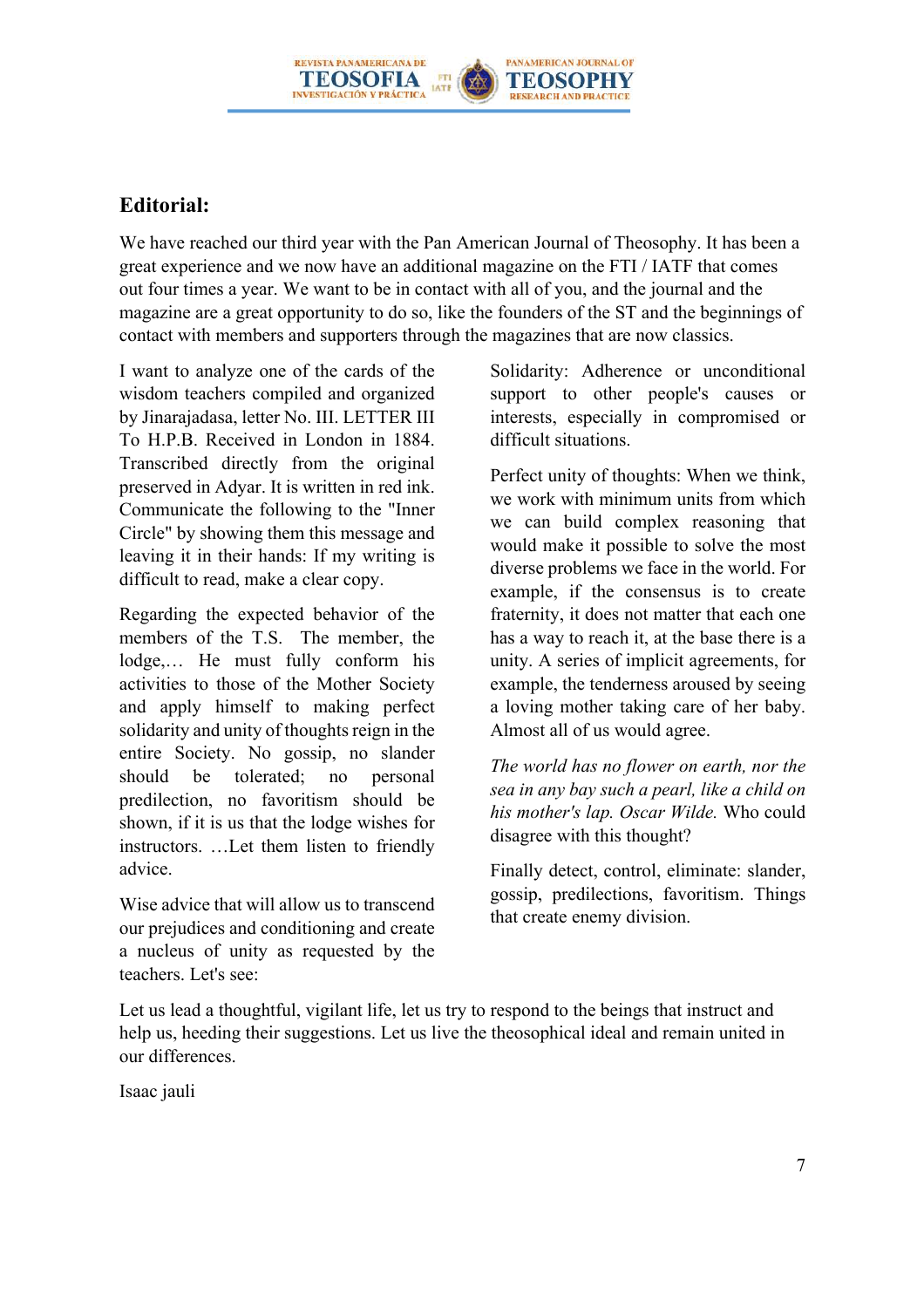

# Comments by H.P. Blavatsky on the Cultures of Titicaca and Evidence of a Possible Relationship between Tiwanaku and Sumeria.

Jose Luis Cabero, T.S. Bolivia.

 $\mathcal{L}_\mathcal{L} = \{ \mathcal{L}_\mathcal{L} = \{ \mathcal{L}_\mathcal{L} = \{ \mathcal{L}_\mathcal{L} = \{ \mathcal{L}_\mathcal{L} = \{ \mathcal{L}_\mathcal{L} = \{ \mathcal{L}_\mathcal{L} = \{ \mathcal{L}_\mathcal{L} = \{ \mathcal{L}_\mathcal{L} = \{ \mathcal{L}_\mathcal{L} = \{ \mathcal{L}_\mathcal{L} = \{ \mathcal{L}_\mathcal{L} = \{ \mathcal{L}_\mathcal{L} = \{ \mathcal{L}_\mathcal{L} = \{ \mathcal{L}_\mathcal{$ 

#### **Introduction**

*Architecture is the least bribable witness in history.*

#### *Octavio Paz*

What did Octavio Paz mean in this sentence? Being the definition of bribery the giving of money or gifts to someone to obtain something illegally, it can be understood that the personality, the lower ego, tries so hard to modify things to feel important or to appear with his first and last name. Then he alters the names of things, he modifies what has already been written to imprint his name, not in vain did the phrase *Traduttore, Traditore*! have success, but in the end, it does great damage to the historical legacy because that modification will alter what future generations deserve to know about their past.

Saint Jerome translated the Bible into Latin. It became known as the Vulgate, that is, a sacred book addressed to the vulgar. Saint Jerome is the patron saint of translators. It is well known that the bestknown historical phrase of St. Jerome was and is *non verbum e verbo, sed sensum exprimere de sensu,* which means, *not expressing word by word, but meaning by meaning.*

But architecture, the living book of history, can be destroyed, but it can hardly be altered without us noticing. One example among thousands. The Taj Mahal, an architectural work of incomparable beauty, was built between 1631 and 1654 in the city of Agra, India, on the banks of the Yamuna River. It combines elements of Islamic, Persian, Indian and even Turkish architecture and it is estimated that its construction employed 20,000 men.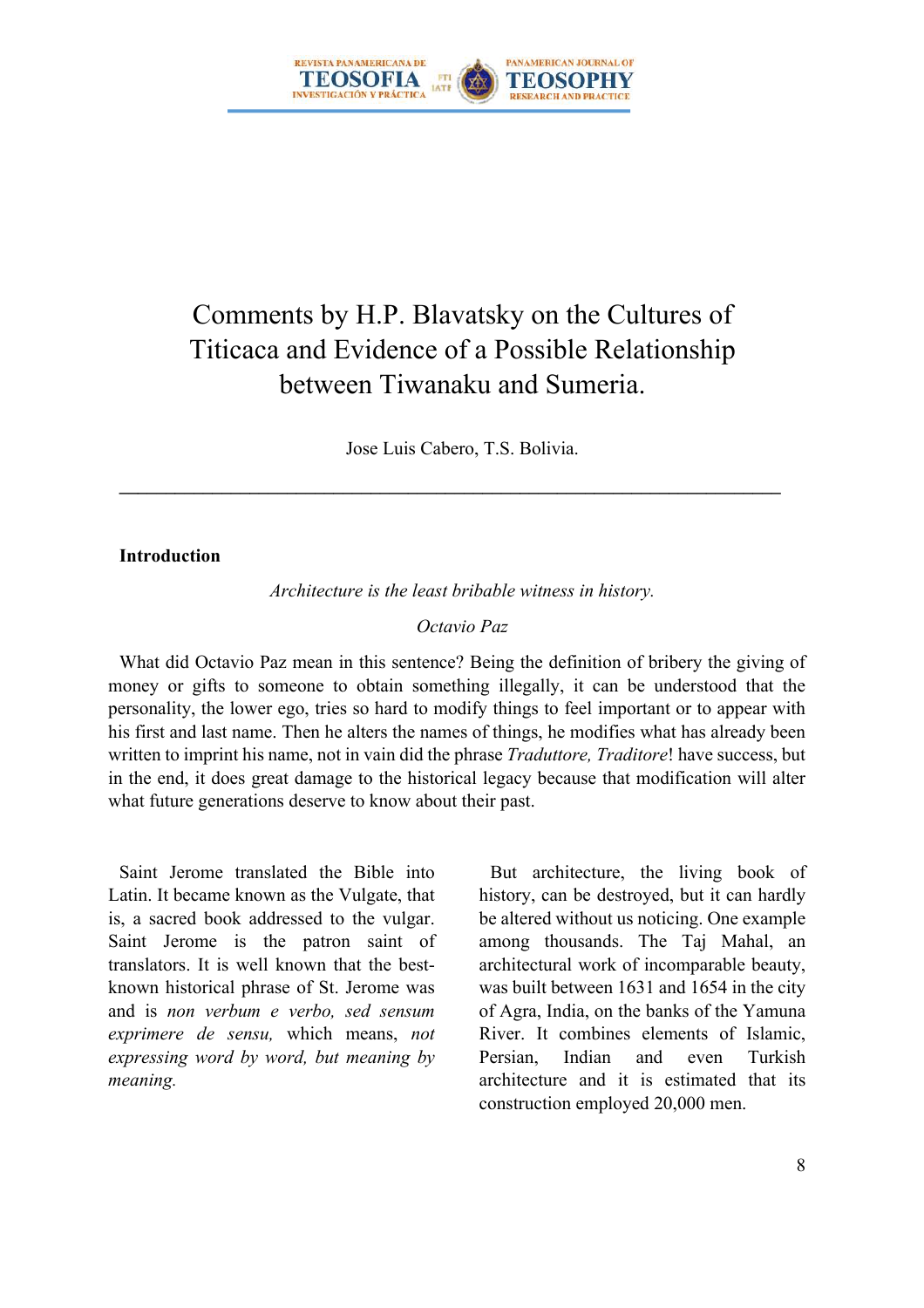

#### **America the New World?**

To clarify this issue, Helena Petrovna Blavatsky (HPB) provides us with many hints. In the magazine *"The Theosophist",* in the issues of March, April, June and July of the year 1880, there is a section with the title *"A Land of Mystery",* where Madame Blavatsky speaks precisely of America:

*… Along the Peruvian coast, on the Isthmus, throughout North America, in the canyons of the Cordilleras, in the impassable gorges of the Andes, and especially beyond the Mexican valley, lie the desolate ruins of hundreds of cities at one time powerful, which have fallen into oblivion from human memory along with their name. Buried in dense jungles, buried in inaccessible valleys; sometimes under many meters of the earth.*

*... We do not know these races that built such cyclopic structures, just as we do not know the strange cult that inspired the antediluvian sculptors, who carved, along hundreds of miles of walls, monuments, monoliths and altars, unusual hieroglyphics, composed of groups of animals and men.*

*A land of Mystery, H.P.B.* 

Blavatsky alludes to unknown antediluvian races, as authors of such architectural wonders.

She speaks of a common symbol in America that leaves a very important hint about antiquity and a reason for veneration, represented by the Mexican Teocallis and its similarity with the character of the Sun Gate in Tiwanaku, relating them to the 5 Pandus of the lunar race (who were instructors of humanity).



*... Nearly all North American embankments follow a terrace formation and ascend by wide steps, sometimes square, often hexagonal, octagonal, or truncated, yet they resemble in all respects the Mexican teocallis and Indian topes. Given that in India, the latter are attributed to the work of the five Pandus of the Lunar Race, so the monuments and cyclopic monoliths on the shores of Lake Titicaca, in the Bolivian republic, are ascribed to giants, the five exiled brothers from "beyond the mountains." They worshiped the moon as their progenitor and preceded the "Children and Virgins of the Sun."*

*A Land of Mystery, H.P.B.*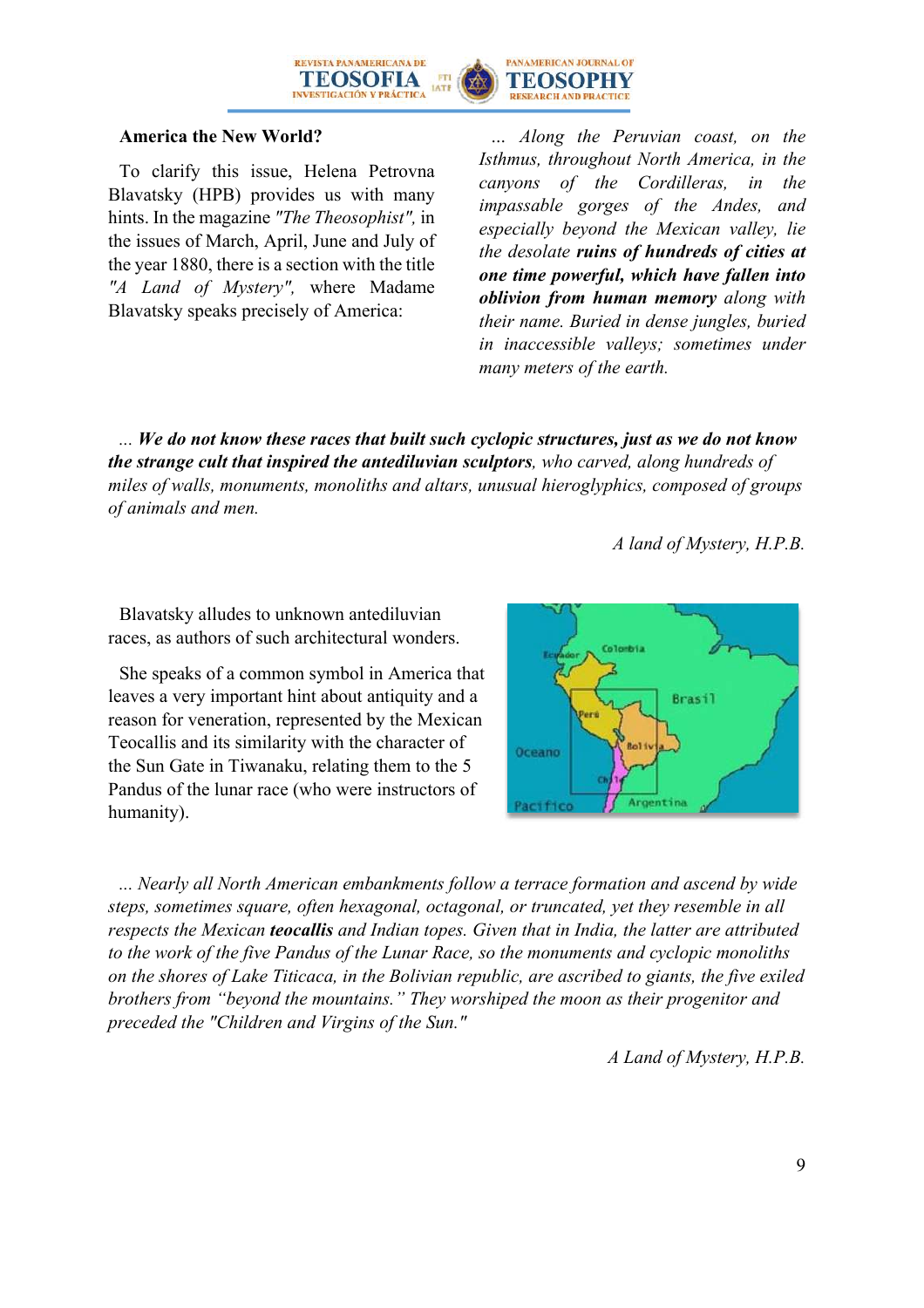

Blavatsky then talks about Lake Titicaca, the South American Pandu Manco Capac and his work in education.



*… This Lake Titicaca, which occupies the center of one of the most remarkable terrestrial basins, stretches "over 160 miles while its width varies between 50 and 80. Through the Desaguadero valley, it discharges into the southwestern slope, in another lake whose name is Lake Aullagas and whose lower level is probably regulated by evaporation or filtration, since it has no known outlet. The surface of the lake is 12,846 feet above sea level and is the highest water mirror in the world in terms of its size." As the level of the waters has been greatly reduced in the historical period, there is good evidence to infer that they once surrounded the elevated area where the remarkable ruins of Tiahuanaco are found.*

*These are undoubtedly indigenous monuments dating back to a period before the Incas, just as the Dravidians and other natives of India preceded the Aryans. Although, according to Inca traditions, the great legislator and instructor of the Peruvians, Manco Capac, the South American Manu, spread his knowledge and influence of this center, the facts do not corroborate such a statement. If, according to some, the original axis of the Aymara or the "Inca race" existed there, then why are the Incas, the Aymaras who even today live in the border areas of the lake as well as the ancient Peruvians, completely ignorant of their history? No signs are found regarding this, except for a nebulous tradition according to which the "giants" built these immense structures in one night.*

#### *A Land of Mystery, H.P.B.*

Blavatsky then makes several clarifications explaining that neither the current inhabitants of Lake Titicaca nor the Incas could have built them, also indicating that it was the Manu Manco Capac who spread the knowledge to the inhabitants of an unknown period. He later talks about Coati Island (in Lake Titicaca) and the details of Tiwanaku's Puerta del Sol: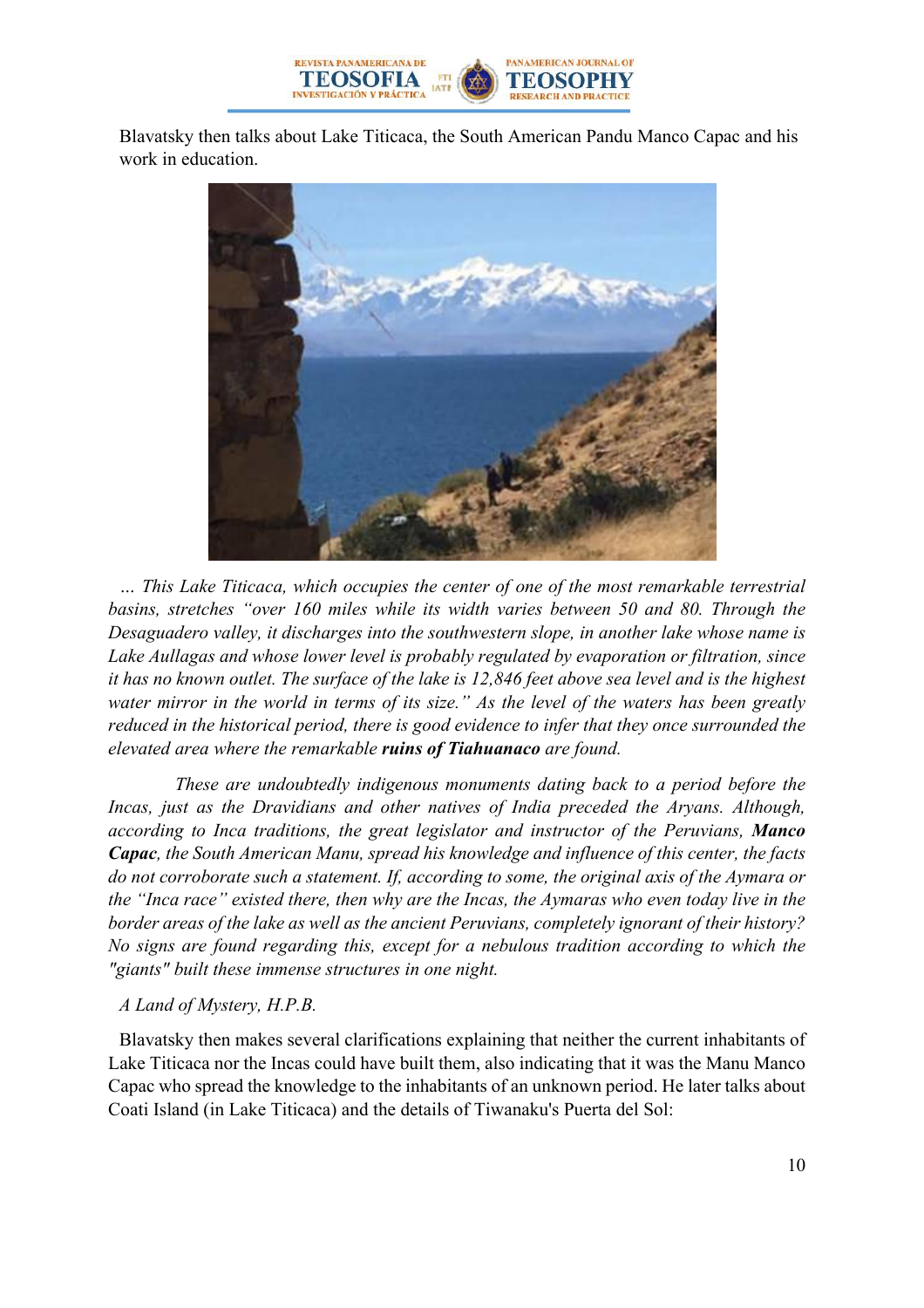*… In the relics of Lake Titicaca, two different types of architecture can be observed. For example: the ruins of the island of Coati are very similar to those of Tiahuanaco. The same is true of extensive, elaborately carved stone blocks, some of which, according to researchers' reports in 1846: "are 3 feet high, 18 wide, and 6 deep." While in some of the Titicaca islands there are very extensive monuments, "it is believed that those of authentic Peruvian style are the remains of the temples destroyed by the Spanish people."*

PANAMERICAN JOURNAL OF

TEOSOPHY

REVISTA PANAMERICANA DE

TEOSOFIA

**STICACIÓN V PRÁCTICA** 

*… "The eastern part has a cornice in the center of which there is a strangely shaped human figure, crowned with lightning interspersed with serpents with crested heads.*

*… On each side of this figure there are three rows of square sections, 13 filled with human and other images, the design of which is apparently symbolic […]" If this temple were found*  in India it would undoubtedly be attributed to Shiva. But it is in the Antipodes, where, as is *known, neither Shiva nor Naga ever penetrated, although the indigenous Mexicans have their Nagal (Nagual) or chief sorcerer and serpent worshiper.*

*A Land of Mystery, H.P.B.*





**Sun Gate in Tiwanaku - Bolivia Central Character**

**Sun Gate Frieze**

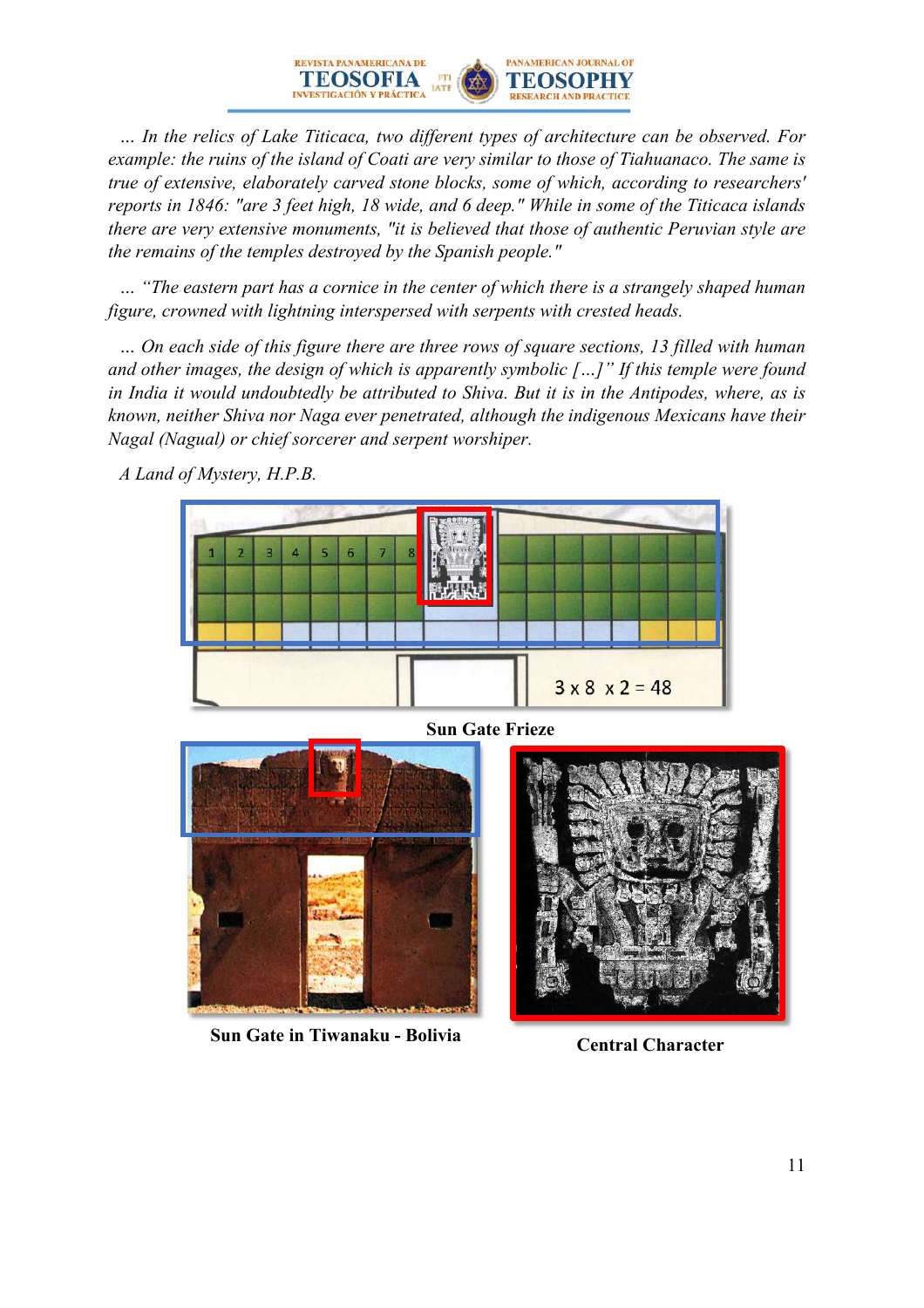



Here, Madame Blavatsky gives us an important hint about the origin of this unknown culture when she indicates that if this temple were in India, it would be of Shiva (the god of destruction and regeneration), but being in the Antipodes, therefore, it is related to the NAGAS (serpents). This important indication allows us to relate the Tiwanaku Culture with the Nagas and look for more references about it in *Volume II, Anthropogenesis of the Secret Doctrine.*

### **PATALA and the NAGAS (Serpents of Wisdom)**

Surely the reader who does **not** have the opportunity to analyze the Secret Doctrine of Madame Blavatsky, volume II (Anthropogenesis), will be very confused in this part. Relating the God Viracocha (who is at the Sun Gate) with the snakes, sounds very strange. However, it is important to clarify that unfortunately the gospels, recognized by the Catholic Church and telling us about Satan as well as the role of the Serpent in the myth of Adam and Eve, have been modified quite a lot and the version of the Secret Doctrine of Blavatsky differs much from the Catholic one that shows God fighting the Devil, and the Secret Doctrine rather tells us about a plan of evolution where humanity was assisted by superior hierarchies following the course of a Divine Plan.

In Volume II of the Secret Doctrine, Mme. Blavatsky makes an important statement when she explains that some descendants of the first Nagas populated America when the Fourth Race, the Atlanteans, flourished. She also indicates that America is Pâtâla or the Antipodes of Jambu-Dvipa. (Domain of Vishnu).

The Nagas are Serpents of Wisdom, "children of Will and of Yoga", born before the separation of the sexes and created by the power of Kriyâsakti.

… In the Secret Doctrine the first Nâgas – beings wiser than the Serpents – are the "Sons of Will and of Yoga", born before the complete separation of the sexes, "matured in the man-bearing eggs produced by the power (Kriyâsakti) of the holy sages" of the early Third Race.

…Some of the descendants of the primitive Nâgas, the Serpents of Wisdom, peopled America, when its continent arose during the palmy days of the great Atlantis, (America being the Pâtâla or the Antipodes of Jambu-Dwîpa).

### *Secret Doctrine, Volume II, p. 181-182, H.P.B.*

This is something very important because it explains that some descendants of these great beings (Nâgas) came to live in America. This happened when the American continent saw the birth of the Andes Mountain Range 16 to 9 million years ago, which gives us an important guideline of the antiquity of the cultures in the American continent. From this time (third root race), the Nâgas would have instructed humanity on this side of the globe. This statement will surely be criticized by current science. However, it is important to clarify that the current vestiges of these great cultures (made in stone) must have been created long after the Andes were raised. This would be only in the 4th race (Atlantean) when the Humanity reached rock-bottom in materiality, to then resume the ascending evolutionary course.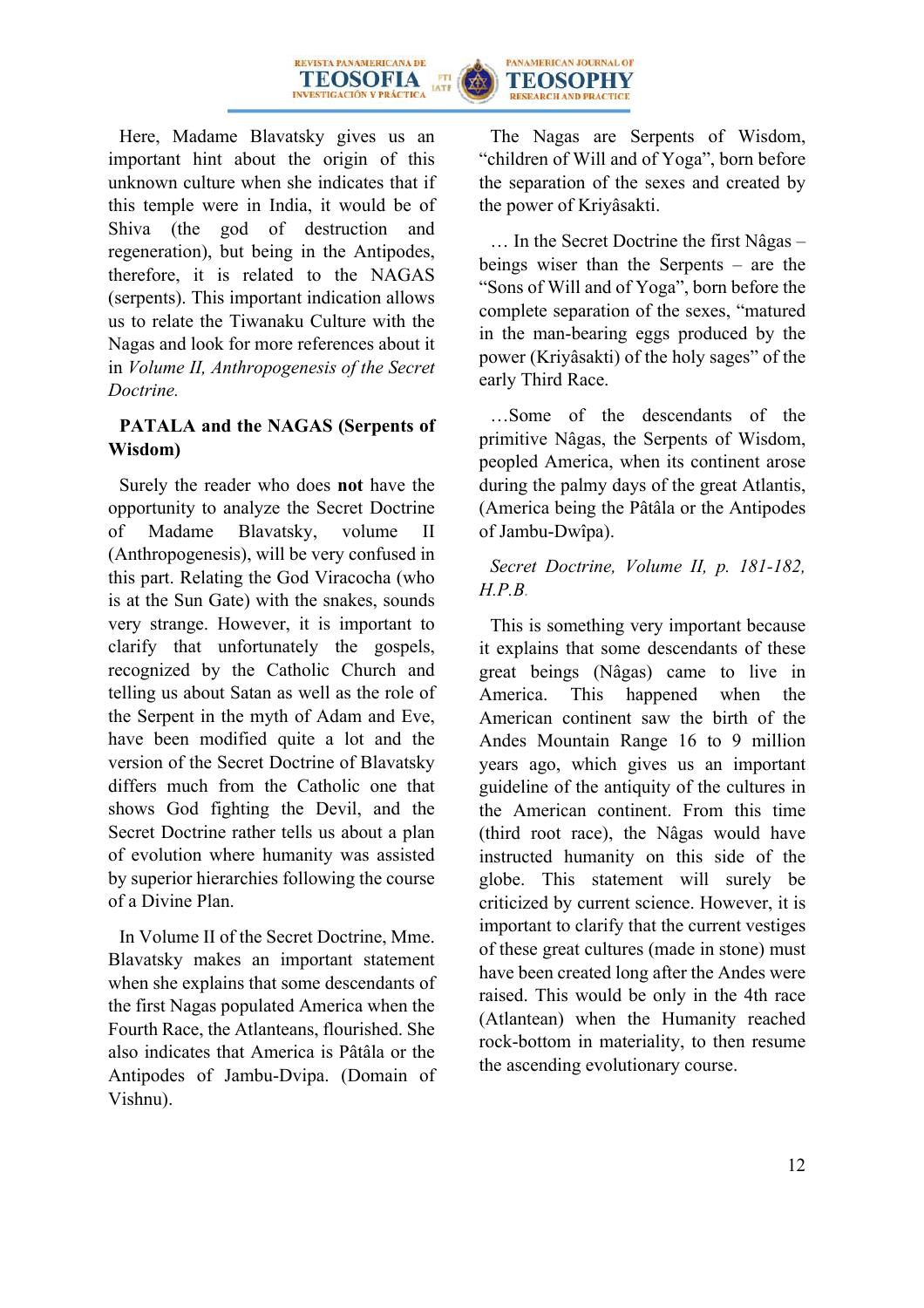



The Theosophical Glossary explains that **Pâtâla** (which geographically becomes America), is an infra-terrestrial region, inhabited by nâgas, daityas, dânavas, yakchas, ruled by Vâsuki, the great serpent god and other beings that form the "opposition" of the Hindu Pantheon. This sounds like something negative or bad, but in its mystical sense, it is related to a place of initiation.

*Pâtâla: …The mere fact that Vâsuki, the divinity who reigns in the Pâtâla, is represented in the Hindu Pantheon as the great Nâga (Serpent), which was used by the gods and the asuras as a rope around Mount Mandara [see this word], when they agitated the ocean to extract the amrita, water of immortality, it is related directly to the Initiation.*

*Glosario Teosófico, H.P.B. (Spanish version)*

Volume II of the Secret Doctrine explains that some incarnated souls of the third, fourth and fifth root races were the disciples of the Divine Instructors or angelic spirits (Dhyanis or angelic spirits), also called Dragons of Wisdom. In other words, these first men were initiated into the mysteries of nature by the emissaries of the Universal Mind, the Nâgas, represented today by the highest angels who were called "Serpents of Wisdom". They were the ones who worked with the first physiologically complete couples, initiating them in the mysteries of creation in the middle of the third race when the human received the gift of the mind of the Agnishvâttas.

There is also something very revealing, that is, that according to Blavatsky, these wise men of the third, fourth and fifth races, live in the subsoil and are distributed throughout the planet:

*This tells us clearly that which is mentioned more than once elsewhere in the Commentaries; namely, that the Adepts or "Wise" men of the three Races (the Third, Fourth and the Fifth) dwelt in subterranean habitats, generally under some kind of pyramidal structure, if not actually under a pyramid. For such "pyramids" existed in the four corners of the world and were never the monopoly of the land of the Pharaohs.*

*Secret Doctrine, Volume II, page 351-352, H.P.B.*

And about the place where they dwell, she wrote the following in the work "Viajes Iniciáticos of H.P.B."

*… In one of her articles (The Ancient Cities and Mysteries of South America), Childress says:*

*...Wilkins believes, as apparently does Madame Blavatsky (one of the founders of the wellknown Theosophical Society), that a sample of the ancient tunnel system emerged in the Atacama Desert near Arica and the current border between Chile and Peru, which is even further south still. Madame Blavatsky told the story, narrated by Wilkins, of the ancient treasury and the tunnel system...*

*… They also tell me that: "she visited an area that belonged to Bolivia, today to Chile and, due to the rise of the Loa River, in the north she discovered a library from the past; she seems*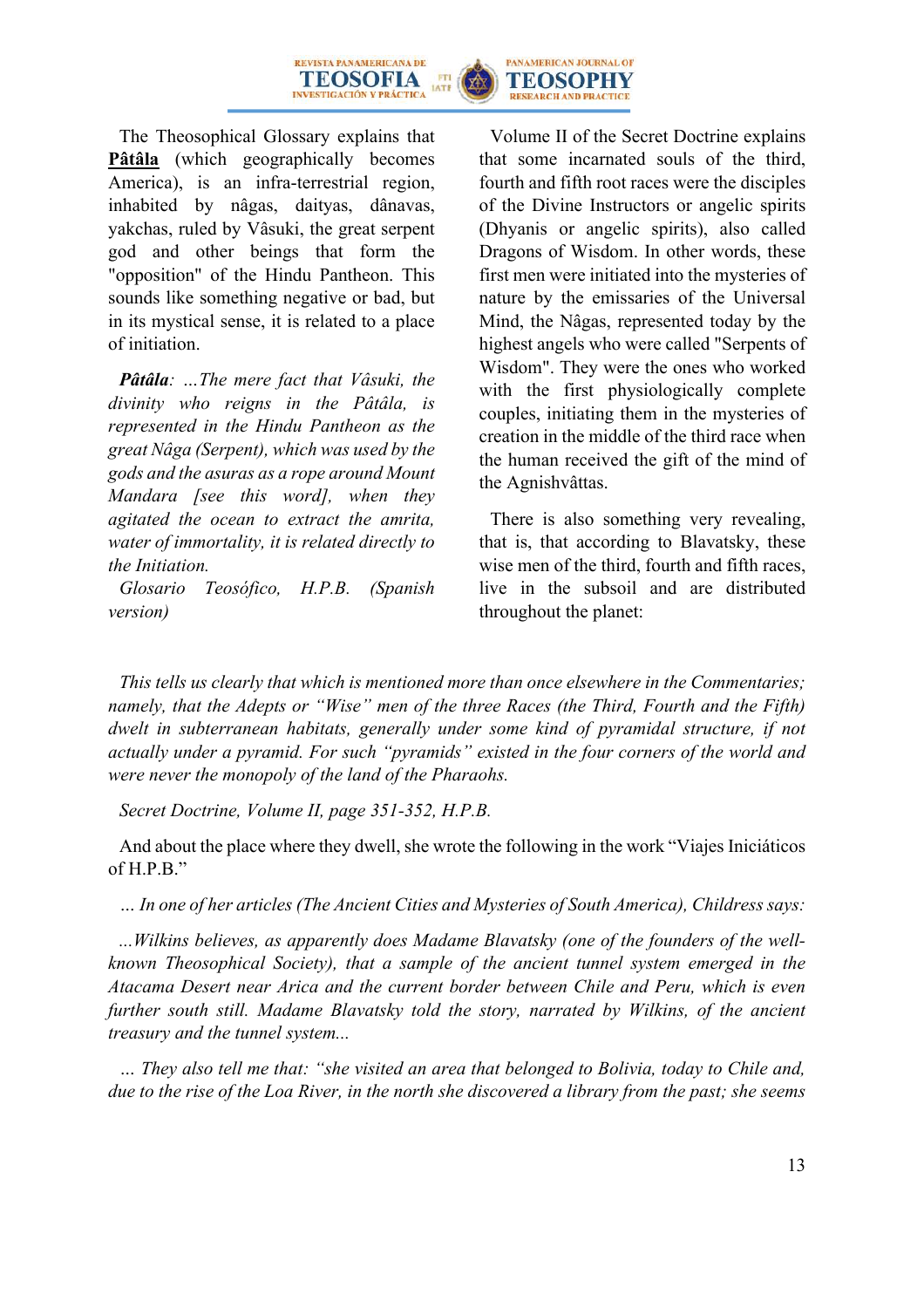

*to have entered the library, but in another dimension." Finally, I have references that she was able to study the tombs and other archaeological remains of Sillustani.*

*Viajes Iniciáticos of HPB – HPB in South America*

These Serpents of Wisdom are responsible for enforcing Karmic law. Their responsibility is of a much higher order because they are responsible for adjusting the course of humanity's development, ending one civilization and starting the next, taking care not to lose the best from the previous one. What a responsibility, it requires a lot of wisdom:

*… Its seven "stars" are the seven stars held in the hand of the "Alpha and Omega" in Revelation. In this most terrestrial meaning, the term "Dragon" was applied to the Wise men. Secret Doctrine, Volume II, page 355, H.P.B.*

Blavatsky explains and highlights, for example, this great responsibility, when she recounts the transition from the fourth Atlantean race to the nascent fifth race, after the last flood:

*…This was due, however, as much to the prevision of the "holy" ones, who had not lost the use of their "third eye," as to Karma and natural law. Speaking of the subsequent race (our Fifth Humanity), the commentary says:*

*"Alone the handful of those Elect, whose divine instructors had gone to inhabit that Sacred Island – 'from whence the last Saviour will come' – now kept mankind from becoming onehalf the exterminator of the other [as mankind does now – H.P.B.]. It (mankind) became divided. Two-thirds of it were ruled by Dynasties of lower, material Spirits of the earth, who took possession of the easily accessible bodies; one-third remained faithful, and joined with the nascent Fifth Race – the divine Incarnates. When the Poles moved (for the fourth time) this did not affect those who were protected, and who had separated from the Fourth Race. Like the Lemurians – alone the ungodly Atlanteans perished, and 'were seen no more.' …"*

*Secret Doctrine, Volume II, page 350, H.P.B.*

#### **Possible evidence of links with MESOPOTAMIA.**

Sumerian was the language of ancient Sumer, spoken in southern Mesopotamia from at least the fourth millennium BC. It was given continued use as a sacred language and scientific use in Mesopotamia for many centuries. Sumerian was one of the first languages that was put down in writing.

The system used to establish the Sumerian language was called "cuneiform", due to the wedge-shaped characters that were carved on wet clay tablets.

#### *The Mesopotamian Flood is an episode of the epic poem Epic of Gilgamesh.*

The legend tells us that there was a time when gods lived alongside humans in the city of Shuruppak. One day they decided to end the human race with an immense flood. But Ea had mercy, and through the walls of Utnapishtim's hut, gave the order to destroy his house, build a ship and put all known living species on it.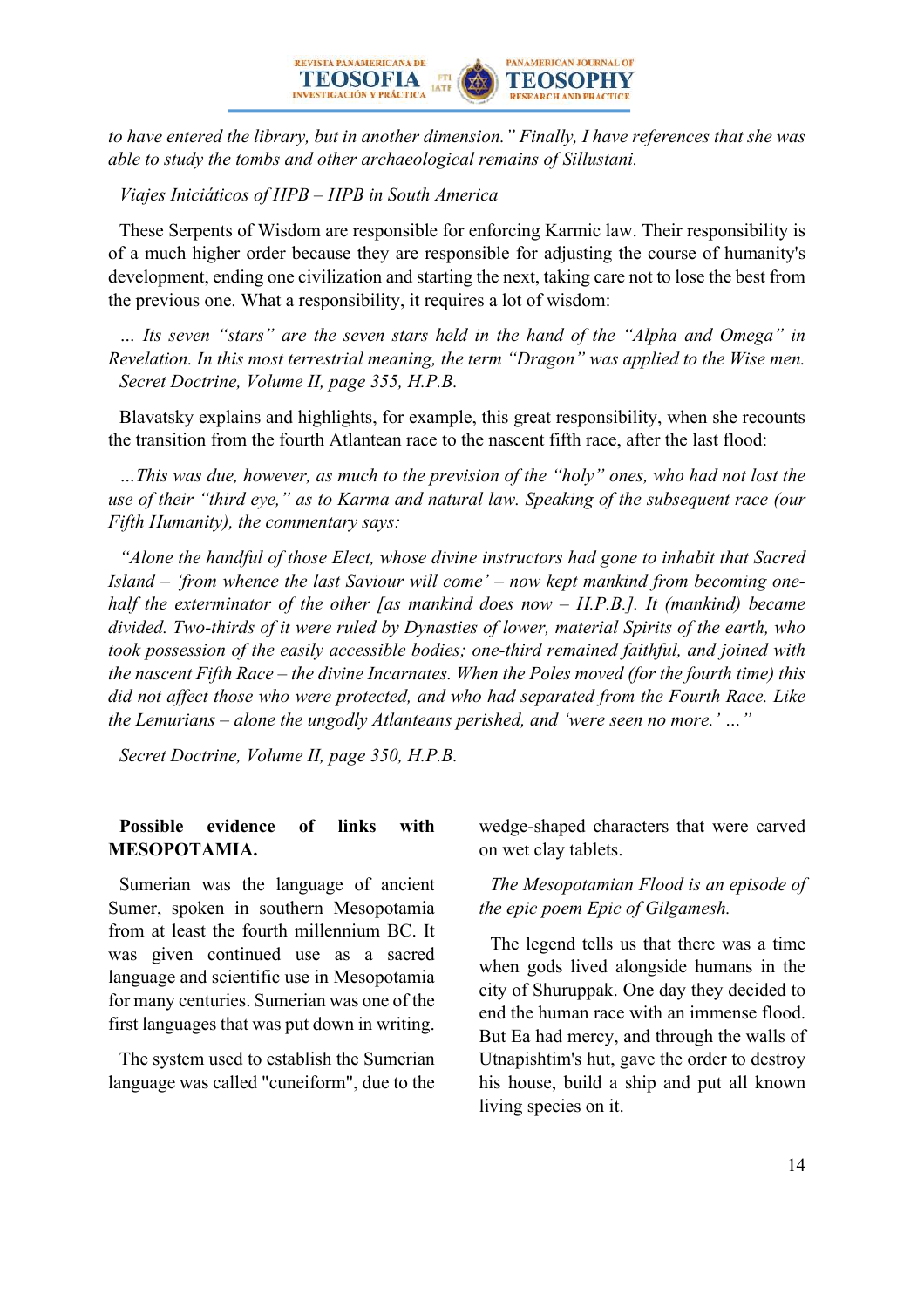

### **THE FUENTE MAGNA BOWL**



This piece shows evidence of the relationship between the Tiwanaku culture with Sumeria:

The **Fuente Magna Bowl**, also known as Vaso Fuente, is a stone recipient, carved in brown quartzite inside and out, of considerable size, with zoomorphic and anthropomorphic bas-reliefs of the Tiwanakota type, it was found 75 km from Tiwanaku, in the town of Chua in 1958.

What is striking is the typography inside, the iconography is of the proto-Sumerian type (of the Sinaitic type with cuneiform influence), also Quellca (Pucara Culture). The logical question is how can an object of undoubted Mesopotamian tradition be found in these latitudes? This same kind of typography was found in what was once Mesopotamia around the year 3500/3000 BC. But the outstanding thing happened when it was possible to decipher the text inside.

On the inner side of the bowl, Dr. Clyde Winters, a professor at Chicago State University, made the following translation:



C. Winters' translation: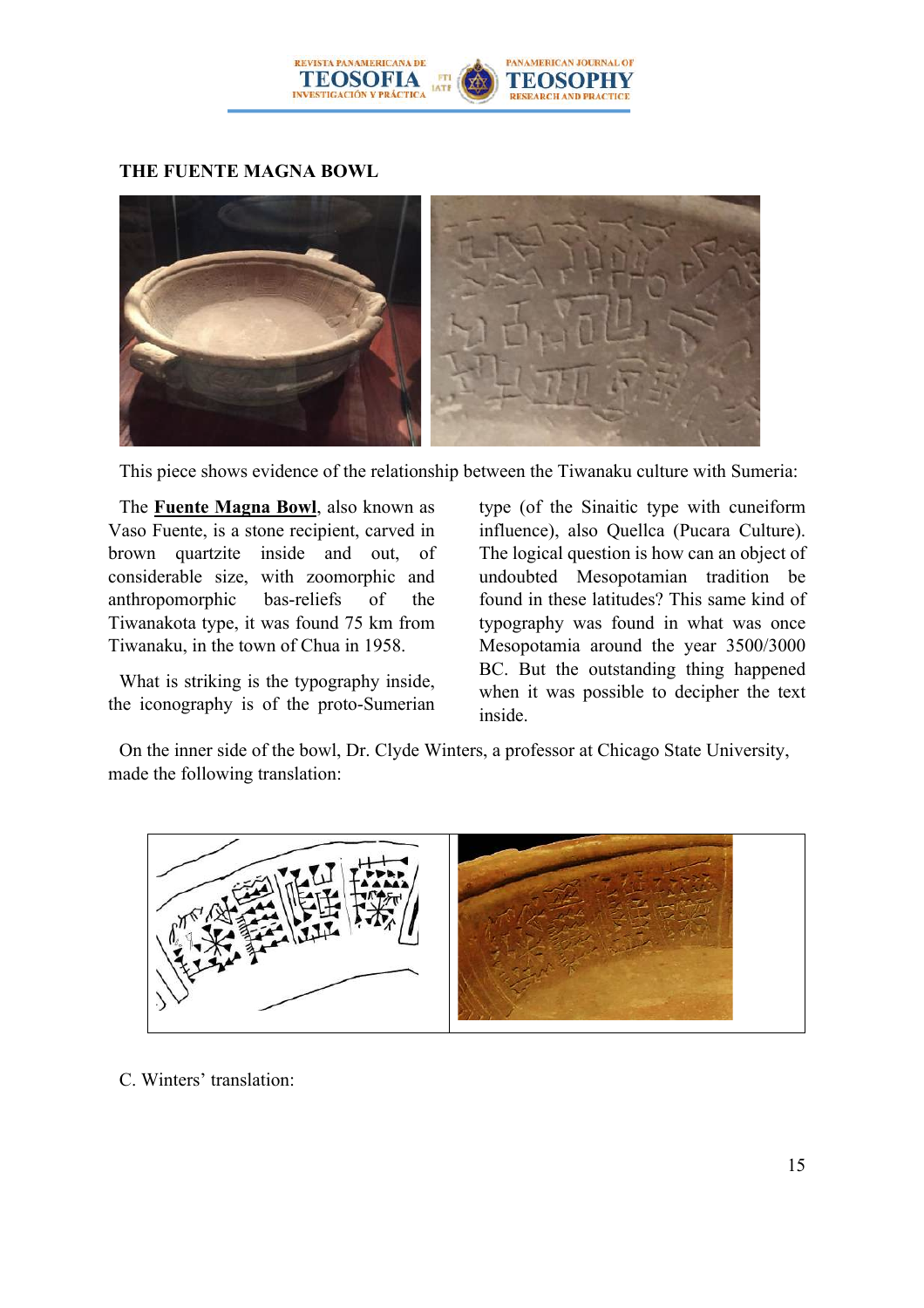



*"Approach a person endowed with great protection in the name of the great Nia in the future.* 

*This oracle serves people who want to achieve purity and strengthen their character. The Divine Nía will spread purity, serenity, character.*

*Use this talisman (the Fuente Magna), to make wisdom and serenity germinate within you. Using the proper shrine, the holy ointment, the sage swears to take the right path to achieve purity and character.* 

#### *O priest, find the unique light for all who desire a noble life».*

 This translation speaks of the Goddess Nia (or Nammu was the primordial Sumerian mother goddess who gave birth to the gods and created humanity), she, being the mother and creator of humanity, also protects it. The translation also mentions an oracle where people could go to ask for Purity, Serenity and Character, attributes of a spiritual work of initiation<sup>1</sup>. It also explains that this recipient must be used to use a holy ointment and a suitable sanctuary and an oath to undertake a path (the Path) to achieve the spiritual attributes already described.

According to H.P.B. in the middle of the Atlantean race, the inner vision had to be activated artificially:

*A Kalpa later (after the separation of the sexes) men having fallen into matter, their*  *spiritual vision became dim; and coordinately the third eye commenced to lose its power … When the Fourth (Race) arrived at its middle age, the inner vision had to be awakened, and acquired by artificial stimuli, the process of which was known to the old sages. … (Inner vision could only be acquired from then on through exercise and initiation, except in the cases of "born magicians" - sensitives and mediums, as they are now called.)*

*Secret Doctrine, Volume II, page 294, H.P.B.*

Therefore, the Fuente Magna Bowl must have been a tool to work with initiations after the second half of the Atlantean race. However, the identification of the exact period of its manufacture and use is not the purpose of this text.

#### **THE CIRCLE OF NECESSITY**

The second aspect that stands out in the Fuente Magna Bowl is related to Kuklos Anankes, the "Inevitable Cycle", also known as "The Circle of Necessity". This is a requirement to reach adeptship. The disciple must go down to his hell to be instructed and work with his human passions, where he must kill the Dragon, i.e., he must have mastered all his temptations (the second Death) and become a "Son of the Serpent" and thus become a Serpent himself. This is explained as follows:

*… There were numerous catacombs in Egypt and Chaldea, some of them of a very vast extent. The most renowned of them were the subterranean crypts of Thebes and Memphis.* 

the middle of the 3rd root race), a kalpa later men having fallen into Matter (4th Root Race). .

<sup>&</sup>lt;sup>1</sup> Let us remember that in Volume II of the Secret Doctrine, in the chapter on the Third Eye, HPB indicates that after the Separation of the Sexes (in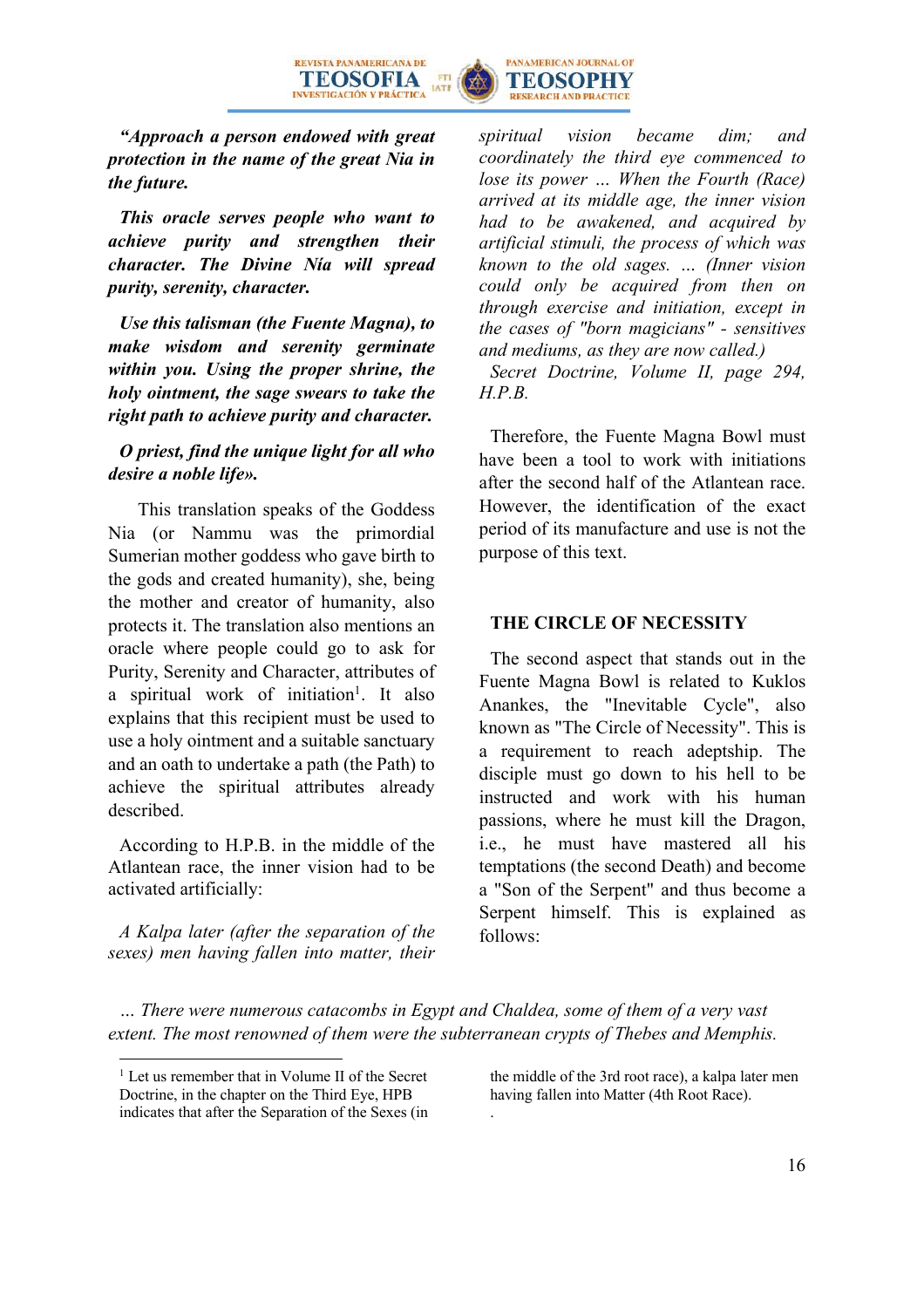

*The former, beginning on the western side of the Nile, extended towards the Lybian desert, and were known as the Serpent's catacombs, or passages. It was there that were performed the sacred mysteries of the kuklos anagkes, the "Unavoidable Cycle," more generally known as "the circle of necessity"; the inexorable doom imposed upon every soul after the bodily death, and when it has been judged in the Amenthian region. … The Dracontia once covered the surface of the globe, and these temples were sacred to the Dragon, only because it was the symbol of the sun, which in its turn, was the symbol of the highest god. … Furthermore, the "War in Heaven" is shown, in one of its significations, to have meant and referred to those terrible struggles in store for the candidate for adeptship, between himself and his (by magic) personified human passions, when the inner enlightened man had to either slay them or fail. In the former case he became the "Dragon Slayer," as having happily overcome all the temptations; and a "Son of the Serpent" and a Serpent himself, having cast off his old skin and being born in a new body, becoming a Son of Wisdom and Immortality in Eternity.*

#### *Secret Doctrine, Volume II, page 379-380, H.P.B.*

To achieve adeptship, an extreme sacrifice must be made, and many requirements must be met, one of them is the descent into hell for instruction and preparation for the second death in order to be reborn in adeptship, this is also represented by the spiral. This symbol is also represented in the Fuente Magna Bowl with 2 spirals, one of descent and the other of triumphant  $exit^2$  (see image below).



This is explained in greater detail in the emblem of the Serpent (the spiral). Let us meditate a lot on this subject, analysing very well the following paragraph, where the deep importance

<sup>&</sup>lt;sup>2</sup> Botticelli's Inferno explains this same symbol, he painted and drew Hell as the poet Dante had described it in the famous work 'The Divine Comedy', in the painting 'Botticelli Inferno' the journey through the underworld and its nine infernal circles (where the suffering of capital sins is shown), making a tour the soul must become aware and achieve redemption from them. Below the Painting where it is noted that the descent is made in a spiral-type route.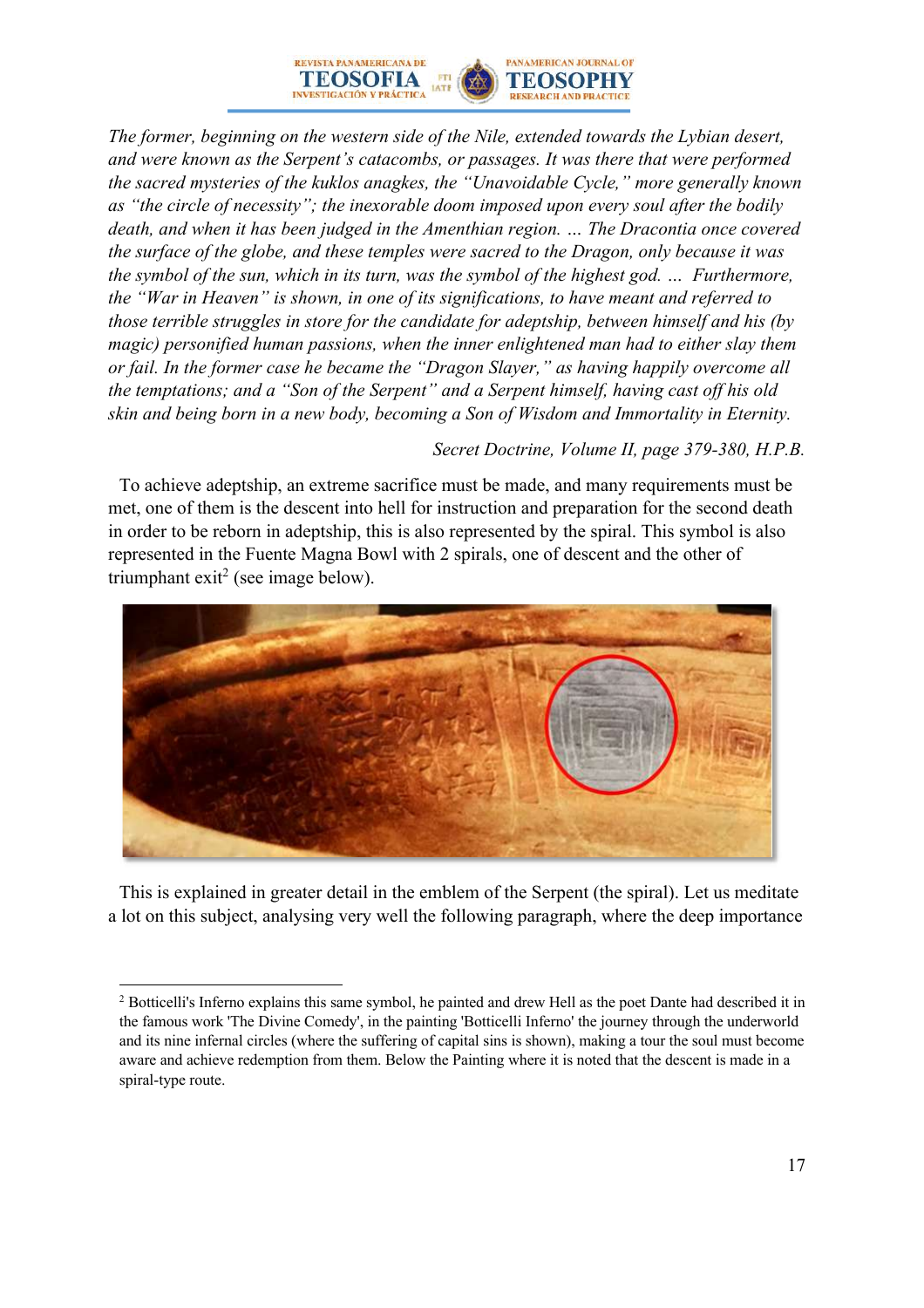

of the work in the "Circle of Necessity" is explained to us with the purpose for man to reach the end of his perfection:

*… "From this region of unfathomable depth (Bythos, Aditi, Shekinah, the veil of the unknown) issues forth a circle formed of spirals. This is Tiphereth; which, in the language of symbolism, means a grand cycle, composed of smaller ones. Coiled within, so as to follow the spirals, lies the serpent – emblem of Wisdom and Eternity – the dual Androgyne; the cycle representing Ennoia, or the divine mind (a power which does not create but which must assimilate), and the serpent, the Agathodaemon, the Ophis, the Shadow of the Light (non-eternal, yet the greatest divine light on our plane). Both were the Logoi of the Ophites: or the Unity as Logos manifesting itself as a double principle of Good and Evil."*

*Secret Doctrine, Volume II, page 214, H.P.B.*

#### **CONCLUSION**

The objective of this text is to leave a line of analysis that allows those who are interested in this subject to visualize the prehistoric past of America, framed in the Secret Doctrine of H.P.B. I understand that the appearance of a fountain with cuneiform writing does not prove that there was a relationship between the two cultures, especially taking into account the differences in chronology. It is possible to speculate that the Fuente Magna Bowl was brought and left on the site, however, we do not know it, we know its origin and that is why I have worked on these hypotheses, only in the event that there would have been a real cultural exchange. It is well known that in archeology ceramic remains are used to affirm possible contacts between two groups no matter how distant they appear on the maps.

Far beyond are the speculations of archeology where only recent fossil remains are used to draw conclusions, and far beyond is The Secret Doctrine. The latter

clarifies that America is not the only place where the Masters of wisdom worked, but it was very possibly a place of important development and instruction to aspiring adepts. In any case, it is important to be careful about two situations: the first is the interpretation of the archaeological evidence because in this region, many cultures of greater or lesser evolutionary degree are one on top of the other. The second is that we know that the Atlanteans used divine knowledge for works of Black Magic, creating a Karma that until now we must bear, and for these two reasons, we must be careful in the correct interpretation of the archaeological evidence.

The Fuente Magna Bowl may have been a tool for initiation work, in the time before the flourishing of Great Sumer, on this side of the globe, in times before the great deluge. In the area of Lake Titicaca, no codices were found to prove it, but there is a great oral tradition that describes the arrival of mythical characters who instructed the people of the places Khon Ticci Viracocha and Manco Capac mainly.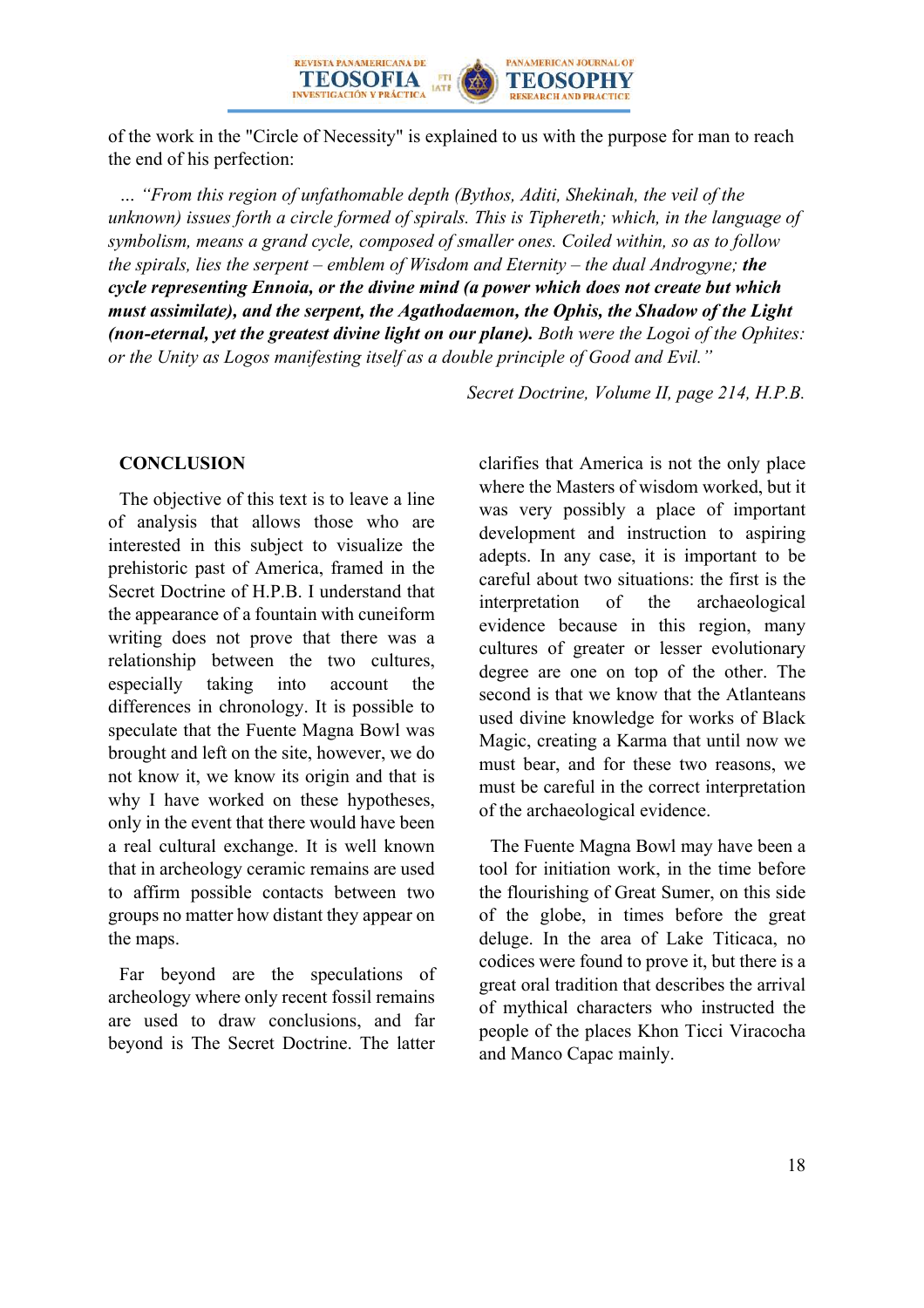

Unfortunately, only 25% of the inscriptions of this piece were translated. There is still Kellca pictography (Pucara culture) that was not deciphered and zoomorphic characters (on the outside) and a main character (anthropomorphic) apparently in meditation (due to the expression of his eyes). He holds a snake with each hand, both snakes surround the bowl, their four extremities only have 4 fingers (See the photographs below). The Pokotia Monolith (from the same region) is another piece that sheds more light on this subject, but this will be the subject of a future study.



The possible combinations between the Secret Doctrine and the archaeological findings will help us to better understand the remains that we have throughout all of America.

#### **Bibliographical sources:**

- "The Theosophist" Magazine, numbers of March, April, June and July of 1880
- "Secret Doctrine, Anthropogenesis, Volume II", Helena Petrovna Blavatsky
- "Los Viajes Iniciáticos of H.P.B.", Helena Petrovna Blavatsky
- Video of Clyde Winters Sumerians in South America

#### https://www.youtube.com/watch?v=i4qO39hmTSY

• Video: The Fuente Magna Bowl – Background

http://www.faculty.ucr.edu/~legneref/biados/texts/fuentema.htm

• Video: Translation of the Fuente Magna Bowl by Clyde Winters (in English)

http://www.faculty.ucr.edu/~legneref/archeol/fuentema.htm

- Video: The Fuente Magna Bowl Ancient Histories
- https://reydekish.com/2013/12/18/fuente-magna/
- Video: The Andes were formed giving "sprits" (BBC World, April 2014)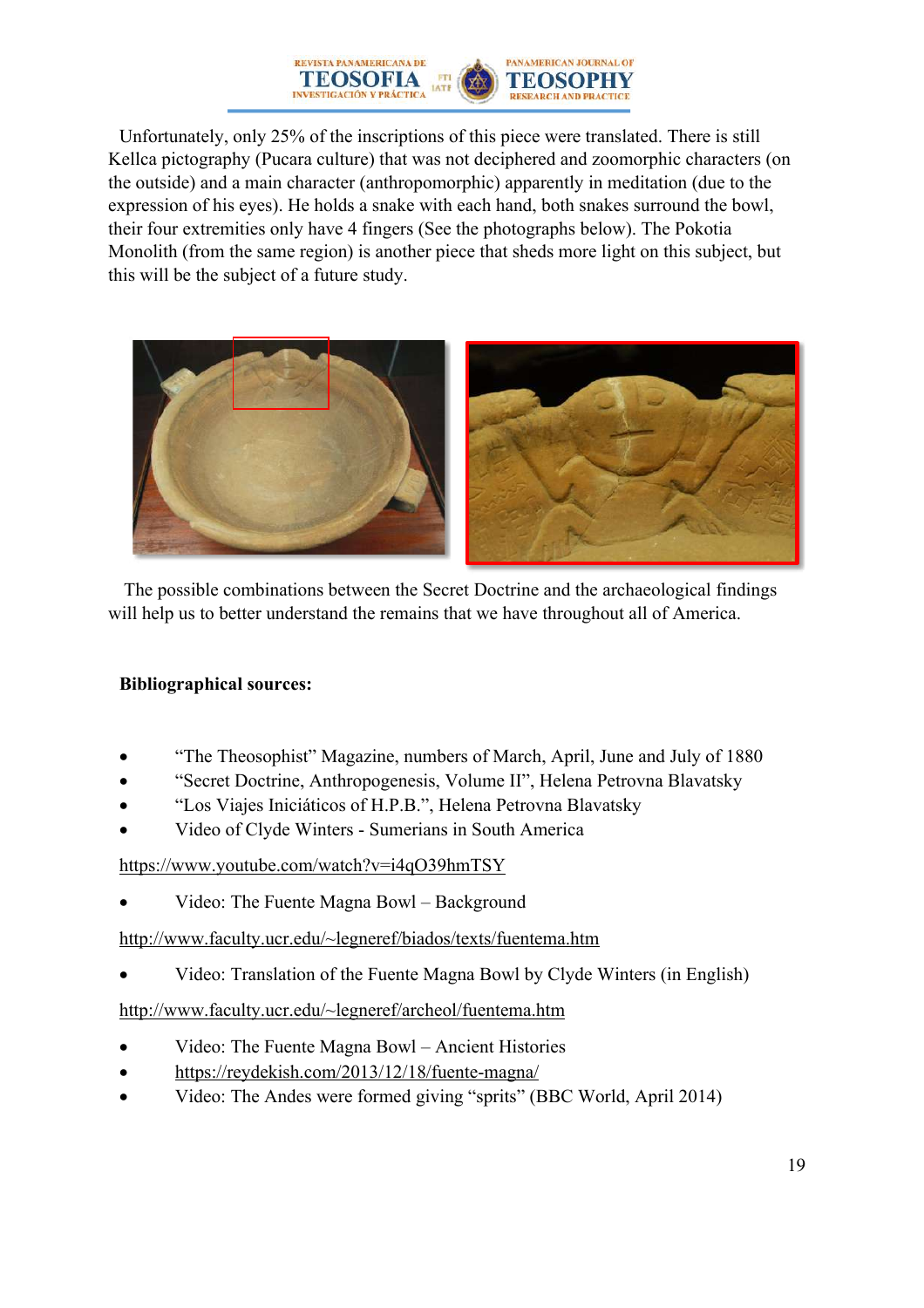

https://www.bbc.com/mundo/noticias/2014/04/140423 ciencia formacion cordillera los a ndes\_np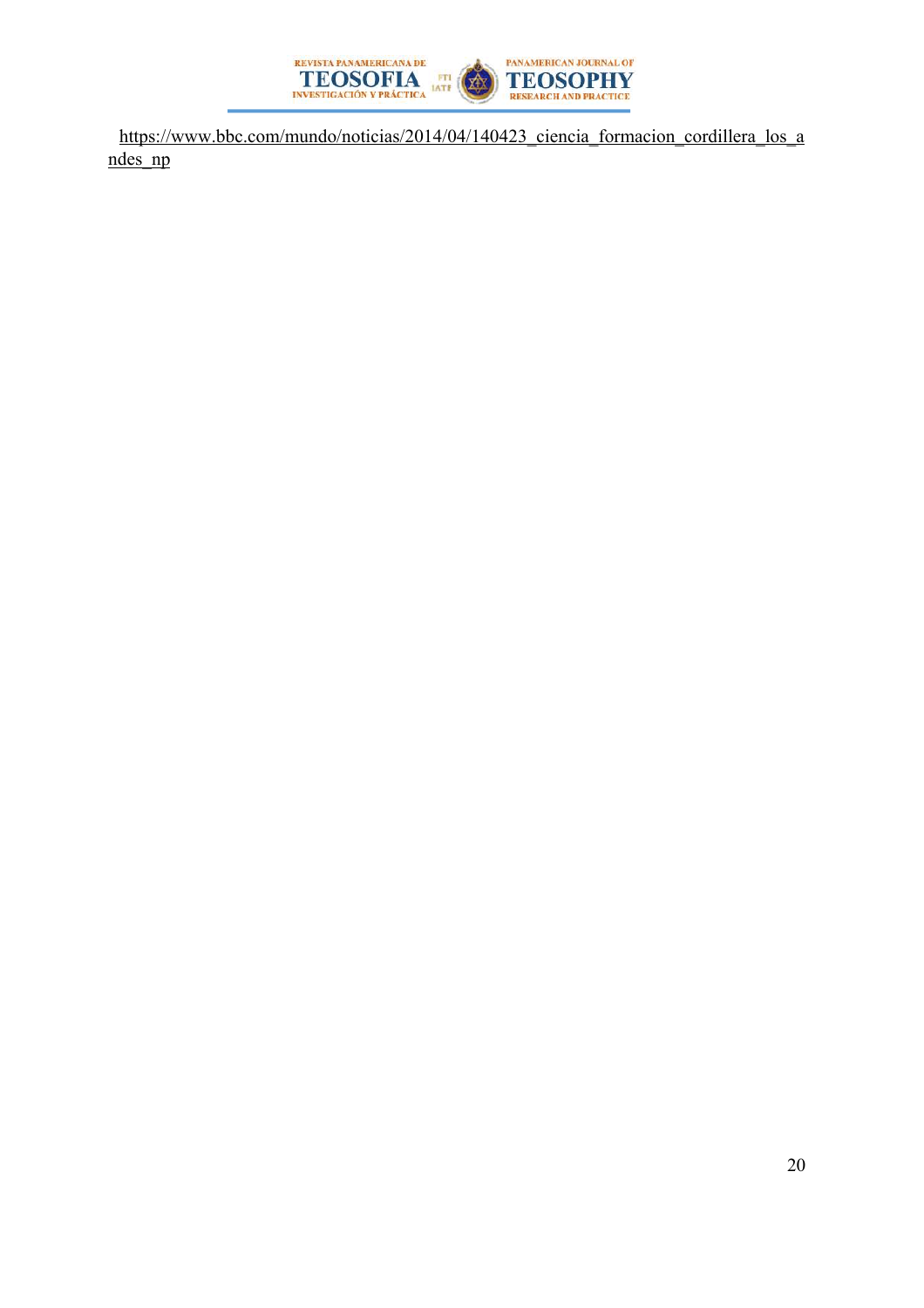

# Our Role as Theosophists

Barbara B. Hebert, Ph.D., President of the Theosophical Society in America

What is our role as Theosophists in today's world?

We have many roles, but a very important one is as ambassadors for the Theosophical Society, ambassadors for this Ageless Wisdom teaching, in the world. We are role models. Others observe how we handle ourselves in difficult situations, at difficult times, and they wonder about our equanimity. They perceive our behaviors —kind, caring, inclusive, ethical and wonder how that occurred. The Theosophical teachings provide the basis for our equanimity, our inclusiveness, our kindness, our ethical behavior. We **are** the walking representatives of the Ageless Wisdom, and through us, others will find it. This is our calling as theosophists, and it is an important responsibility in today's world.

J. Krishnamurti told us that "Truth is a pathless land." All of us consider the Ageless Wisdom teachings to be the Truth. Certainly, one could interpret Krishnamurti's statement in any number of ways, but it seems clear that one of the primary meanings of his statement is that there is not simply one path that leads us to the Ageless Wisdom. There are many paths that lead us in this direction. As seekers for Truth, that is, as individuals in physical manifestation who are seeking, we cannot know Absolute Truth. It is beyond our comprehension at this stage of development. We may perceive glimpses of it in our studies, our meditations, and our experiences, but these are only glimpses.

Annie Besant provides us with insight about our perceptions of Truth.

…however much we think we know, we only know fragments, and the relationship of those fragments to each other will be very much modified by the larger view of truth to which in the future we shall be able to attain by the extension of our consciousness.

How, then, do we seek Truth, if it is unknowable at this point in our evolutionary journey? Former international president of the Theosophical Society, Radha Burnier writes

The first and primary condition for one who would follow the religion of Truth is a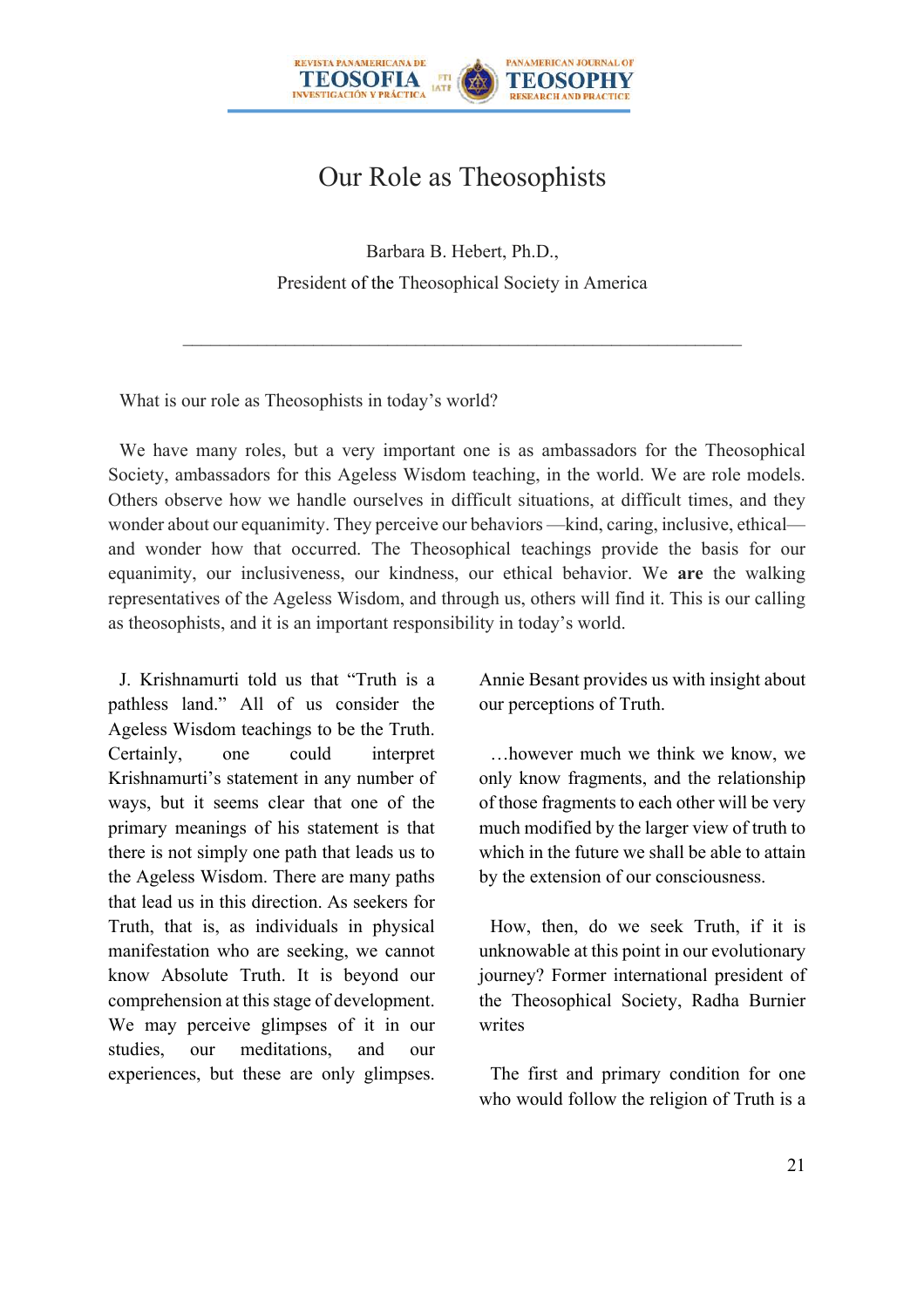



profound and persistent interest in finding it. This implies not having pre-judgments or a conviction that one knows already. Truth cannot be discovered by a mind which has fixations, prejudices and biases of any kind. So the mind must become pure and unruffled, free from opinions, biases and self-centred emotions, for only in this state can there be an awareness of Truth.

Burnier points us in the direction of remaining open-minded and consistently inquisitive. We must question everything, even our most deeply held beliefs. Once we stop questioning, our beliefs begin to crystalize. They become dogma. This crystallization spells doom for our own development and in our search for Truth. We become stuck, stagnant. This is reinforced in Burnier's additional comments in the same article when she says "the wise man does not come to any conclusion about the truth of things" and "only one who keeps a continually open mind can find the Truth."

Remaining open-minded and consistently inquisitive, questioning our most deeply held beliefs is a very difficult task. Yet, it is essential for our continuing evolutionary journey.

In terms of organizations, the Theosophical Society is unique because of its lack of dogma and its encouragement that each must find his/her own way. Openminded inquiry keeps us—and our journeys—alive and growing. It allows us to

recognize the multitude of things that we just do not know or do not understand, and conversely requires us to admit that we do NOT have the answers. Rather, we have personal perspectives that can be called relative truths. As we continue on our journeys, hopefully our perspectives will change and expand as we grow in understanding through experiences. This basic theosophical precept regarding freedom of thought keeps us from standing in one spot and proclaiming that we, and we alone, have the Truth.

We share Theosophy through our words, our beliefs, and ultimately our actions. We encourage self-awareness; we lead lives that align with the theosophical teachings of unity, study, meditation, and service. We provide an open and inviting environment in which individuals can seek their own path to Truth.

Unfortunately, we are all aware of individuals who claim to be Theosophists, but who also claim to *possess* the Truth with their perspective of theosophical concepts being not only the right way, but also the only way. These two statements (being a Theosophist and possessing the Truth that shows the only way) are in total contrast with one another. The dogmatic attitude of such a statement inhibits the sharing of the Divine Wisdom with those who are earnestly seeking.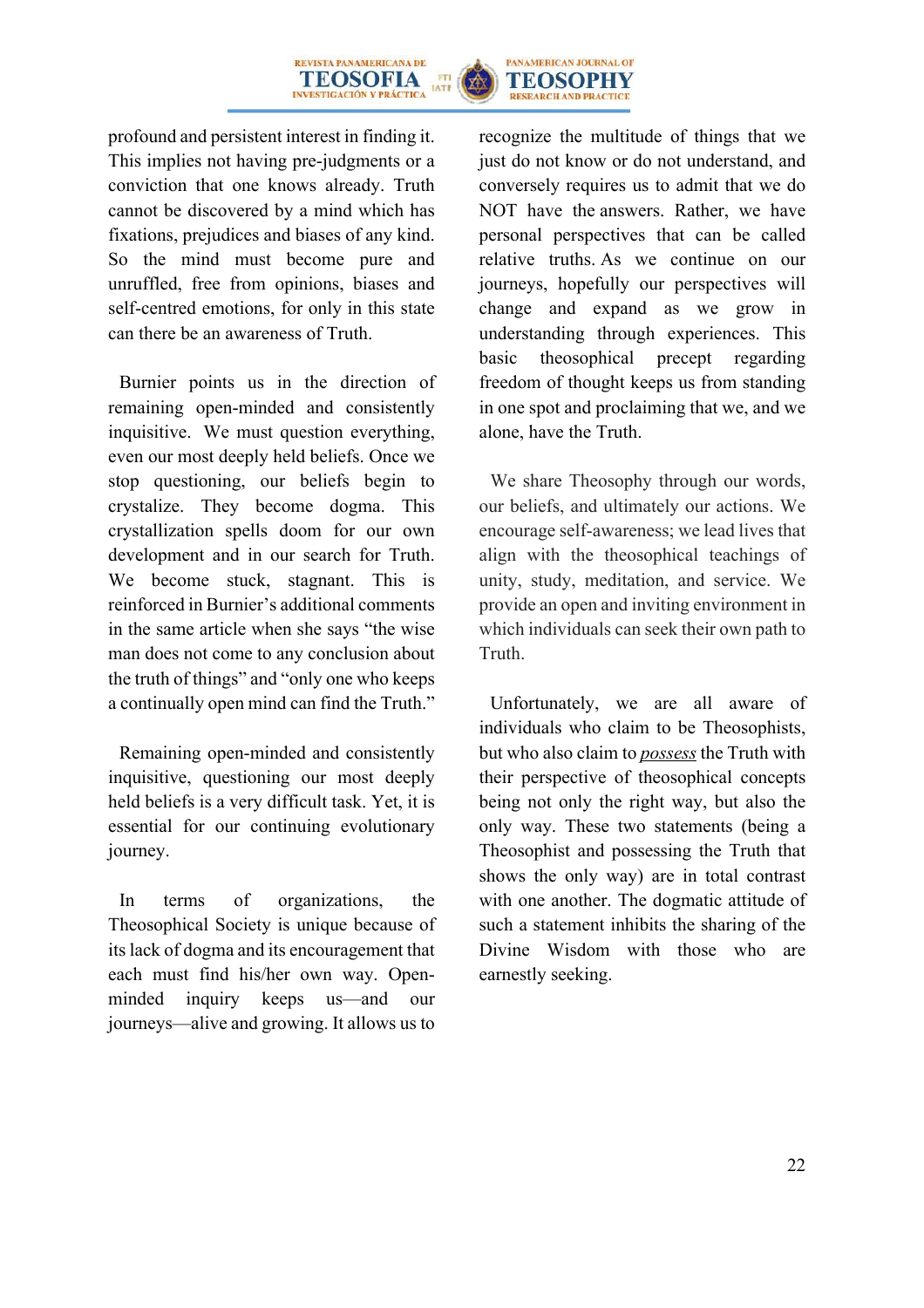

As Theosophists, we must remain open-minded, searching for glimpses or even reflections of the Truth in every corner, in every book, in every quiet whisper from within. It is as openminded seekers that we will share the magnificence of the Divine Wisdom through our words, thoughts, and actions, encouraging others to seek Truth in their own way, through this pathless land. This is our role as theosophists today.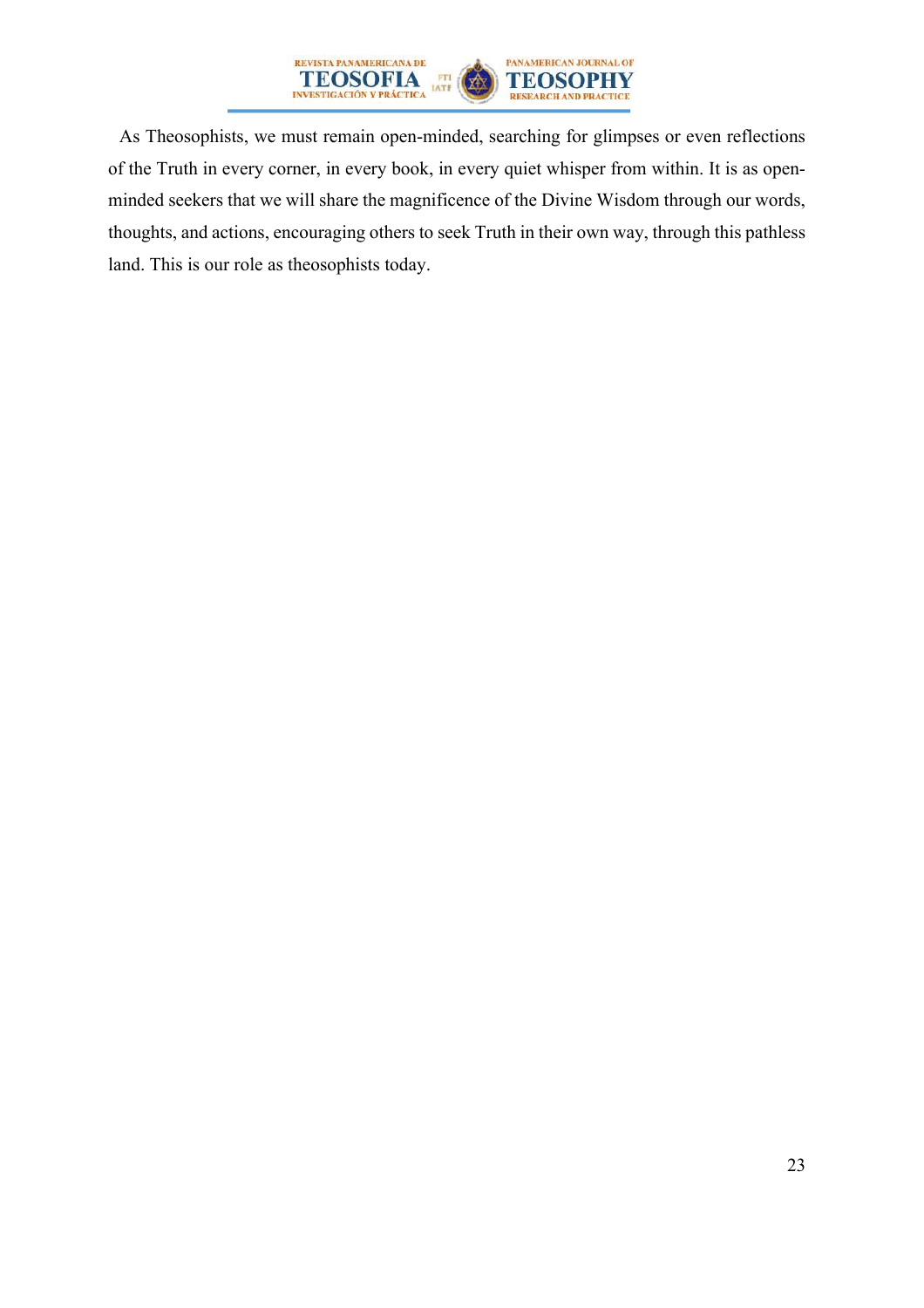

# Unveiling the Mayavi-rupa or Body of Illusion in the Human Constitution.

Isaac Jauli Dávila,

T.S. Caceres, Spain

One of the important topics in the study of occultism is the teaching of the constitution of the human being. On this aspect, H.P. Blavatsky left us ample information where the infinite richness of the formation of the human being can be distinguished, not only in its personal aspects, but above all in the spiritual constitution of its true nature. She has left us this contribution in her compiled comments on *the Transactions of the Blavatsky Lodge 1889*, under the subject *The Dreams*, as well as in Vol. X, XII of her *Collected Writings, w*here we find a clear vision on the formation and nature of dreams, from the position of occult teaching. Well, in the latter different points of view are distinguished for dreams:

*When dealing with ordinary dreams or frivolous dreams of the personality, the active principle is KAMA, the seat of the personal ego and desire, awakened to chaotic activity by the dormant reminiscences of the lower Mind (Manas). HPB*

Here the so-called frivolous dreams or common dreams are distinguished in the human being if we could classify them that way, where they are the product of the activity of the individual in his daily life, for example, at home, at work, in social activities, etc.

But it is essentially emphasized that we must distinguish these dreams from true dreams.

*What is entirely terra incognita to science are the true dreams and experiences of the higher Ego, which are also called dreams. The nature and functions of true dreams cannot be understood unless we admit the existence of an immortal Ego in mortal man, independent from the physical body. HPB Dreams.*

This immortal Ego within the constitution of the human being is the main link to his spiritual nature, whose function is of utmost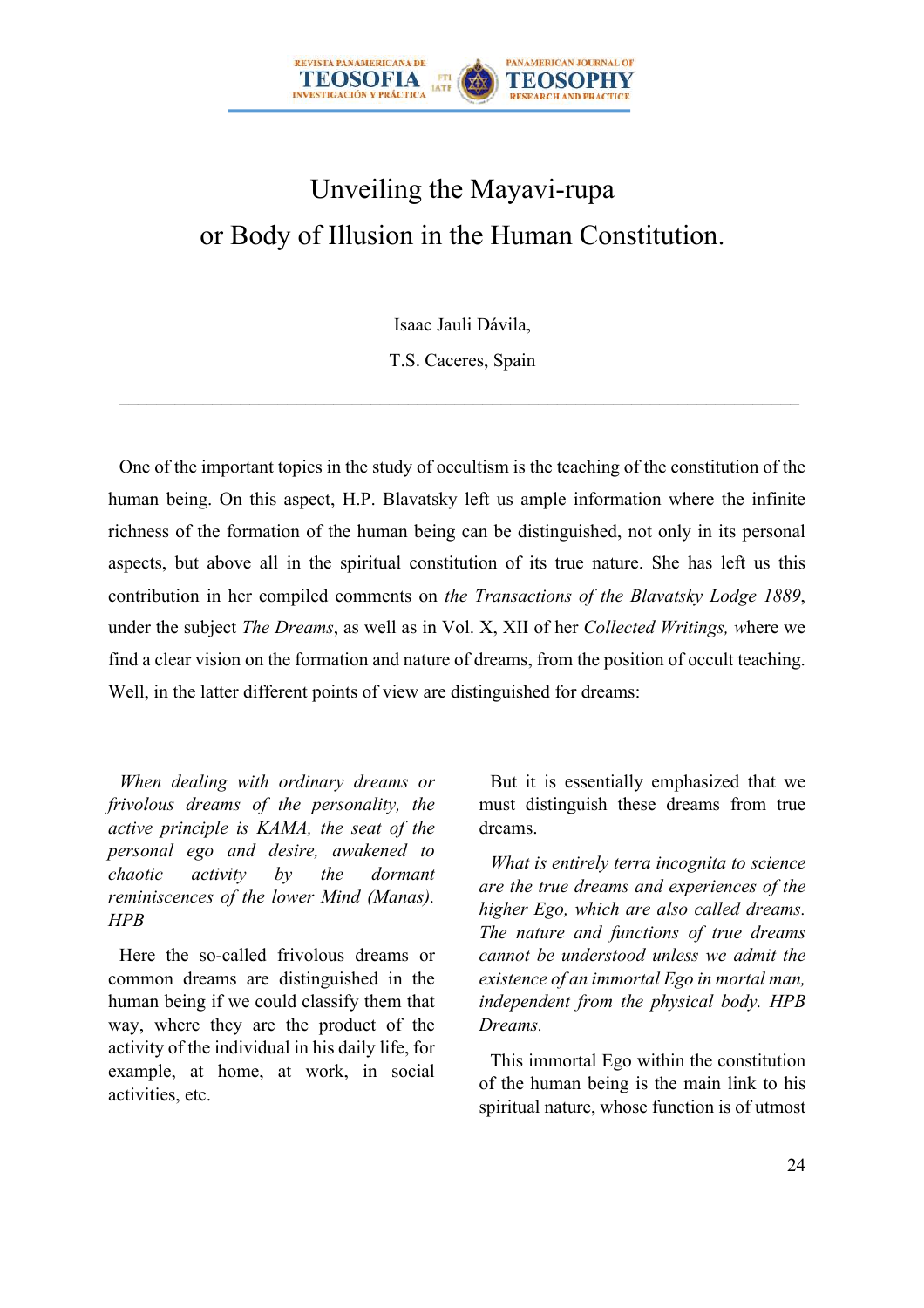



importance because it determines human nature, since without Manas or Mind, we would not be truly human. (Reference in S.D. Vol. I)

*The Higher Ego is the higher Manas (mind) illuminated by Buddhi (the Soul); the principle of self-awareness, the "I-am-I", in short, it is the Kârâna-Sarîra, the immortal man who passes from one incarnation to another. HPB Dreams.*

This leads us to affirm that the true aspect of our nature is the higher or spiritual triad. The

question is, what is the nature of the personal ego, not only within dreams, but also in our daily lives.

#### **The internal Constitution of the Human Being**

In order to clarify the descriptions of the constitution of the human being mentioned above, a diagram is indicated below, where the principles and some of their functions can be identified:





We find this in Volume II of HPB's work, *The Secret Doctrine*, where she details the importance of the hierarchy of the Manasaputras and Agnishvatas which contribute to the formation of the thinking man and, due to the freedom granted to him, he begins with a firm foot his evolution passing through long periods of incarnations and is subject to the law of Karma, finally transforming and becoming what he really is, a God chained in a prison of flesh.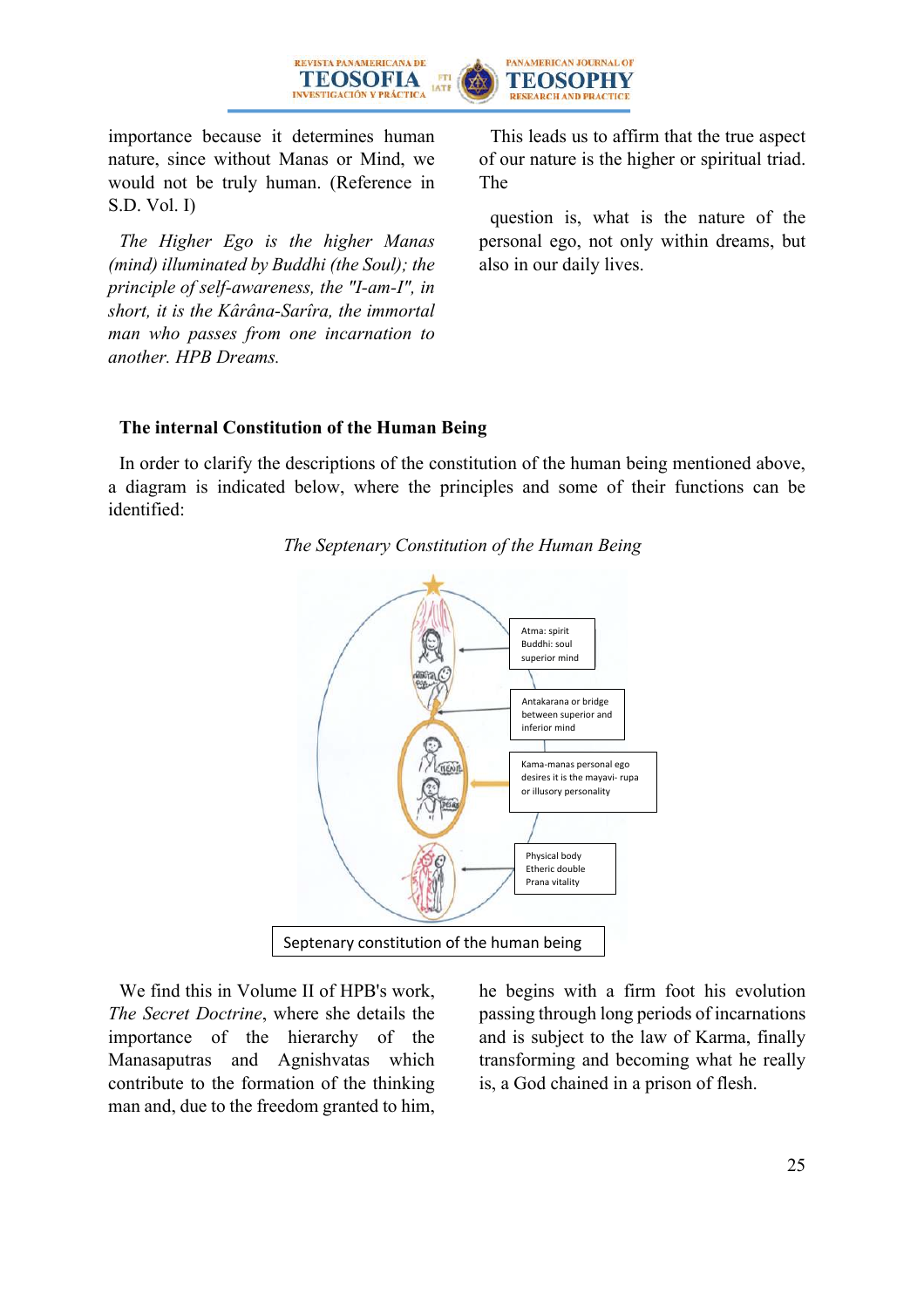

Returning to the teaching, HPB transmits the following passage:

*The body of the "Thought", or rather the body of the Dream; Mayavi-rupa, or "body of illusion" as it is known among occultists.*

*During life, this image is the vehicle of both thought and animal passions and desires, drawing at the same time from the lower earthly manas (mind) and Kama, the element of desire.*

*It is dual in its potentiality, and after death it is called Kama-rupa in the East, but to Theosophists it is better known as the spectrum. HPB Dreams.*

This teaching is important in order to clarify the researcher of the particular characteristics of the human mind. That is to say, our basic constitution, both the physical body, as well as the etheric double or Linga Sharira and the Prana, are the receptacle (HPB calls it Chhaya) of the body of Illusion or Mayavi-rupa which was formed by an unconscious emanation of the kriyashakti (creative power of the mind). In other words, the formation of the Mayavi-rupa or illusory body which contains our personality is a creation of our higher mind for the life that is beginning.

*Thus, the Higher Ego incarnates in thousands of bodies (or Mayavi-rupas). The Flame is eternal. From the Flame of the Higher Ego the Lower is illuminated, and from that the still lower vehicle, and so on.*

*In order for this Ray to be able to manifest on Earth, the Higher Ego sends its Mâyâvirupa or illusory body.*

*This is the only way experience can be acquired, so the meaning of the passage in the Upanishads, where it says the Gods feed*  *on men, is that the Higher Ego obtains its experience on Earth through the personality. H.P. Blavatsky*

Its formation is unconscious, because from the birth of the human being, the Higher Mind generates this Mayavi-rupa, which will be the home of the personality and it develops little by little from childhood, passing through adolescence and reaching maturity. That is when the personality is active and represents in an illusory way the emotional and mental aspects, not only inherited from previous lives, but also through the heritage of our parents.

Somehow during life man combines the product of two physical aspects, of his ethereal and psychophysiological form of Kama-Manas. This makes up a Mayavi-rupa during our life and it is the sense of identity of the personal ego, a kind of body of illusion with which we live without being aware of it.

*However, in general the term kāma-rūpa is applied to the subtle body formed after death outside the kamic elements. An explanation for this can be given in the following statements:*

*Only once the body is dead does the body of illusion, Mayavi-rupa, become Kamarupa, or the animal soul, and is left to its own devices. H.P.B.*

This process is unconscious for the individual, it is part of the transformations that the principles of his constitution will undergo during the post-mortem process. The "mind power" or the aspect of Mayavi or "body of illusion", merges after death completely into the causal body, or Consciousness of the thinking EGO.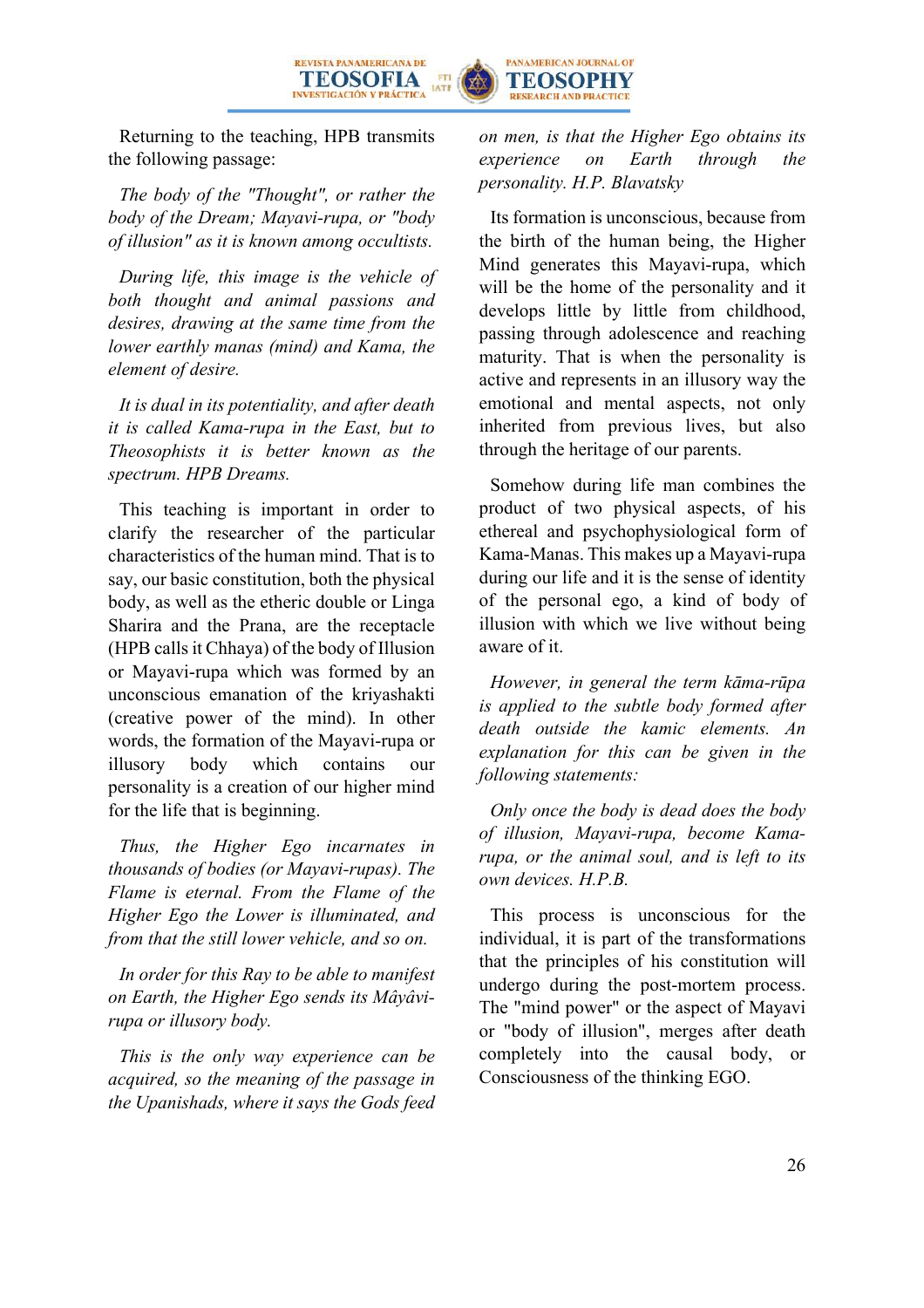

PANAMERICAN JOURNAL OF **TEOSOPHY** RESEARCH AND PRACTICE

After death the animal elements or power of desire of the "Dream Body" absorb that which has been collected (through his insatiable desire to live) during life; that is, all the astral vitality as well as all the

impressions of material actions and thoughts while living in possession of the body make up the "Ghost" or the Kamarupa.

From the above we see that the role played by the auric egg in the human constitution is very important. For it is not only the field of all the different ranges of consciousness that surrounds man.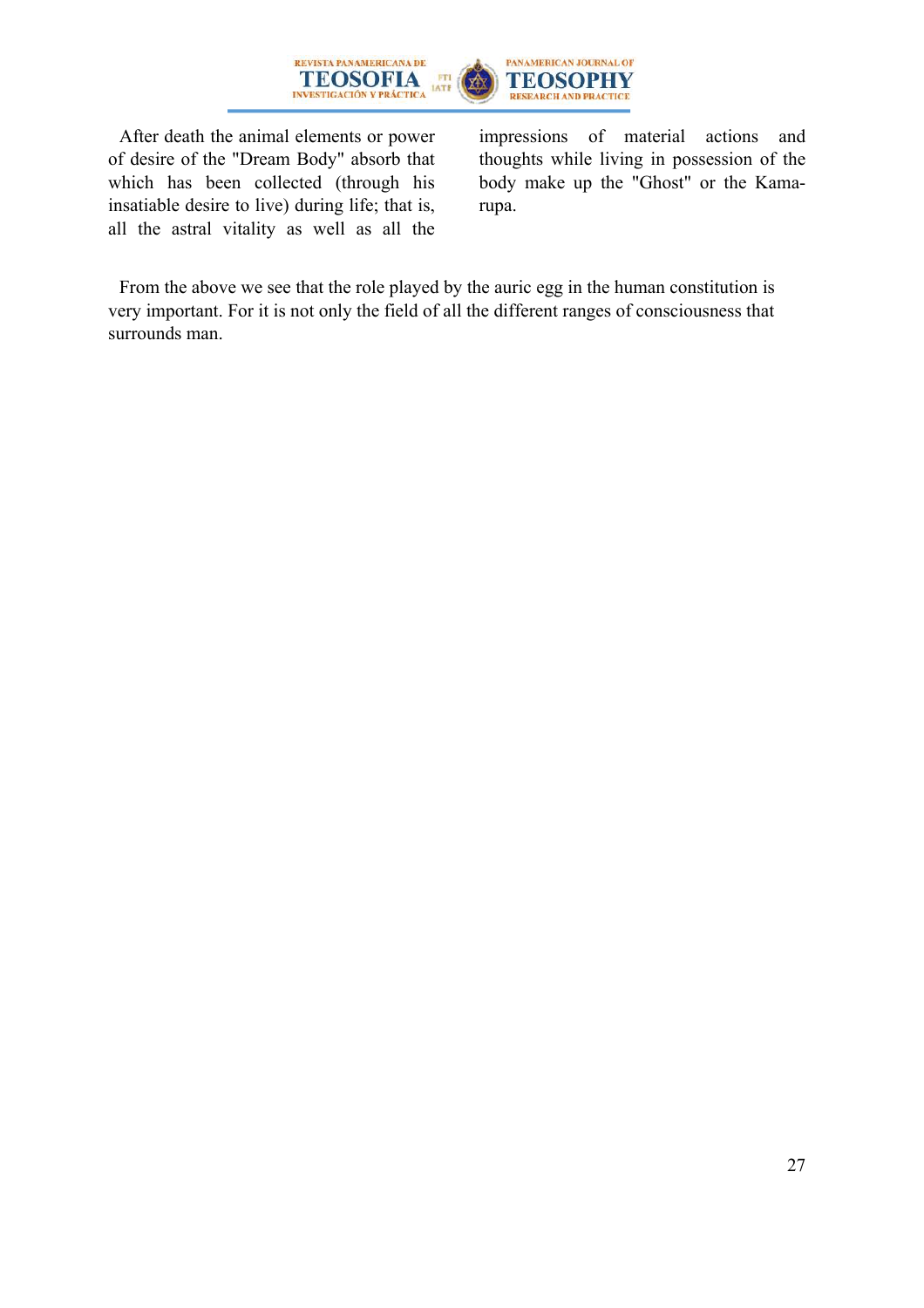

# A Doctrine of our Scheme of Evolution

Armando Motta Zapata,

T.S. Colombia

 In order not to interfere or interrupt the continuity of this story, in fact, addressing this issue is somewhat complicated and meticulous, as to cover it in a single comment. I allow myself to make a simile in order to have a point of reference and to help us establish what Leonardo Da Vinci (1452-1519; 67 years of reincarnation - approximately 550 years ago) tells us: "The Noblest Pleasure is the Joy of Understanding", thus avoiding the risk of losing sight of the "Forest" due to the number of "trees".

The reason for the present observation is to show a concomitant and consequent panorama of the "Forest", rather than delineating in detail each particular "Tree". For this reason, if time permits and our commitment impels us to do so, let us comparatively study the stories of the "Trees", "Bushes" and "Shrubs" separately, which, together, make up the enormous "Forest" of lives that dwell in the sequence of amazing Universes and Worlds where we have our Being and where we evolve, or develop and unfold.

The "Leaf" is our Solar System, which is part of a "Branch" with several leaves: our Galaxy, and this is part of a "Trunk with Branches" or other galaxies, being our Super Galaxy; which in turn makes up a "Tree", the Galactic Cosmos, which make up the "Bush"; then a "Little Forest", up to the Universe knowable, unknowable, and invisible to our physical senses; the Infinite, the Absolute, the Unmanifested, reaching the Rootless Root. There is no such thing as small or big.

For the understanding of this text and in order to help in the study, it is also necessary to keep in mind the linkage of the doctrines given by different disciples of the Mahatmas and their theosophical co-authors, such as: Blavatsky, Olcott, Judge, Sinnet, Besant, Leadbeater, Jinarajadasa, Damodar, P. Pavri, Holloway, Mohini, Powell, Barborka, Roso de Luna, Taimni, etc. These doctrines are connected to the golden thread that leads to what is real or we could say to the Divine Plan, preventing it from being absurdly intellectualized in order to prosecute, point out and separate the unique and universal Divine Wisdom, which is archaic and ageless; the Original Theosophy and the New Theosophy, the study of the Occult and the Esoteric is carried out by comparing the different Gems of Wisdom and does not irresponsibly impose itself by saying that one is false and the other is true, or that this one is incorrect and the other one is good. The true Occult Study tries to unite both. The rest is dogma.

As Helena P. Blavatsky puts it: "The comparative study by which we are to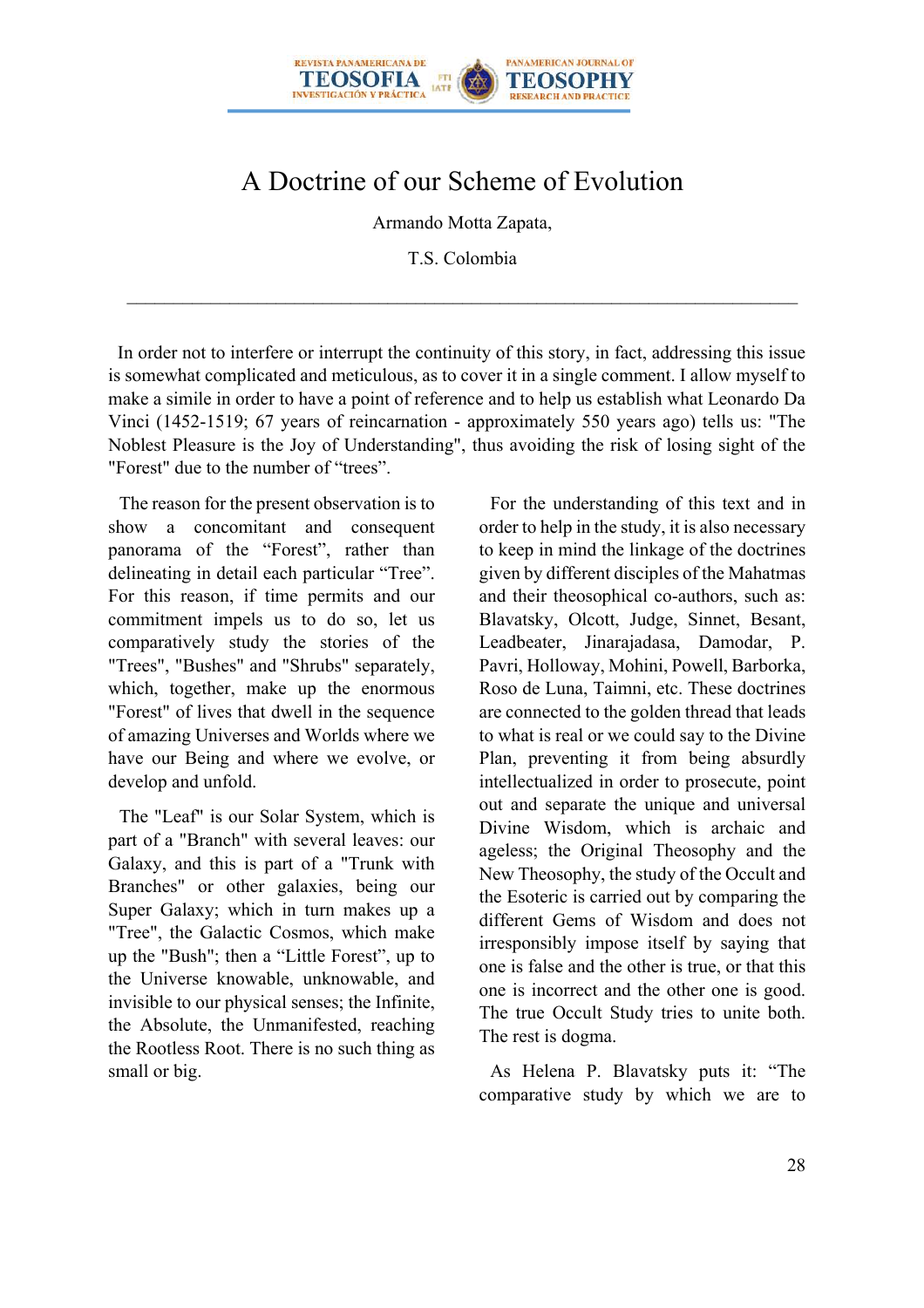



understand our mutual occult relationships." Protected in reality, that is, within ourselves and in the order (Cosmos) of the Universe to which we belong, let us visualize the truths of the Ancient Wisdom that are interrelated in the past, and in which the Gems can be found, looking for a deeper meaning when the Doctrines meet or unite.

So instead of looking at a Doctrine from its obvious meaning or intellectualizing it to point out, it must be interrelated with other Doctrines in order to shed light on all the Doctrines considered and not on one simple version. From this frame of reference, we observe the following: The "Leaf" is the field of action of our Solar System, that is, of the Solar Logos, unfolding or evolving with ten (10) parallel, separate, distinct and independent Schemes of Evolution, and we belong to one of these, known as the Earth Scheme.

The names by which they are known are those of the physical-dense planets, which currently are part of those schemes. This aspect is hidden. The ten (10) schemes are placed in order of proximity of their physical planets; they are dense with respect to the Sun: 1) Vulcan, 2) Venus, 3) Earth, 4) Jupiter, 5) Saturn, 6) Uranus, 7) Neptune. 8, 9 and 10 have no name at the moment as they do not have physical dense planets. The eighth (8) is sometimes called the "Asteroid" Scheme.

In the exoteric context and the knowledge of science we find the following observation and order in the physical-dense plane: Mercury, Venus, Earth, Mars, Jupiter, Saturn, Uranus, Neptune and Pluto, which was discovered in 1930, but in 2006 it was declared a Dwarf Planet and it is not considered as one of the group of planets of our Solar System by the "Astronomical Union". In this observation we do not find Vulcan confirmed by Occult Science, but in recent headlines of scientific information we are told that:

#### "MERCURY IS NO LONGER THE CLOSEST CELESTIAL BODY TO THE SUN"

Astronomers using a telescope in Chile found an Asteroid that is in a closer orbit to the Sun, twenty (20) million km from the Sun, nine hundred (900) degrees Fahrenheit or five hundred (500) degrees Celsius, temperature that melts lead. Scientists classify it as planet 2021 PH27. It takes only one hundred and thirteen (113) earth days to go around the Sun, making it one of the fastest planets in the Solar System.

It is the second fastest astronomical object to complete its orbit around the Sun, since the planet Mercury takes only eighty-eight (88) earth days, however, unlike Mercury, 2021 PH27 has a much more elliptical path (oval shaped), so it comes much closer to the Sun, about twenty (20) million kilometres at its closest point.

 Despite H.P. Blavatsky's enigmatic assertion that Neptune is not in our solar system, there is no question of Neptune revolving around the sun, and that the Neptunian Chain is part of our System, being one of the ten (10) Schemes.

Since experience has shown that many of HPB's affirmations, in apparent conflict with known facts, later proved to be true in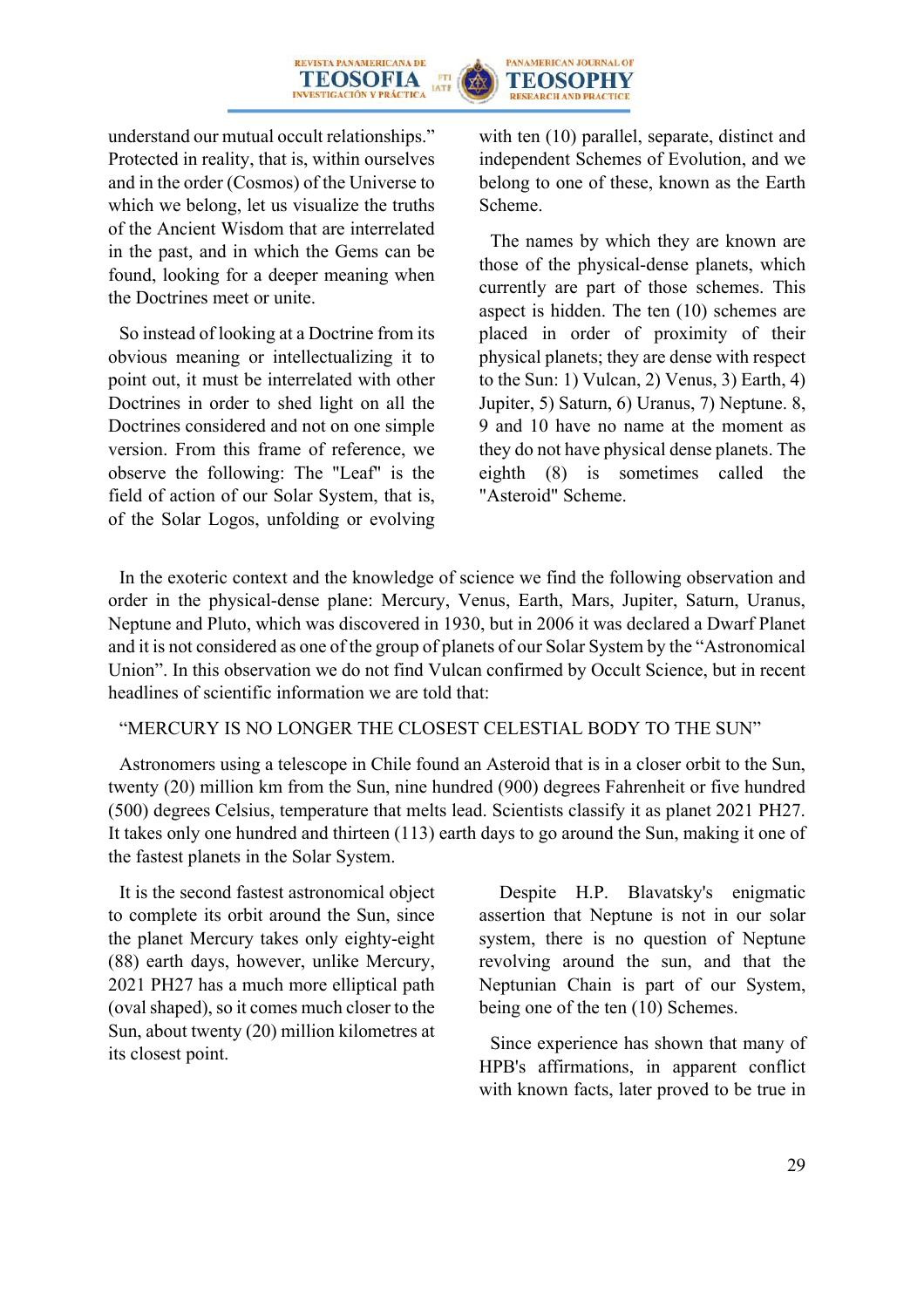

a deeper and more esoteric sense. It may well be that eventually her assumption about Neptune will turn out to be accurate, in some esoteric sense.

The following diagram (A.-) shows us how the field of action of our "Leaf" will be formed. In its totality, it will be configured by ten (10) parallel, independent and selfcontained fields of evolution, in which seven (7) successive incarnations of our Solar Logos are established in each one, known in theosophical literature as Planetary Chains, conformed to each one in turn through the journey made by the Wave of Life (Monadic Host) around seven (7) Globes different in their constitution or vibration during seven (7) Periods or consecutive Rounds on each Globe or Planet.



Scrutinizing the diagram, we notice that in each independent Scheme the Planetary Chain is indicated, in which the development or journey of the Wave of Life, Monadic Host or "Souls" of the different kingdoms of the Divine Emanation (elemental, mineral, vegetal, animal, human) is currently taking place. Emanations and Eons being exactly the same among the Gnostics.

It is true that in Deuteronomy (XXXIII, 2) the word "asdt or ashdt" is translated as "law of fire", while the correct version of this passage should be: "from his right hand came (not a law of fire, but) a fire according to the law"; that is, that the fire of one flame is communicated to another and contained by it. This is precisely the Emanation. As stated in Isis Unveiled: "In the evolution, as is now beginning to be understood, there is supposed to be in all matter an urge to take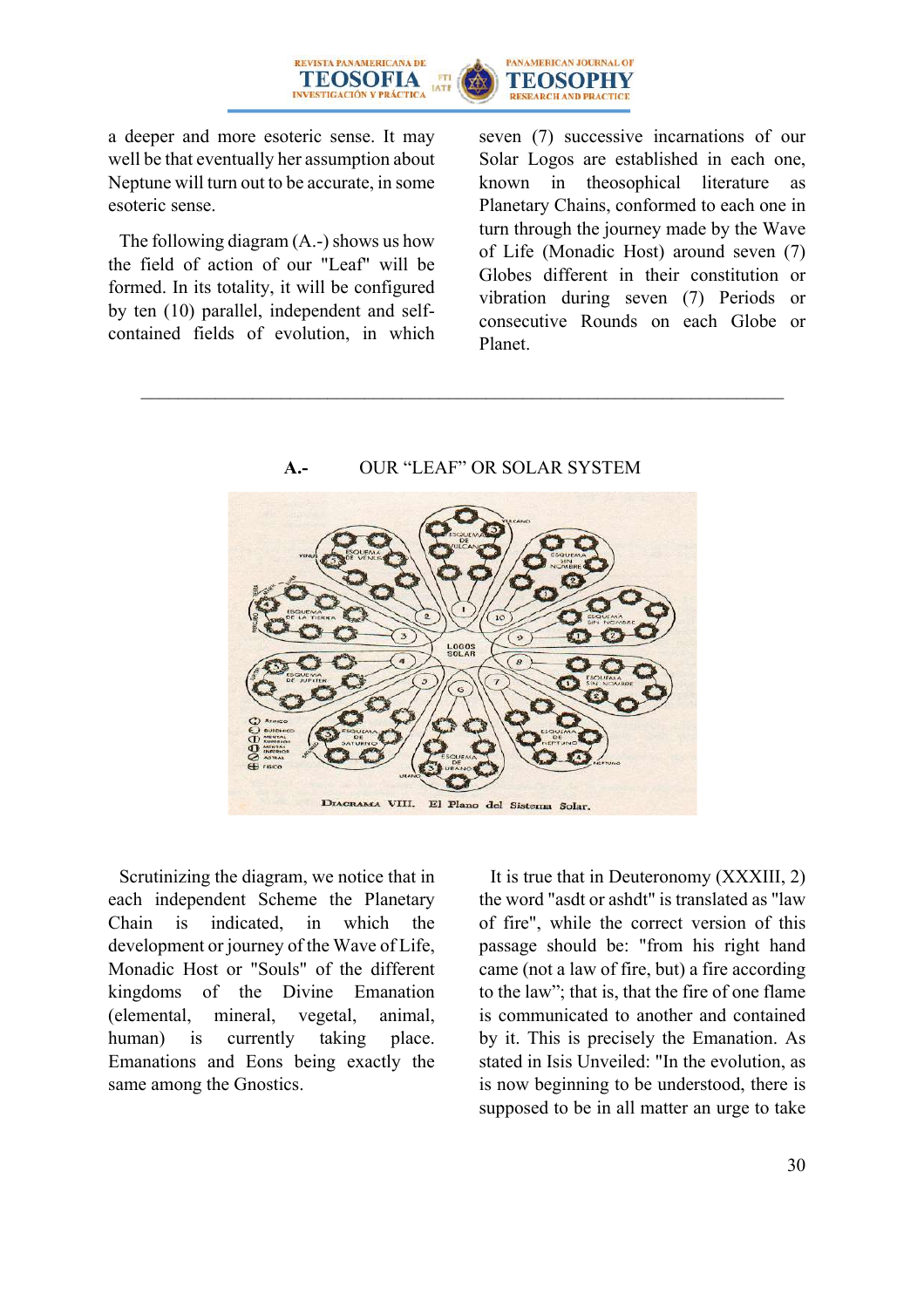

on a higher form." The Scale of Cosmic Forces, Principles and Plans, of Emanations (on the metaphysical plane) and Evolutions (on the physical), is the cosmic Serpent that bites its own tail, the Serpent that reflects the superior Serpent and in turn is reflected by the lower one.

Likewise, it is noted in the diagram; the Planet or Globe with its respective Round (Journey) of the seven (7) that will be carried out to conclude the Chain and successively complete the Evolution Scheme with the totality of the Journey in the seven (7) Planetary Chains.

The different level of its vibration or matter is also observed according to the constitution of the Universe; (Atmic, Buddhic, Higher Mental, Lower Mental, Astral, Physical). Let's take a look at the comparison charts below.

(B.-) Our current position in the Evolutionary Scheme. (C.-) The Manifestation of Life in the Form or Matter of our Solar System, which exists in seven modalities or planes and its interrelation with the Constitution and Principles of Man.

## **B.-**

| <b>LOCATION</b>       | <b>SCHEME</b>    | <b>ADVANCE</b>   | <b>CHAIN</b>     | <b>ROUND OF</b>  | <b>PLANET</b>   | <b>OBSERVATION</b>                                         |
|-----------------------|------------------|------------------|------------------|------------------|-----------------|------------------------------------------------------------|
| IN REL. TO<br>THE SUN | <b>EVOLUTION</b> | <b>EVOLUTION</b> | <b>PLANETARY</b> | <b>THE CHAIN</b> | <b>PHYSICAL</b> |                                                            |
| 1                     | <b>VULCAN</b>    | <b>FOURTH</b>    | 3                | 6                | <b>ONE</b>      | It will produce entities at a lower<br>level than the ones |
|                       |                  |                  |                  |                  |                 | of the terrestrial scheme                                  |
| $\overline{2}$        | <b>VENUS</b>     | <b>FIRST</b>     | 5                | $\overline{7}$   | <b>ONE</b>      | The most advanced scheme.                                  |
| 3                     | <b>EARTH</b>     | <b>SECOND</b>    | 4                | 4                | <b>THREE</b>    | Mars, Earth, Mercury                                       |
| 4                     | <b>JUPITER</b>   | <b>FIFTH</b>     | 3                | $\overline{2}$   | <b>ONE</b>      | It is not inhabited, but its Moons are.                    |
|                       |                  |                  |                  |                  |                 | It will reach a very high level.                           |
| 5                     | <b>SATURN</b>    | <b>SIXTH OR</b>  | 3                | 1                | <b>ONE</b>      | It evolves slowly, but                                     |
|                       |                  | <b>SEVENTH</b>   |                  |                  |                 | it will reach a high level                                 |
| 6                     | <b>URANUS</b>    | <b>SIXTH OR</b>  | 3                | 1                | <b>ONE</b>      |                                                            |
|                       |                  | <b>SEVENTH</b>   |                  |                  |                 |                                                            |
| $\overline{7}$        | <b>NEPTUNE</b>   | <b>THIRD</b>     | 4                | 3                | <b>THREE</b>    | Neptune and two beyond its orbit                           |
| 8                     | <b>WITHOUT</b>   |                  | 1 <sub>0</sub> 2 |                  |                 | <b>Asteroid Scheme</b>                                     |
| 9                     | <b>NAME</b>      |                  | 1 <sub>0</sub> 2 |                  |                 |                                                            |
| 10                    |                  |                  | 1 <sub>0</sub> 2 |                  |                 |                                                            |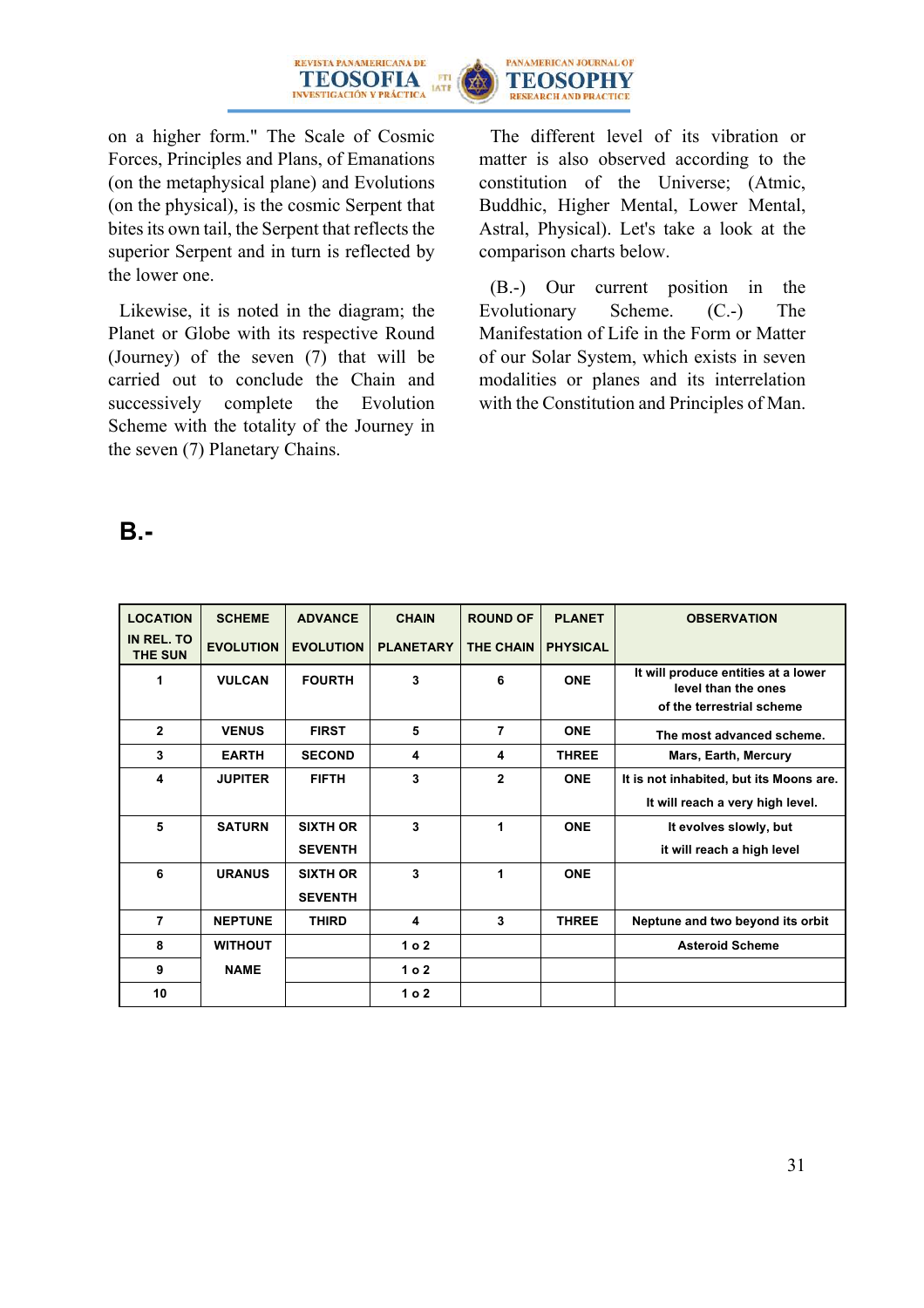

# **C.-**

|   |                | <b>MANIFESTATION</b>     | <b>PLANES OF NATURE</b> |                                                               |                | <b>CONSTITUTION OF MAN</b>                      |               |             |            |  |
|---|----------------|--------------------------|-------------------------|---------------------------------------------------------------|----------------|-------------------------------------------------|---------------|-------------|------------|--|
|   | $\mathbf{1}$   | Planes of the Logos      | Divine                  | 1 atomic subplane                                             |                | <b>TRINITY:</b>                                 |               |             |            |  |
|   | $\overline{2}$ |                          | Monadic                 |                                                               |                | Will, Wisdom, Love and creative<br>Activity     |               |             |            |  |
|   | 3              | Planes of Evolution      | Atmic                   | 6 lower subplane                                              |                |                                                 |               | Atma        | Volitional |  |
| A | $\overline{4}$ | Human                    | <b>Buddhic</b>          |                                                               | $\overline{2}$ | <b>Buddhi</b>                                   | Intuitional   | $\mathbf c$ |            |  |
|   |                | Supernormal              |                         |                                                               |                | <b>Buddhi</b><br><b>Universal Soul</b><br>Manas |               |             |            |  |
|   |                |                          |                         | Arupa-Loka /<br>without form                                  |                | <b>Higher Mind</b>                              | Causal        |             |            |  |
|   | 5              |                          | Mental                  | 3<br>Rupa-Loka / with<br>Form                                 |                | Lower Mind                                      | Mental        |             |            |  |
|   |                |                          |                         |                                                               |                | Human Soul                                      | Manas<br>Kama |             |            |  |
|   |                |                          |                         | <b>Higher Astral</b><br>$\overline{4}$<br><b>Lower Astral</b> |                | Kama                                            | Emotional     |             |            |  |
|   | 6              | Planes of                | Astral                  |                                                               |                |                                                 |               |             |            |  |
|   |                | Evolution                |                         |                                                               |                | <b>Animal Soul</b>                              | Kama<br>Prana |             |            |  |
| B |                | Elemental, Mineral,      |                         | Atomic                                                        | 5              | Prana                                           |               | D           |            |  |
|   |                | Vegetable, Animal<br>and |                         | Subatomic                                                     |                |                                                 |               |             |            |  |
|   |                | Human normal             |                         | Superetheric<br>6                                             |                | Etheric double                                  |               |             |            |  |
|   | 7              |                          | Physical                | Etheric                                                       |                |                                                 | Physical      |             |            |  |
|   |                |                          |                         | Gaseous<br>$\overline{7}$<br>Liquid                           |                |                                                 |               |             |            |  |
|   |                |                          |                         |                                                               |                | Dense Physical                                  |               |             |            |  |
|   |                |                          |                         | Solid                                                         |                |                                                 |               |             |            |  |
|   | A              | <b>Immortal</b>          |                         |                                                               |                | Individuality                                   | $\mathbf c$   |             |            |  |
|   | В              | <b>Mortal</b>            |                         |                                                               |                | <b>Personality</b>                              | D             |             |            |  |

In the three (3) Planes; Physical, Astral and Mental, the Evolution of Normal Humanity follows its course. These three (3) Planes or modality of matter are called, par excellence, "The Three Worlds". In the following two (2) planes, the Buddhic and the Atmic, the Evolution of the Superman, the Initiate, unfolds.

These five (5) planes form the evolutionary field of Consciousness until the Human merges into the Divine.

The two (2) planes beyond these five (5) represent the sphere of Divine Activity that surrounds and enfolds everything and from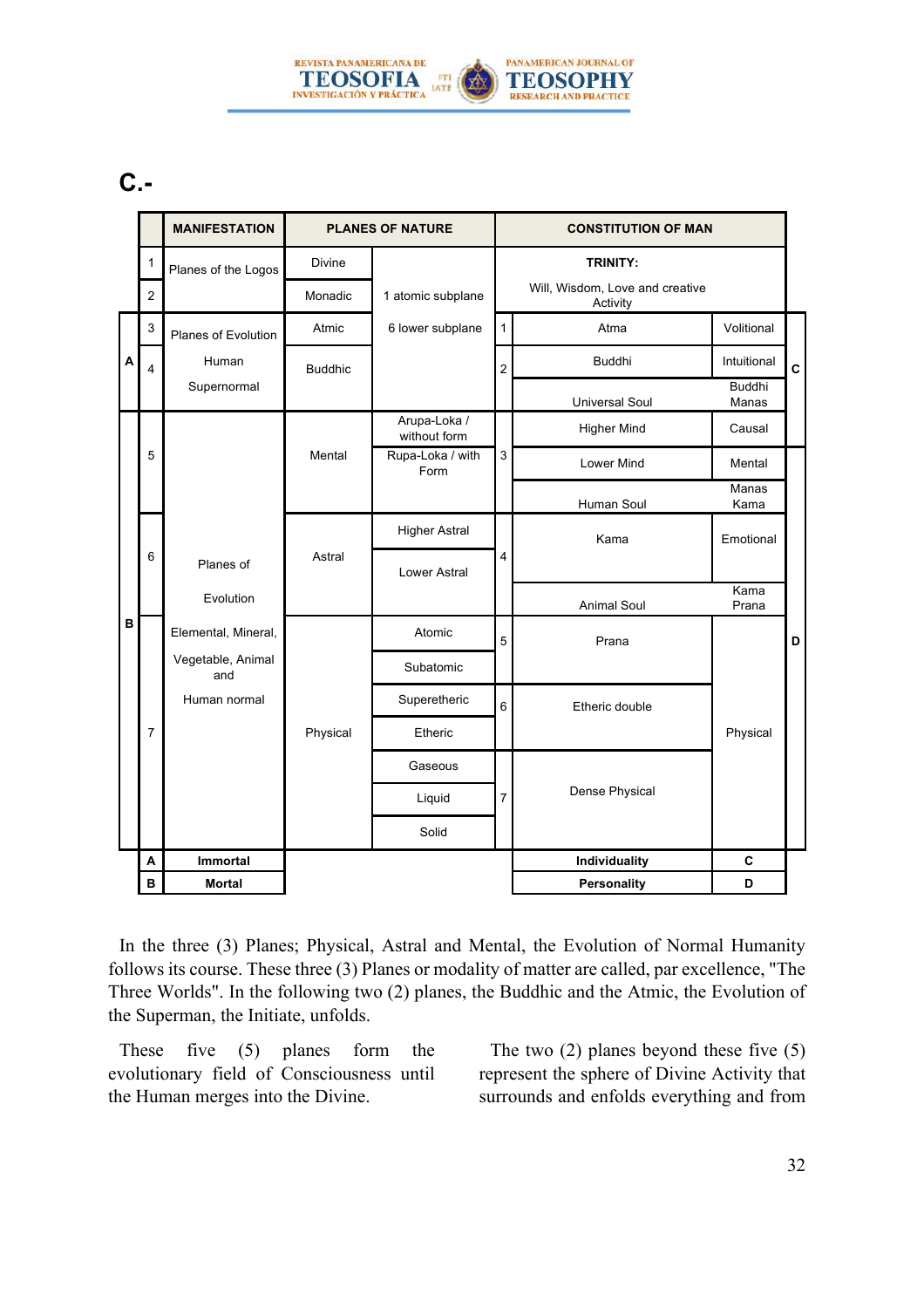



where the divine energies flow and vivify and sustain the entire System. These two (2) higher planes are currently beyond our knowledge.

In Theosophical Literature we have been given the names of these two (2) planes: The lower one is the Anupadaka or Monadic in which "no vehicle has yet been formed." The superior is the Divine, Adi, "the first".

Thus: We have the (7) seven planes of the Solar System or Universe, of which we are part in parallel with nine other (9) Schemes.

In addition to these ten (10) Schemes, there are also other evolutions taking place in the Solar System, using every inch of space. Even in the very Ether of space, an evolution of which we know nothing and cannot imagine anything can take place. All space is full of life, and there are even lower orders than the physical plane.

Occasionally a human being may come into contact with such a lower evolution, but such a complication is always undesirable and detrimental, not necessarily because the lower evolution is to be considered bad in any sense, but because it is not intended for our humanity.

Therefore, the current Evolution in our Solar System is carried out in four hundred and ninety (490) Planets or Globes that, can be considered in possession of a defined location in space, or revolving around our Sun, or depending on it, in some way, as shown in the following diagrams (D.-, E.-), being the totality of the development on our "Leaf", three thousand four hundred and thirty (3430) Global Periods. Let us visualize the following Scheme which shows us the present of the Evolution.

#### **D.-** PRESENT DEVELOPMENT

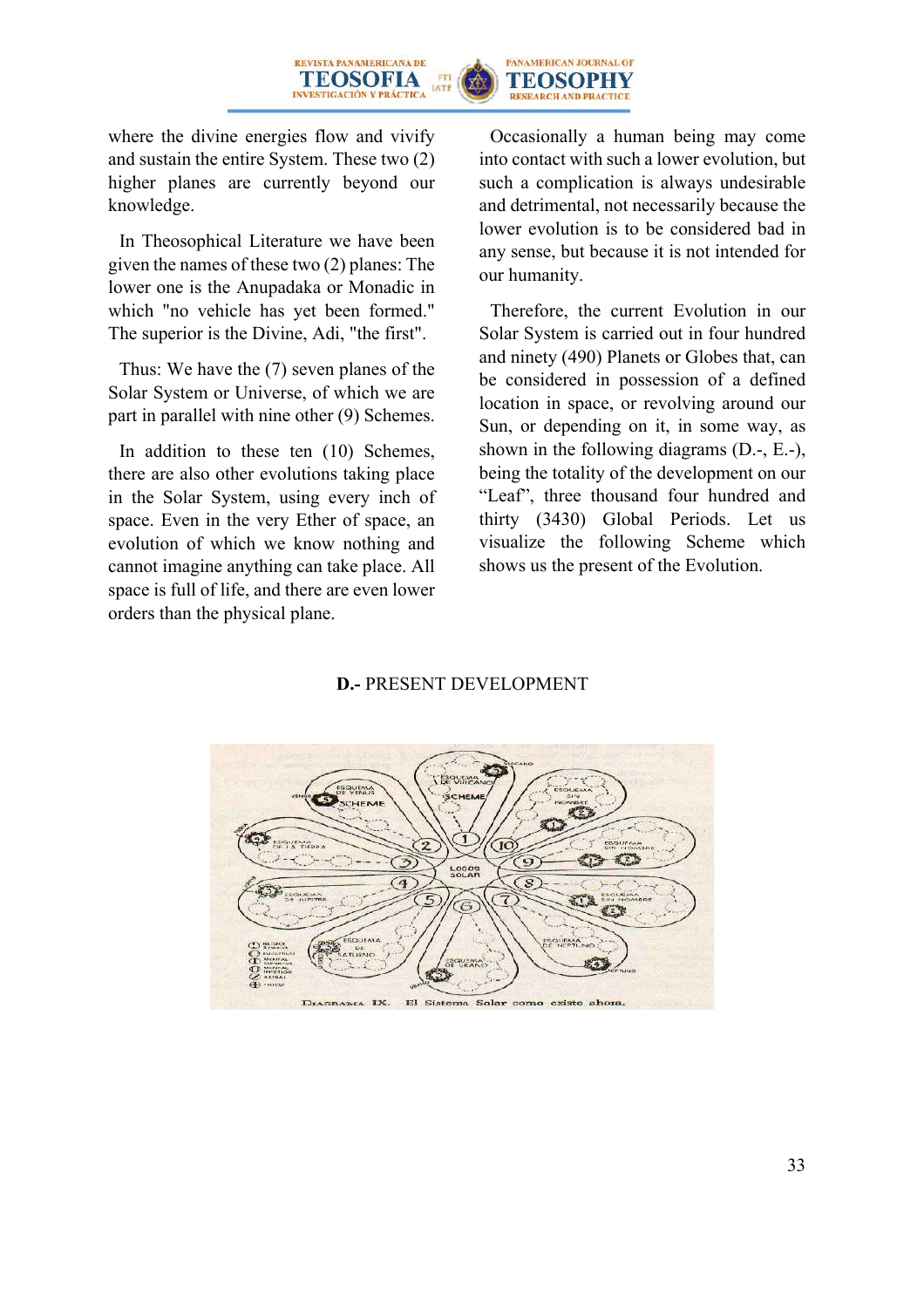

#### **E.-** TERRESTRIAL EVOLUTION SCHEME

| <b>ATMA</b>                   | $O^-O$       |           |                  |                              |                  |                            |              | $O^{\sim}O$ |                       |
|-------------------------------|--------------|-----------|------------------|------------------------------|------------------|----------------------------|--------------|-------------|-----------------------|
| <b>BUDDHI</b><br>$\mathbf{o}$ | O            | $O^-O$    |                  |                              |                  |                            | $O - O$      |             | $\boldsymbol{\Omega}$ |
| <b>MANAS SUPERIORD</b>        | Φ            | O<br>П    | œ                | $\Phi$ - $\Phi$              |                  | $\Phi$ <sup>-</sup> $\Phi$ | ന<br>VI      | Ф           |                       |
| <b>MANAS INFERIOR</b>         | $\mathbf{0}$ | $\bullet$ | $\mathbf o$<br>O | $\mathbf{0}$<br>$\mathbb{H}$ |                  | œ                          | $\mathbf{Q}$ | $-4b$       |                       |
| <b>ASTRAL</b>                 |              | $-9$      | ø                | Ó                            | Ø<br>$\mathbf w$ | ø                          |              |             |                       |
| <b>FISICO</b>                 |              |           |                  | LUNA O<br><b>MARTE</b>       | <b>D</b> THEREA  | MERCURIO                   |              |             |                       |

Although all forty-nine (49) Globes of the Earth Scheme are shown in this diagram, the set of seven (7) Globes is only in existence at any given time, except with respect to a few "corpses" such as our own Moon, which did not disintegrate completely.

In the location of Mars, Earth, and Mercury appearing to belong to the fourth chain, the Secret Doctrine comments on emphatic assertions that Mars and Mercury do not belong to the Earth Chain. The claims made by Besant and Leadbeater that they belong to the Earth Chain have been disputed by certain scholars of occultism.

What we presently call "Moon" is the last remnant of a much larger globe, which was the physical planet of the Third Chain, holding the same position in its chain as that held by the Earth in the Fourth Chain.

We notice that we have: four (4) Globes in Atma, eight (8) in Buddhi, twelve (12) in Higher Mental, twelve (12) in Lower Mental, eight (8) in Astral and five (5) in the Physical Plane of the forty-five nine (49).

#### It is a mental Scheme.

To conclude, for now; one (1) Evolution Scheme is made up of seven (7) Planetary Chains and this is in turn formed by forty-nine (49) Globes or three hundred and forty-three (343) Global Periods in their respective seven (7) Rounds or Journeys. A Global Period being constituted by seven (7) Root Races, etc, etc.

In what way, form, character or moment did the Wave of Life start this "Cyclic" journey and why? Another comment is necessary so as not to interfere or interrupt the continuity of this story.

For our understanding, our current position within our field of action on the "Leaf", we observe that it is: the midpoint of the entire path of the Scheme; the starting point of the necessary ascent to reach immersion with the Divine.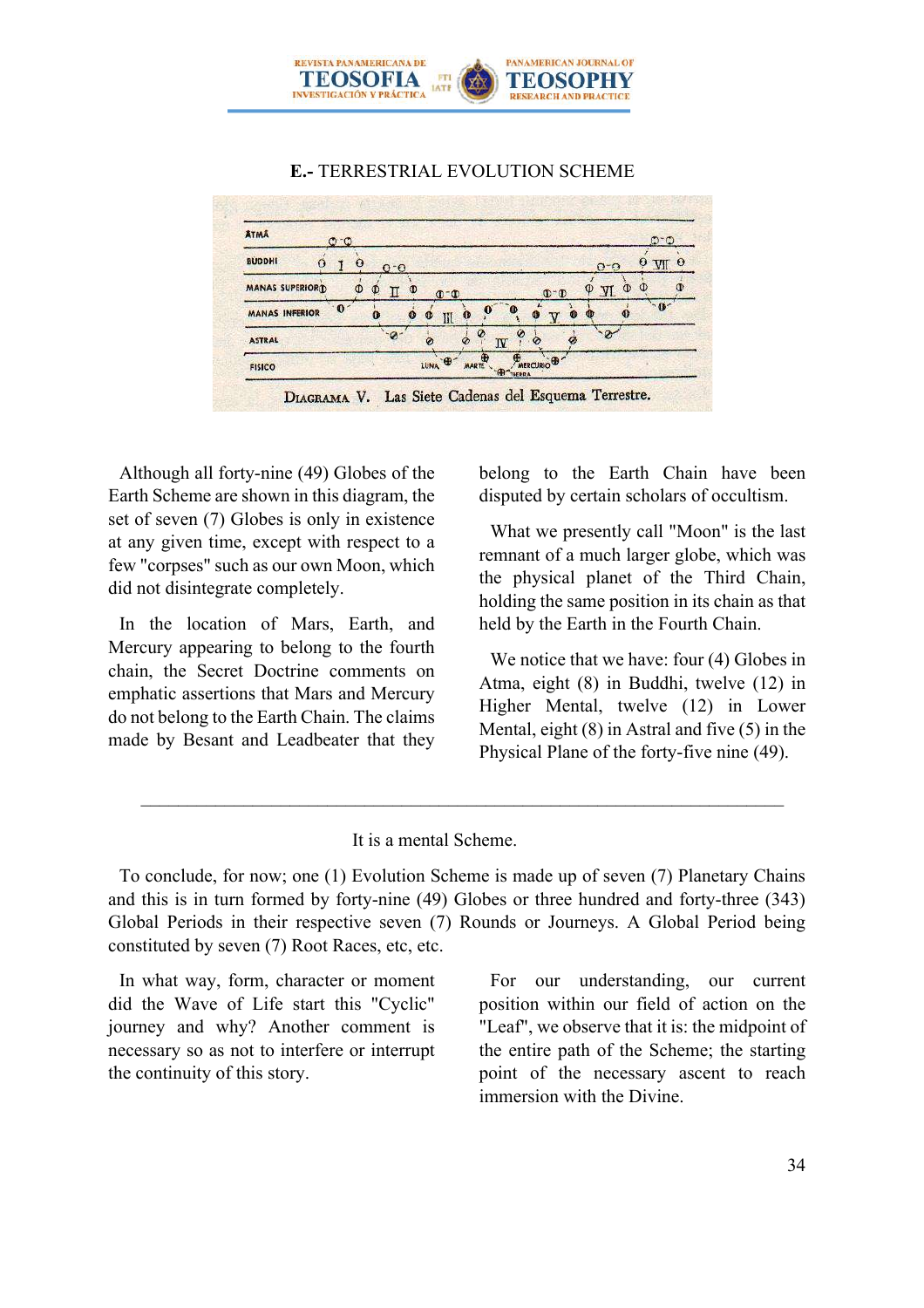

The MIDPOINT is: Fourth (4) Planetary Chain, Fourth (4) Round, Global Period "The Earth" and Fifth (5) Root Race.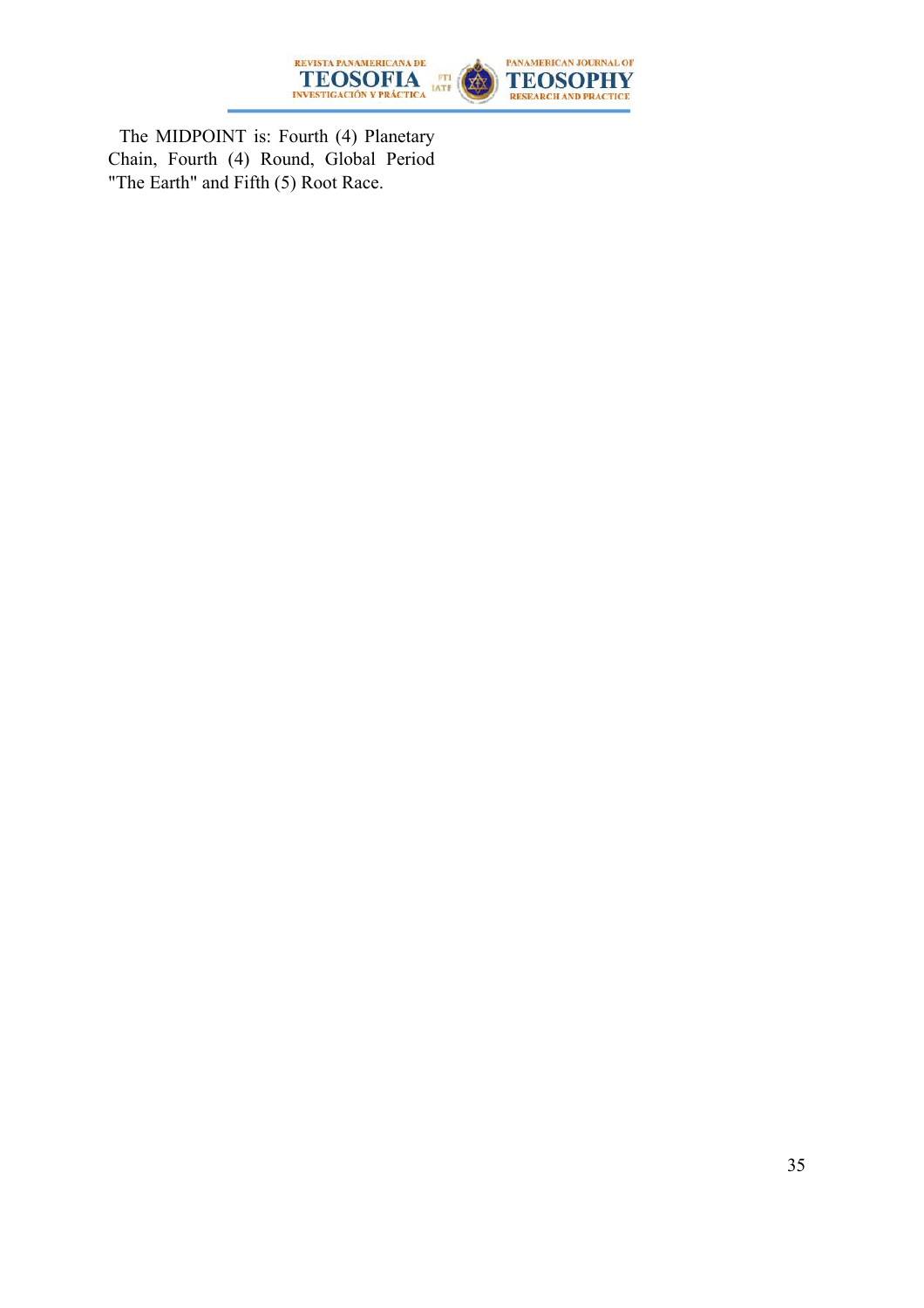

# Reflections of Mercy:

# Story of

# "THE LIGHT OF ASIA":

Magaly García de Polanco,

Vice President IATF, T.S. Puerto Rico

*When the eternal and the human meet,*

*that's where love is born*

#### *Adyashanti*

Dear brothers, to begin with, I want to remember and share, full of admiration and respect, fragments of H.P. Blavatsky, one of the founders of the Theosophical Society, my eternal gratitude to whom we owe so much for the devotional and exemplary life she had, for the great works that we all have for her study, for having managed to lead us, through her recommendations , to that place where the eternal and the human meet: love. For this and for many other things.Dear brothers and sisters, with great admiration I would like to remember fragments of the will of H.P. Blavatsky.

Blavatsky made her first Will before leaving India in early 1885. According to Olcott, she drew up a Will on January 31, 1885. Olcott stated the following: "The witnesses were P. Sreenivasa Row, E. H. Morgan, T. Subba Rao, and C. Ramiah. The Will contains a clause in which she wished her ashes to be buried in the vicinity of the General Offices at Adyar, and another request was that annually, on the anniversary of her death, some of her friends should gather here to read a chapter from 'The Light of Asia' and one from the 'Bhagavad Gita'."

Honoring this work chosen by H.P.B. to be read in commemoration of her death, I have selected a very instructive passage to reflect on with depth and respect, let's see:

Then it befell in the Royal Garden on a day of spring, a flock of wild swans passed, voyaging north to their nest-places on Himala's breast. Galling in love-notes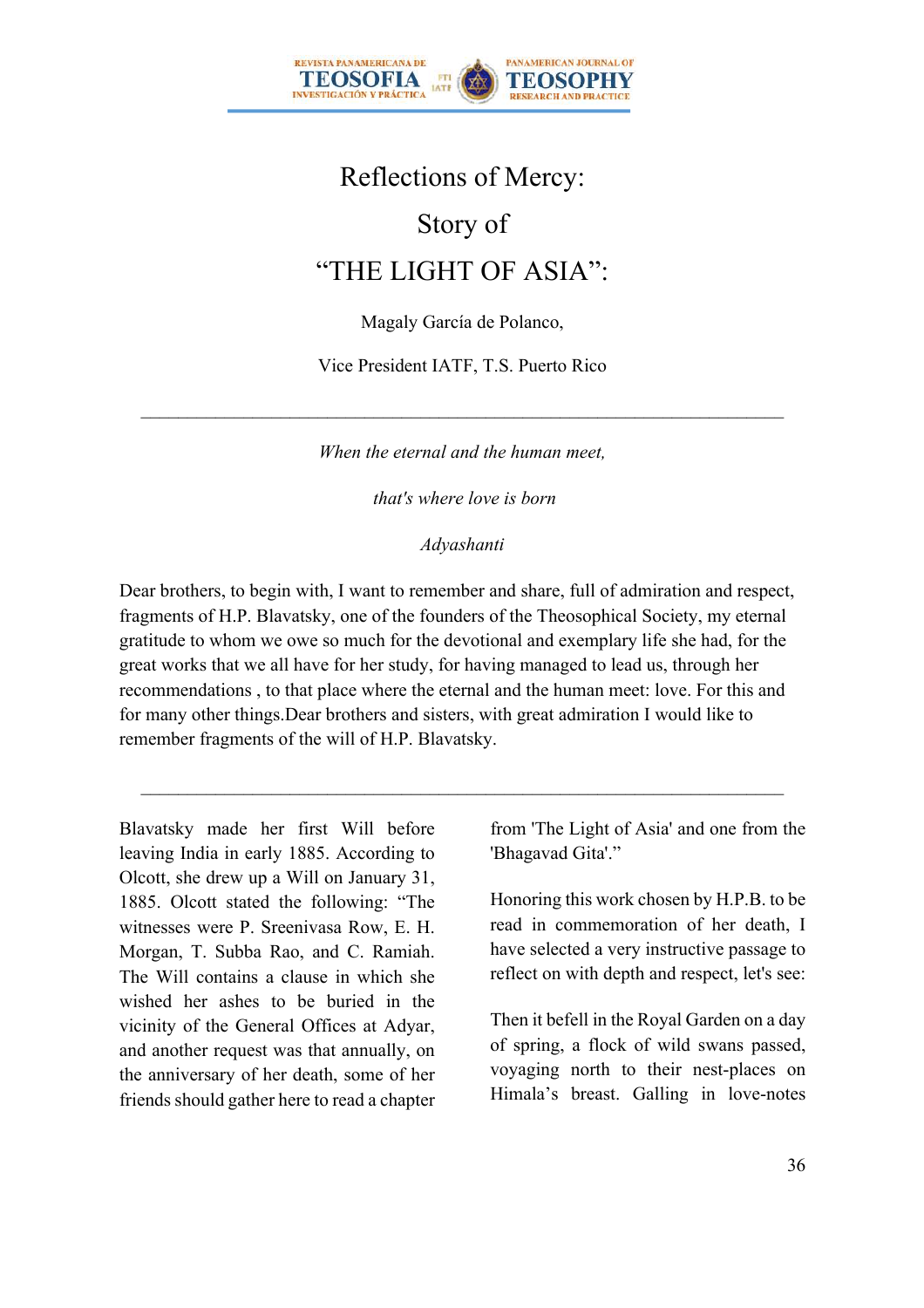



down their snowy line the bright birds flew, by fond love piloted; and Devadatta, the Prince's cousin, pointed his bow, and loosed a wilful shaft which found the wide wing of the foremost swan broad-spread to glide upon the free blue road, so that it fell, the bitter arrow fixed, bright scarlet bloodgouts staining the pure plumes.

Which seeing, Prince Siddhartha took the bird tenderly up, rested it in his lap – sitting with knees crossed, as Lord Buddha sits – and, soothing with a touch the wild thing's fright, composed its ruffled vans, calmed its quick heart, caressed it into peace with light kind palms as soft as plantain-leaves an hour unrolled; and while the left hand held, the right hand drew the cruel steel forth from the wound, and laid cool leaves and healing honey on the smart. Yet all so little knew the boy of pain that curiously into his wrist he pressed the arrow's barb,

and winced to feel it sting, and turned with tears to soothe his bird again.

Then, some one came and said:

"My Prince hath shot a swan which fell among the roses here, he bids me pray you send it. Will you send?"

"Ney, quoth Siddhartha, if the bird were dead, to send it to the Slayer might be well; but the swan lives; my cousin hath but killed the god-like speed which throbbed in this white wing".

And Devadatta answered:

"The wild thing, living or dead, is his who fetched it down; 'twas no man's in the clouds but fall'n 'tis mine, give me my prize, fair Cousin".

Then our Lord laid the swan's neck beside his own smooth cheek and gravely spake:

"Say no! the bird is mine, the first of myriad things which shall be mine by right of mercy and love's lordliness. For now I know, by what within me stirs, that I shall teach compassion unto men and be a speechless world's interpreter, abating this accursed flood of woe, not man's alone; but, if the Prince disputes, let him submit the matter to the wise and we will wait the word".

So was it done; in full divan the business had debate, and many thought this thing and many that; till there arose an unknown priest who said:

"If life be aught, the saviour of a life owns more the living thing than he can own who sought to slay – the slayer spoils and wastes, the cherisher sustains, give him the bird:"

The judgment all found just; but when the King sought out the sage for honour, he was gone; and some one saw a hooded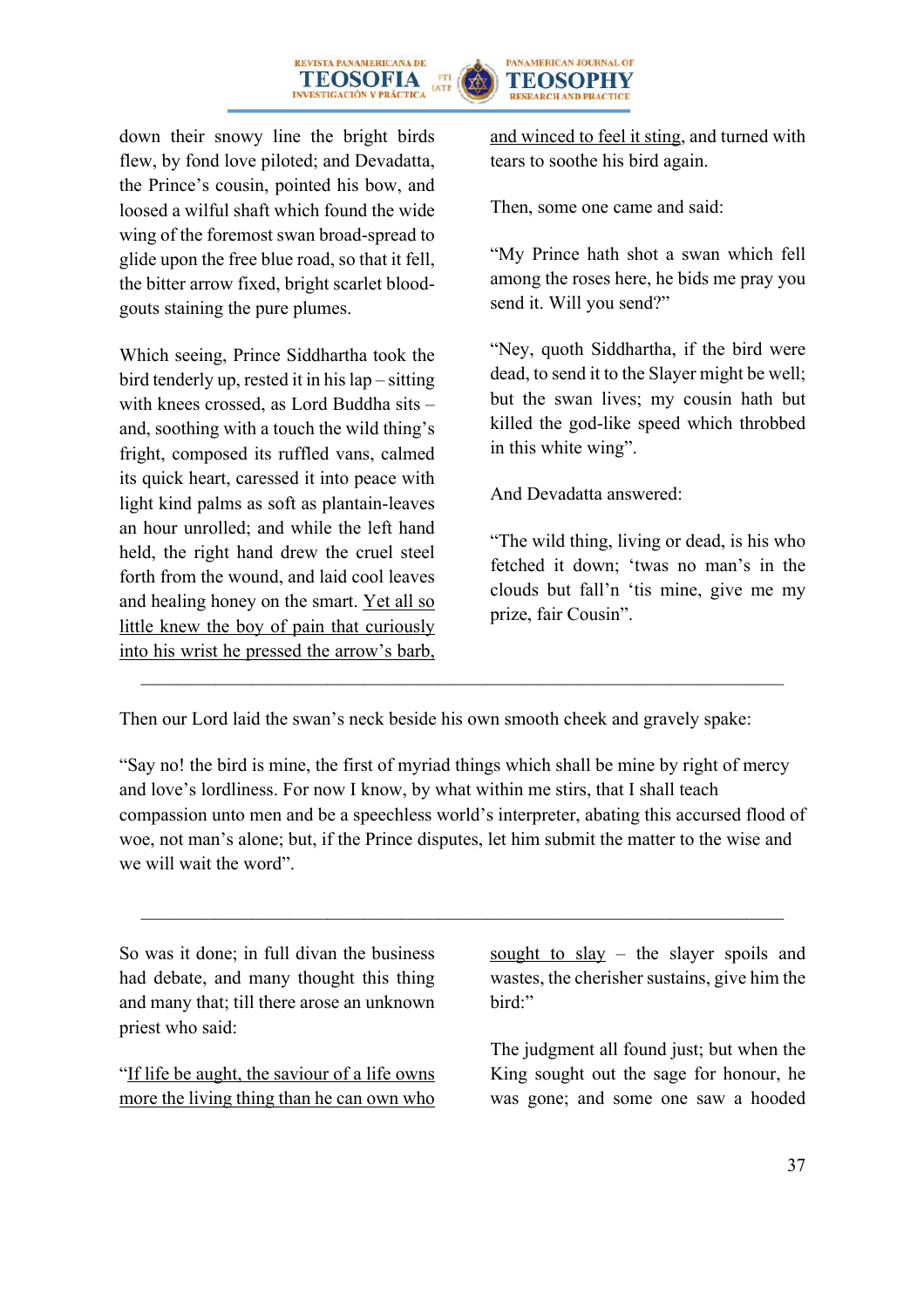

snake glide forth, - the gods come ofttimes thus! So our Lord Buddha began his works of mercy.

This reflection is good for us to know, as Theosophists, that we have a commitment to those who are the voice of the voiceless, those that nobody sees, that nobody cares about. We call them the unprotected ones, like that fallen bird.

An aspect worthy of reflection is whether fraternity includes them as well. And if deep reflection tells us that it does, then let's strive to do something for them.

Interesting the fate of that bird, falling into the hands of the young Buddha, being taken care of by him. Being helped to learn what is necessary for the further destiny, blessed is that bird.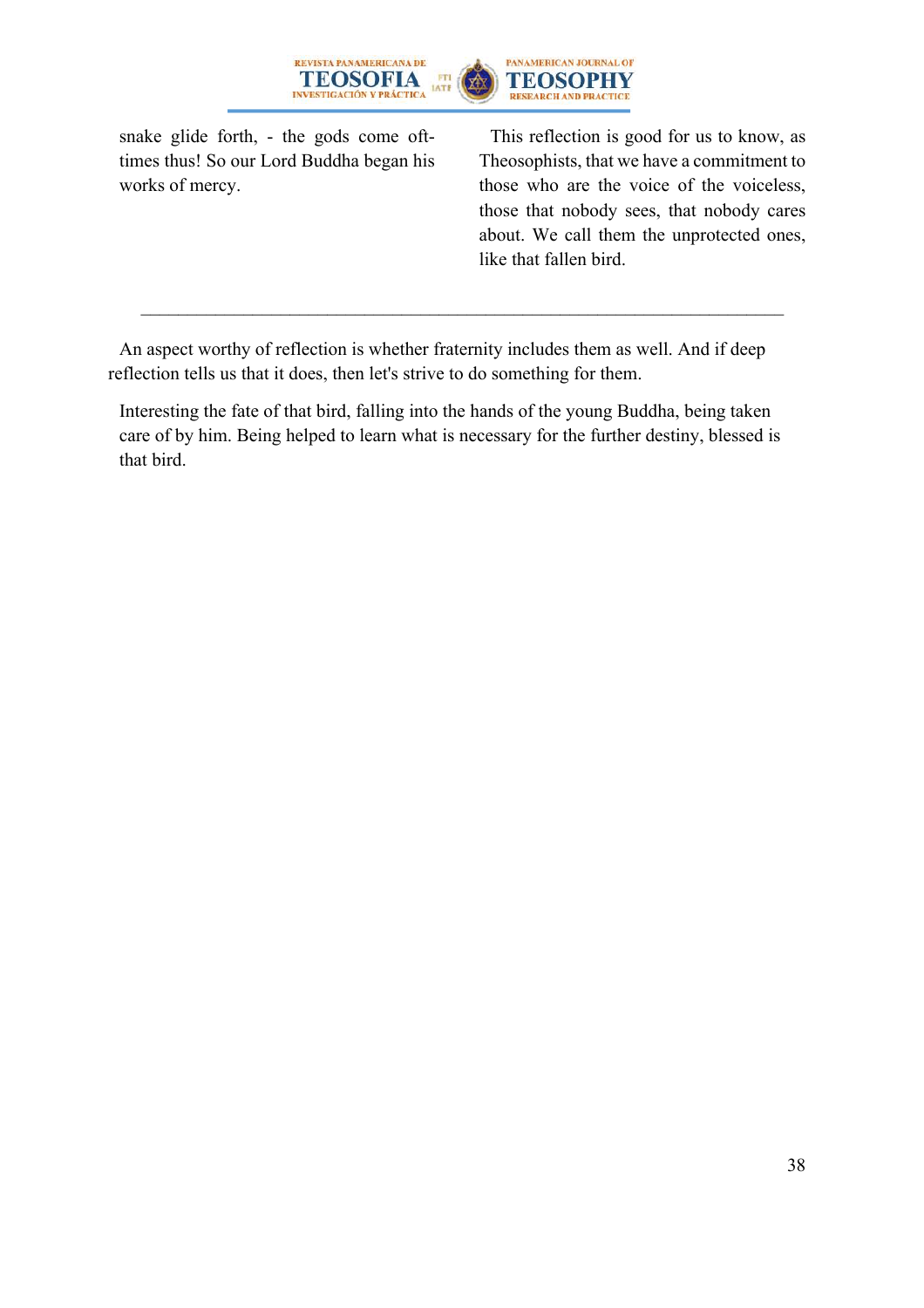

# The Surprising Destiny of the Inner Hero: The Conquest and Transformation of the Lower Ego

Edith Padilla Johnson and Enrique Reig

T.S. in Perú and T.S. in Mexico

 $\mathcal{L}_\text{max} = \mathcal{L}_\text{max} = \mathcal{L}_\text{max} = \mathcal{L}_\text{max} = \mathcal{L}_\text{max} = \mathcal{L}_\text{max} = \mathcal{L}_\text{max} = \mathcal{L}_\text{max} = \mathcal{L}_\text{max} = \mathcal{L}_\text{max} = \mathcal{L}_\text{max} = \mathcal{L}_\text{max} = \mathcal{L}_\text{max} = \mathcal{L}_\text{max} = \mathcal{L}_\text{max} = \mathcal{L}_\text{max} = \mathcal{L}_\text{max} = \mathcal{L}_\text{max} = \mathcal{$ 

*Between a degrading superstition and an even more degrading brutal materialism, the white dove of truth hardly finds a place to put its weary feet.*

*Maha Chohan,*

*letter 1 Letters of the masters of the wisdom, transcribed by Jinarajadasa*

There is a permanent search of the human being to find the truth about what it is, what it can be, and its role in the development of the universe. Philosophy, religions and science have been presented to answer these questions, they were originally based for sometimes on the teachings of great beings, but over the centuries, the explanations they offer have acquired distortions, interpolations, extractions, modifications. All of them have changed the original answers and have taken us away from the great truths.

In the second half of the 19th century, theosophy, the theosophical movement, arose. Blavatsky and the teachers of wisdom, who through a peculiar correspondence share with humanity again

the great truths once modified or lost. The works I mention are mainly Isis Unveiled and The Secret Doctrine of Blavatsky and the letters of the Mahatmas.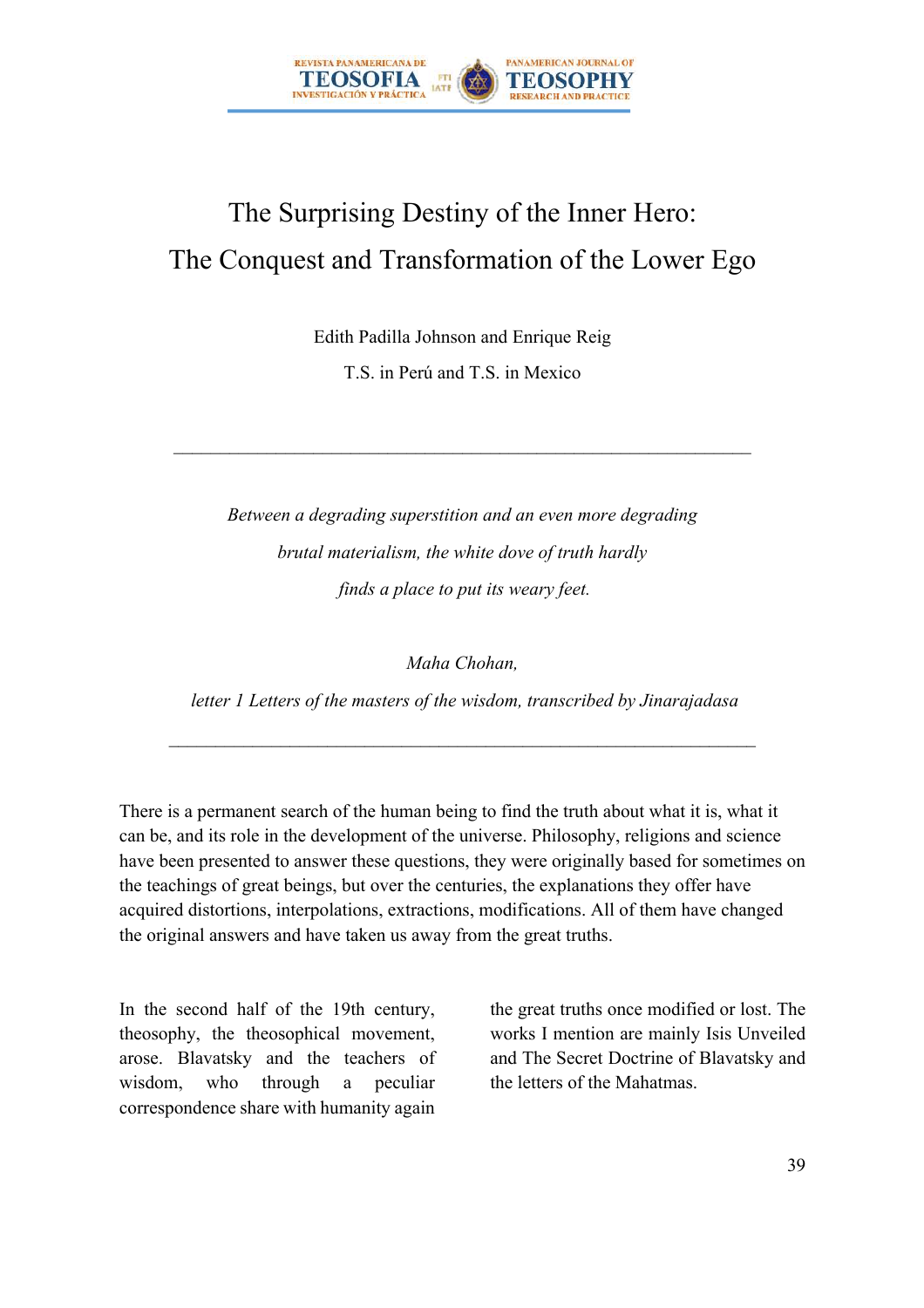



In this encounter with the historical, transcendent truth, the reader, the seeker is responsible for developing and verifying for himself the authenticity of what these books mention, that is, we are prescribed to believe blindly, we are invited to confirm what that is mentioned there.

Naturally, there were shameful attacks by vulgar spirits on the foundress Blavatsky and the contents of the letters, attacks that failed to destroy this precious legacy.

### Let us simply observe what is stated in letter No. 1 presented by Jinarajadasa attributed to the Maha Chohan in an interview by the Mahatma K.H.

*That the world is in such poor moral condition is conclusive evidence that none of its religions and philosophies - those of civilized races least of all - have ever possessed the TRUTH. Just and logical explanations on the subject of the problems of the great dual principles, right and wrong, good and bad, liberty and despotism, pain and pleasure, selfishness and altruism, are as impossible to them now as they were 1,880 years ago.*

And regarding the goal of being a Theosophist he says the following:

*It is not the individual resolution to reach Nirvana (supreme summit of all knowledge and absolute wisdom), a resolution that ultimately is nothing more than a superior and magnificent egoism, it is selflessly seeking better means to make our neighbor follow the good path, and to bring as many as possible of our fellow men to take advantage of it, which constitutes the true Theosophist.*

That is, help people to drink from this spring, if they allow it, if they require it, the task is to be accessible and available to show these great truths to whoever needed to know.

### **Mahat, the mind**

In the evolutionary process that is studied theosophically, it is taught that the human being, upon reaching a certain state of evolution, is given the mind. Mahat is the bridge that will unite the superior principles with the inferior ones, it is the producer of the Manas (thinking principle) and of the Ahamkâra (egotism or feeling of "I am I", located in the inferior Manas, that is, in the inferior portion of this bridge). The Latin expression of Ego means "I"; it is the consciousness in man of "I am I", that is, the feeling of the quality or condition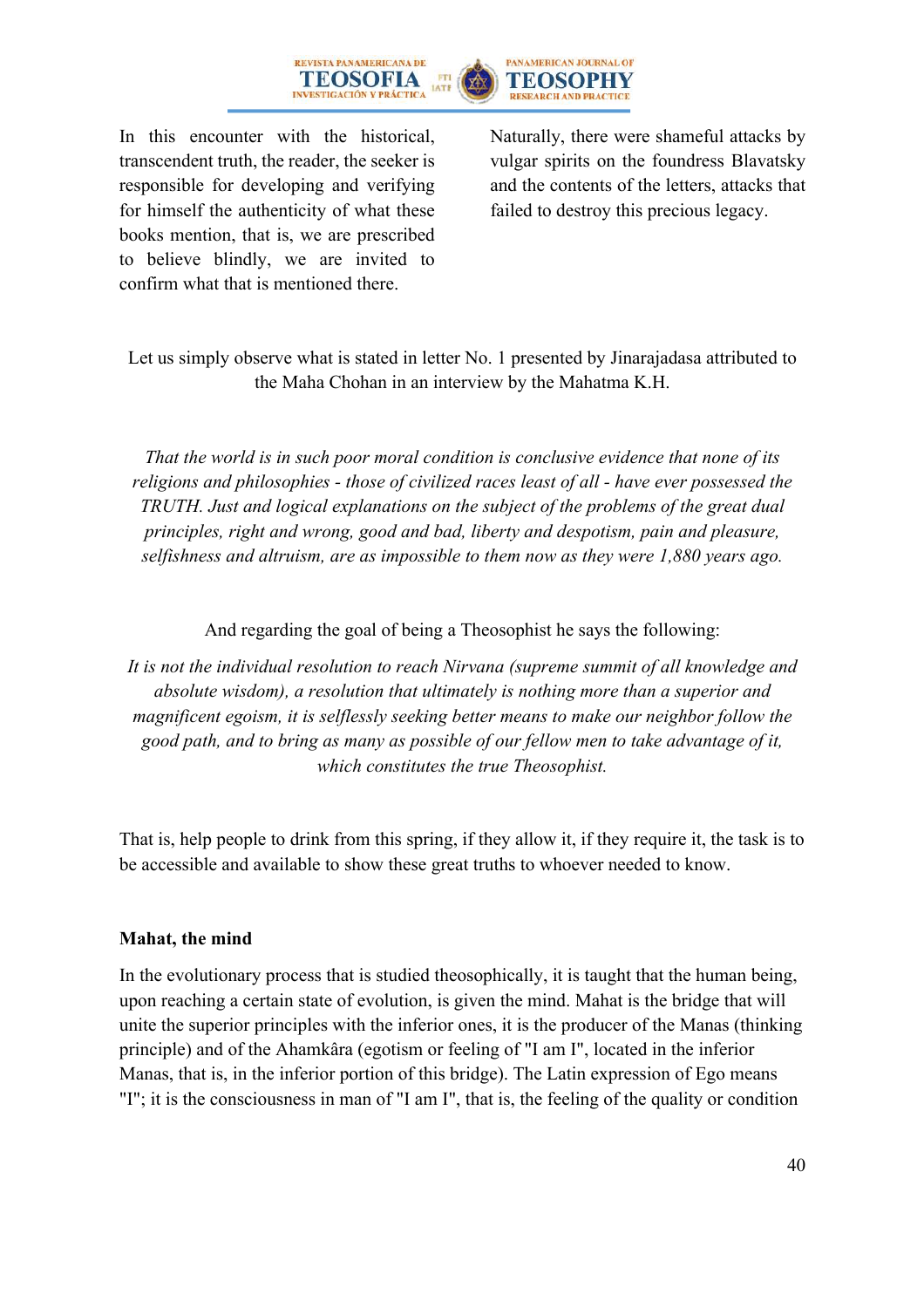of "I am" that we have explained that occurs in an area called Ahamkara. Esoteric philosophy, says the theosophical glossary, teaches the existence of two Egos in man, the mortal or personal, and the superior, divine and impersonal. The first is called "Personality", and the second "Individuality".

ETH

**PANAMERICAN JOURNAL OF** 

**TEOSOPHY** 

**RESEARCH AND PRACTICE** 

REVISTA PANAMERICANA DE

TEOSOFIA

**INVESTIGACIÓN Y PRÁCTICA** 

As the mind remains elongated uniting the superior with the inferior, the lower manas has been called inferior and the upper superior manas, the one from above oriented to the individualized spirit called Atma and its supra-subtle vehicle called Buddhi. Putting together Atma, Buddi and the superior portion of manas we have the superior or divine triad, on the other hand, the lower portion of the mind united to the center of passions called Kama, to the etheric double, to the center of energy or Prana and to the physical body. called lower quaternary.

The mind in its lower portion is linked to the passions, desires, instincts, in its upper part to the highest desires and tools for overcoming, below pure selfishness above altruism. Somehow it will coincide with what Freud called the id.



In this scheme appears that which will unite the superior principles with the inferior ones: mahat. The sense of selfhood or ahamkara emerges from mahat and from this arises the thinker, a structure enabled to make decisions, this in the middle part influenced by the upper reins that lead to the higher Self and the lower ones that lead to the personal ego.

As soon as the human being is able to make decisions, what he decides will enter into the law of karma. In other words, there will be consequences for what you think, say, or do.

Karma is not only individual, it also affects us by the group to which we belong. Let's see: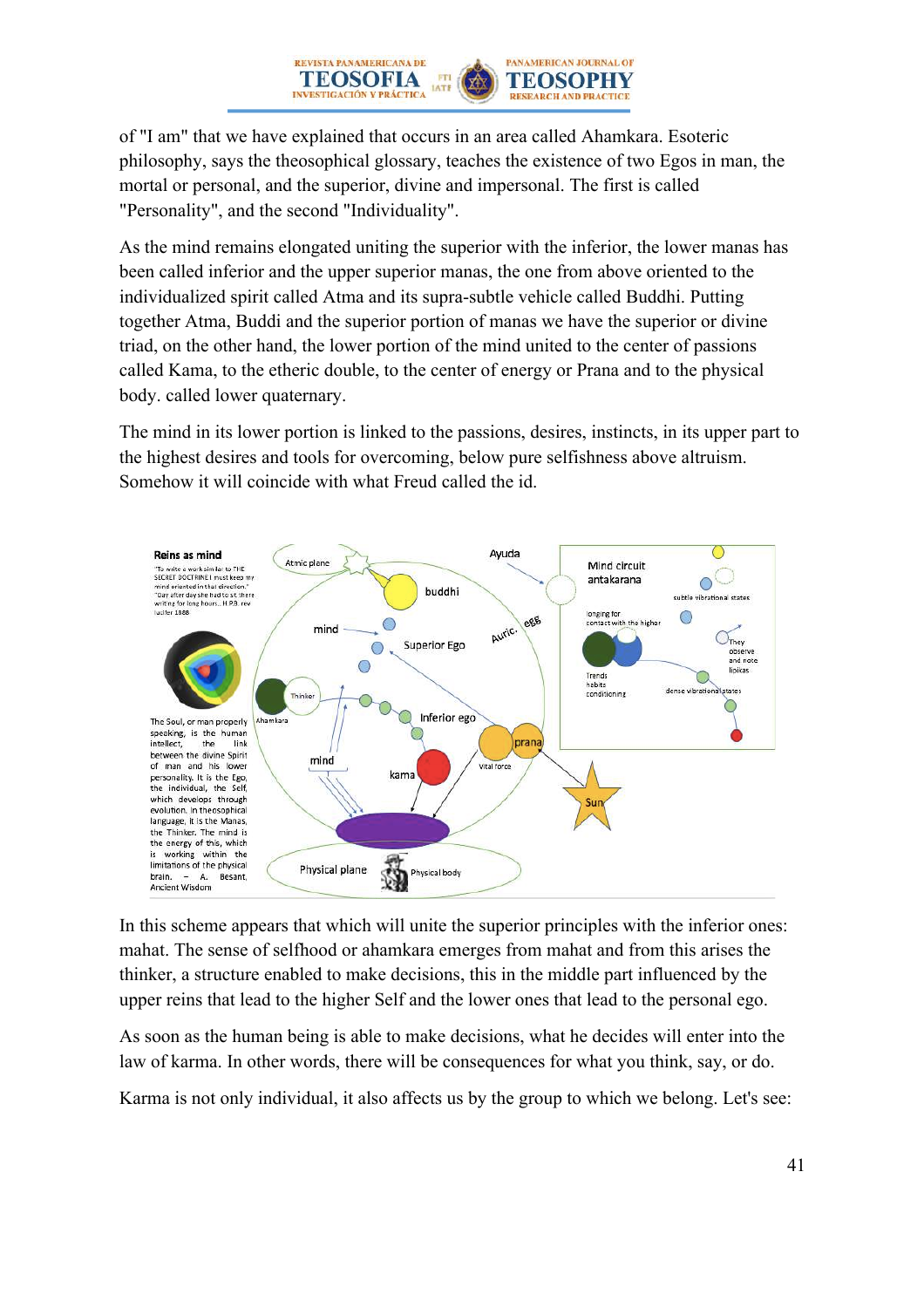

| <b>KARMA CLASSIFICATION</b> |                   |  |  |  |
|-----------------------------|-------------------|--|--|--|
| <b>INDIVIDUAL</b>           | <b>COLLECTIVE</b> |  |  |  |
| Cumulative                  | K of family       |  |  |  |
| k. mature                   | K of caste        |  |  |  |
| K in formation              | k. of race        |  |  |  |
| k. of omission              | k. of country     |  |  |  |
|                             | k. of continent   |  |  |  |
|                             | k. of planet      |  |  |  |

As we can see, karma can be individual and/or collective. Through the many incarnations that we live we form the accumulated, what we do in the present incarnation is in formation, what life presents us as duties when they are not attended to is by omission, and we also share the karma of the family where we have been sown, race and humanity, among others.



The motivation to act based on instincts, desires, conditioning, prejudices, etc. comes from the lower ego. This Kamamanas structure in psychoanalysis, more or less, the source of the instincts has been explained as "it", for example, in the book El Anti Oedipus by Gilles Deleuze and Félix Guattari they describe it as follows:

This works everywhere, either non-stop or discontinuous. It breathes, it warms, it eats. It shits, it kisses. What a mistake to have said it. Everywhere machines, and not metaphorically: machines of machines, with their couplings, their connections. An organ-machine connects with a source-machine: one of them emits a flow that the other cuts off. The breast is a machine that produces milk, and the mouth is a machine attached to it. The anorexic's mouth vacillates between an eating machine, an anal machine, a speaking machine, a breathing machine (asthma crisis).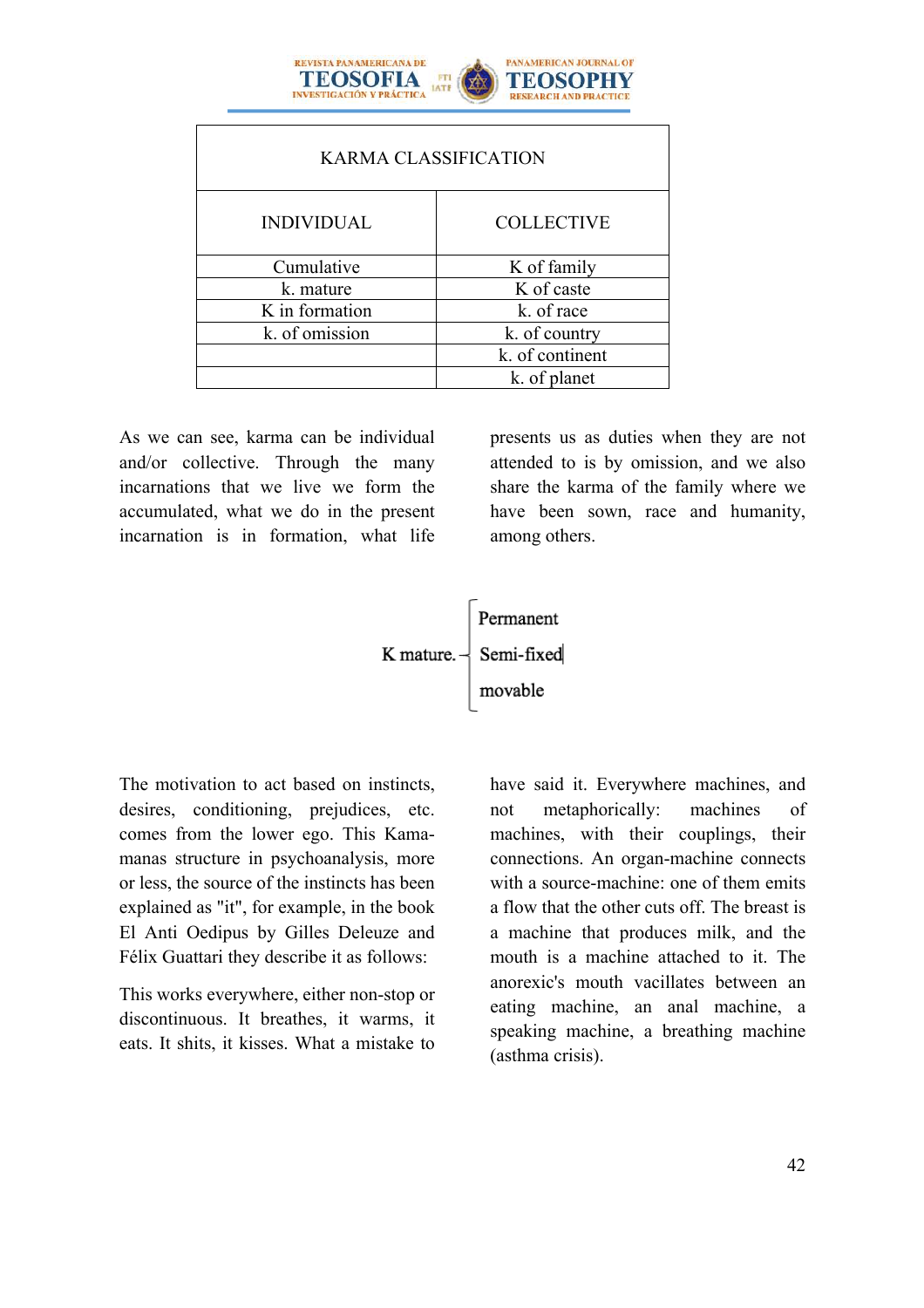

*Needs, instincts, a certain functional independence that imprisons the individual and forces him to exist in that way, that is the id. On the other hand, the super ego analyzes and, where appropriate, represses the needs of the id, preventing them from reaching the ego.*

*K.H.*

#### **Access to the truth**

Now let's analyze the truth, the access that through his mind, the subject has, to access the truth. For this we will cite two ideas of Foucault, let's see:

1.-

*Lacan tried to pose the question that is historical and properly spiritual: that of the price that the subject must pay to tell the truth, and that of the effect that the fact that he has said, that he can say and has said the truth has on him. truth about himself. In recovering this question, I believe that he effectively revived, from within psychoanalysis itself, the oldest tradition, the oldest interrogation, the oldest concern of epimeleia heautou, which was the most general form of spirituality.*

*Michael Foucault*

2.-

*The search, the practice, the experience by which the subject carries out in himself the necessary transformations to have access to the truth. It will be called 'spirituality', then, the set of those searches, practices and experiences that can be the purifications, the ascesis, the renunciations, the conversions of the look, the modifications of the existence, etc., that constitute, not for the knowledge but for the subject, for the very being of the subject, the price to pay for having access to the truth*

*Michael Foucault*

The necessary transformations to have access to the much sought after truth, purifications, renunciations, asceticism (methods of the ascetic to develop) etc. They prepare the way for spiritual experience. Lacan quoted by Foucault sees

it as a "price to pay" being rather an effort to make to obtain such access.

#### **The dragon and the hero**

The inner aspect that makes such an effort and sacrifice to nullify the dragon is the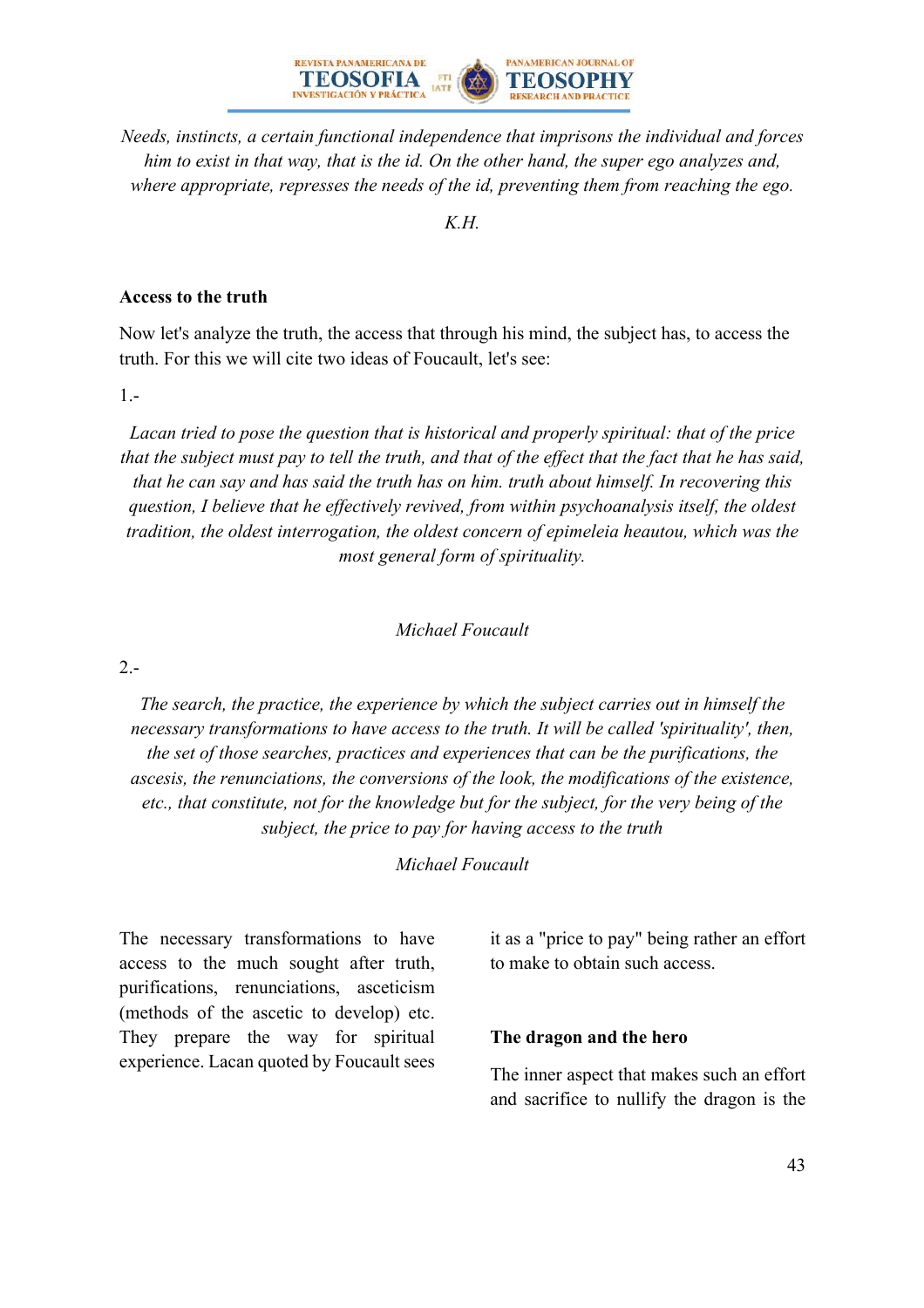



inner hero. In the book *People who learn in organizations*, Isaac Jauli and Enrique Reig present a chapter called *Tying the dragons*. They explain that the dragon is the symbol of the status quo, the tradition, to remain without changes. But he coexists with the dragon in the inner world, the magician, who has the magic to nullify the dragon and the hero who has the courage to remove it from his inner experience and thus return to the path of development. When the hero (will and courage) acquires the knowledge of the magician (strategy) then he fights against his inner dragon (lower ego) and if he succeeds, he wins the right to develop.

Of course, the hero is an intrapsychic entity the same as the dragon, entities that give rise to real states (although Mayavic) of stagnation on the physical plane with the loss of meaning that this causes, boredom, tedium, nonsense, melancholy, etc. Then, like automatons, human beings, far from inner truths, subdued by personal dragons, wander looking for shine for the active part that we hold: the personal ego, the name, the possessions, the fame, the power, the prestige, etc. And this affects all forms of human expression, including philosophy, religion and science.

*Science, lacking "divine" or "human" norms, favors a lack of ethics Bakhtin quoted by Julia Perez Arias*

Powerful phrase, science without ethics discovers artifacts that damage health, the environment, that affect the unit of life for the sake of power, name prestige, which has already been said that involves the personal ego.

In short, the hero remains for us to recover, in the inner world of any human being, in that inner world where we are individualized divine spirits, where we have a superior mind that awaits us to discover our true nature, but where there are many unreal dangers, the false crocodiles that threaten the seeker with their jaws and remind him that his place is down there, in the limits of the lower ego. Then one fine day, we decide to write our own myth, we will now be our bosses, we will go over the false crocodiles and we will discover that they are false traps, we start the way up, helped by the thinker, the decision maker who, pressured by our hero, helps us to gradually ascend to the edge of the mind at its highest end. It is as if we were the character of our own myth, of our own novel, let's see an analogous description made by Perez Arias: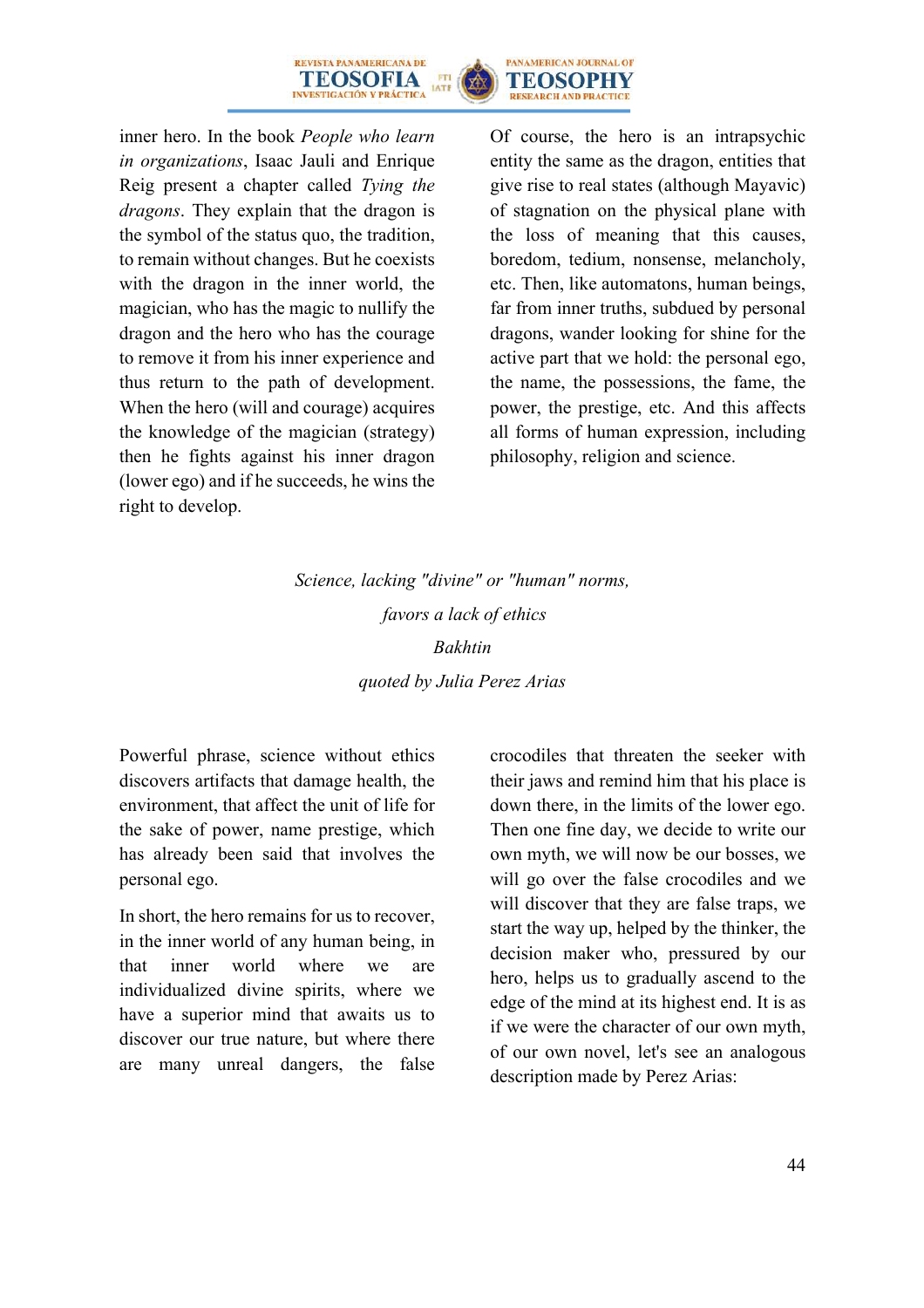*History and morality as superstructures are written and read in the infrastructure of the texts, of which the poetic word would be only the minimum unit. The author who fights with the mythical heroes or ghosts of the past becoming a hero himself, as we saw, transgresses the abstraction of linear history by creating another alternative practical structure, another story. Julia Perez-Arias*

**PANAMERICAN JOURNAL OF** 

TEOSOPHY

**RESEARCH AND PRACTI** 

REVISTA PANAMERICANA DE

**INVESTIGACIÓN V PRÁCTICA** 

**TEOSOFIA** 

Then we will govern our destiny, that destiny that literally is like a long and silent street, a street where a series of events will take place, of tests for the incarnated person, for you and for me for everyone.

We walk that path, sometimes carefully, sometimes absent-minded. And we always, always have the feeling that someone is traveling with us. When we forget that the physical plane is not the only one, we turn to verify that it is an ethereal being, an invisible being in this plane. When at the end of our incarnations we return as helpers we will now be the ones to take care of human beings.

Let's see this extraordinary poem by Octavio Paz,

Note: We will try to analyze symbolically and interpret this poetry.

We will read the existential anguish, the search for meaning, all operating on the physical plane that shows a linear route: the street.

Human beings who have been educated in fear and who travel in the midst of the anguish of ontic affirmation of their being, wander through those dead-end destinations, those streets that the subject and karma have made to measure.

The premonition that we are accompanied and that whoever accompanies us does not belong to this physical plane accompanies this extraordinary poetry.

Between the first stanzas and the second part there is a space that can symbolize that the time of being accompanied has ended and the time of accompanying and caring for others has begun.

Brief interpretations of ours are in parenthesis.

**The street** (the destination)

It's a long and silent street. (destiny)

I walk in darkness and stumble and fall